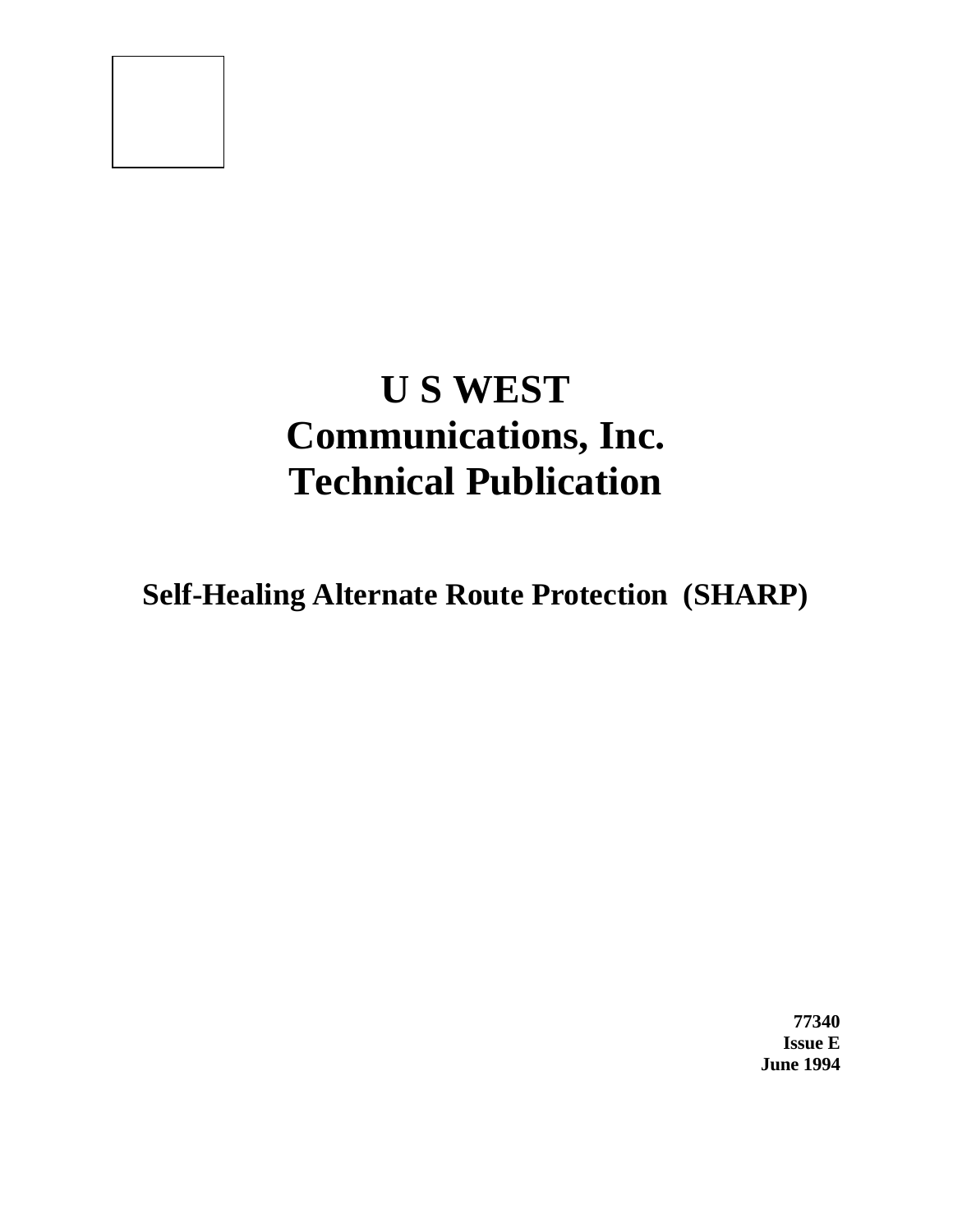# **U S WEST Communications, Inc. Technical Publication**

**Self-Healing Alternate Route Protection (SHARP)**

**Copyright 1990, 1991, 1992, 1994 77340 Printed in U.S.A. Issue E All Rights Reserved June 1994**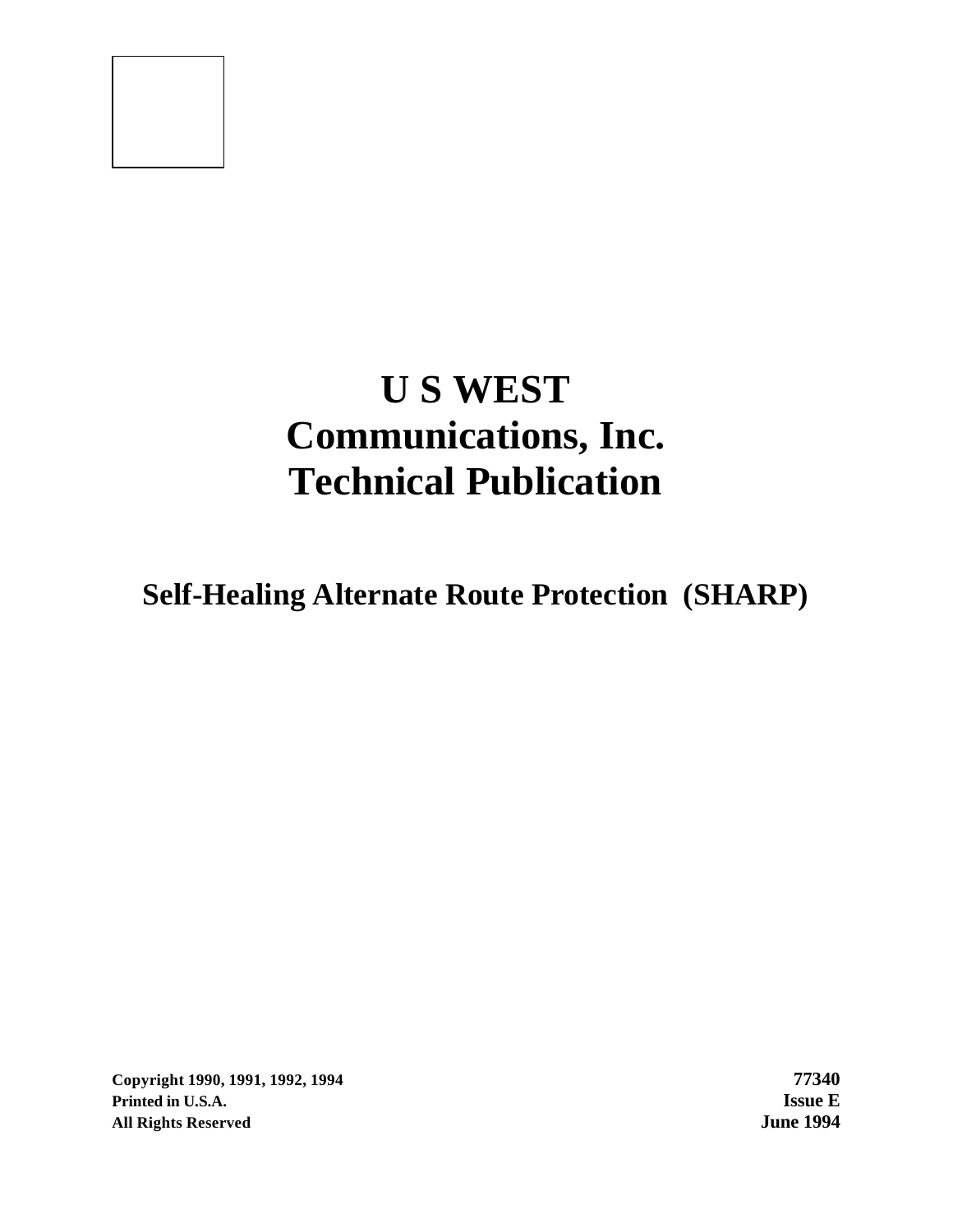## NOTICE

This document describes U S WEST Self-Healing Alternate Route Protection (SHARP) offered by U S WEST Communications, Inc. to their customers. It covers distinguishing service features, technical specifications, and defines valid interfaces.

U S WEST Communications, Inc. reserves the right to revise this document for any reason, including but not limited to, conformity with standards promulgated by various governmental or regulatory agencies; utilization of advances in the state of the technical arts; or to reflect changes in the design of equipment, techniques, or procedures described or referred to herein.

Liability to anyone arising out of use or reliance upon any information set forth herein is expressly disclaimed, and no representation or warranties, expressed or implied, are made with respect to the accuracy or utility of any information set forth herein.

This document is not to be construed as a suggestion to any manufacturer to modify or change any of its products, nor does this publication represent any commitment by U S WEST Communications, Inc. to purchase any specific products. Further, conformance to this publication does not constitute a guarantee of a given supplier's equipment and/or its associated documentation.

Future issues of Technical Publication 77340 will be announced to the industry at least 45 days prior to the issuance date. This notice, which will come through our standard customer notification channels, will allow the customer time to comment on the proposed revisions.

Ordering information for U S WEST Publications can be obtained from the Reference Section of this document.

If further information is required, please contact:

U S WEST Business Resources, Inc. Manager - Information Release 1801 California, Rm. 1340 Denver, CO 80202 (303) 298-8740

Throughout this publication, the term U S WEST signifies U S WEST Communications, Inc.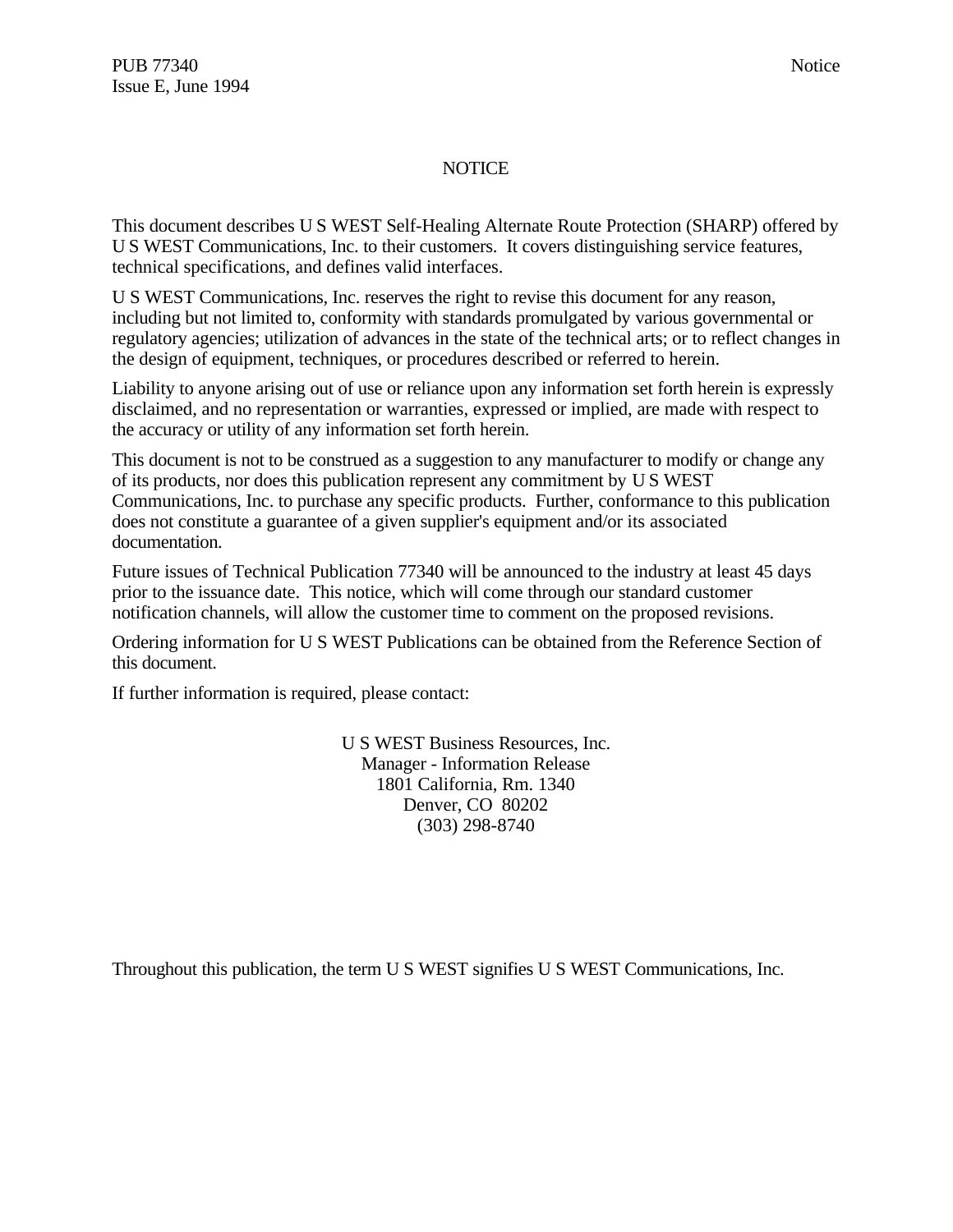#### PLEASE TEAR OUT AND SEND YOUR COMMENTS/SUGGESTIONS TO:

#### U S WEST BUSINESS RESOURCES, INC. Manager - Writing Services 1801 California, Room 1340 Denver, Colorado 80202 (303) 298-8740

Information from you helps us to improve our Publications. Please take a few moments to answer the following questions and return to the above address.

| Was this Publication valuable to you in determining<br>our requirements?                                                                                |        | YES NO   |
|---------------------------------------------------------------------------------------------------------------------------------------------------------|--------|----------|
| Was the information accurate and up-to-date?                                                                                                            | YES NO |          |
| Was the information easily understood?                                                                                                                  | YES NO |          |
| Were the contents logically sequenced?                                                                                                                  | YES NO |          |
| Were the printed pages legible?                                                                                                                         |        | $YES$ NO |
| Do you feel the description in the Catalog of Technical<br>Information and/or Digest of Technical Information<br>adequately described this Publication? | YES    | NO       |

If you answered NO to any of the questions and/or if you have any other comments or suggestions, please explain:

\_\_\_\_\_\_\_\_\_\_\_\_\_\_\_\_\_\_\_\_\_\_\_\_\_\_\_\_\_\_\_\_\_\_\_\_\_\_\_\_\_\_\_\_\_\_\_\_\_\_\_\_\_\_\_\_\_\_\_\_\_\_\_\_\_\_\_\_\_\_\_\_\_\_\_\_\_

| (Attach additional sheet, if necessary) |  |
|-----------------------------------------|--|
| Name                                    |  |
|                                         |  |
|                                         |  |
|                                         |  |
|                                         |  |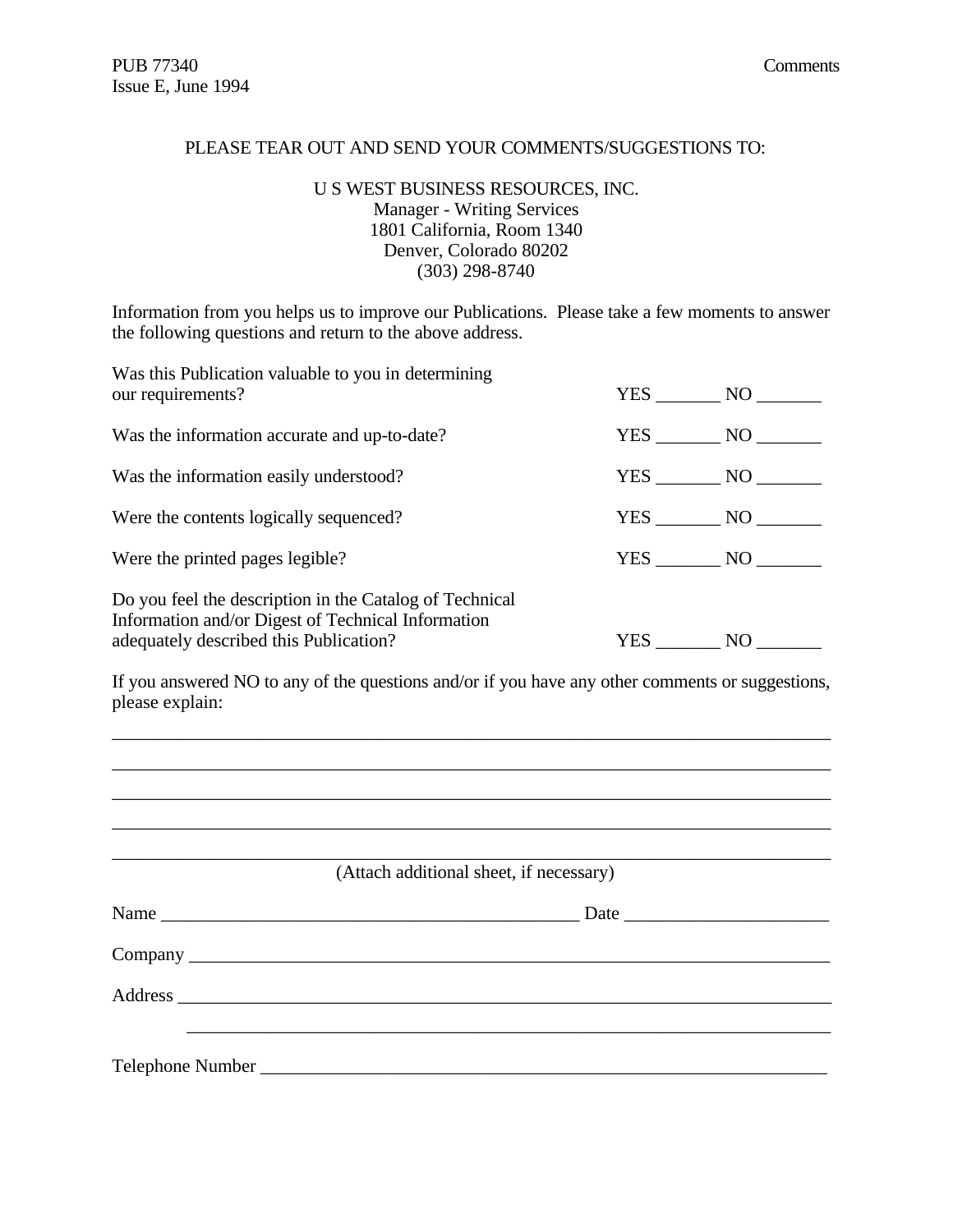# **CONTENTS**

|                  |     | <b>Chapter and Section</b>                                 | Page |
|------------------|-----|------------------------------------------------------------|------|
| 1.               |     |                                                            |      |
|                  | 1.1 |                                                            |      |
|                  | 1.2 |                                                            |      |
|                  | 1.3 | <b>End-User and Carrier Customer Premises -</b>            |      |
|                  |     |                                                            |      |
|                  | 1.4 | Special Information about the End-User DSX-1 Interface 1-1 |      |
| 2.               |     |                                                            |      |
|                  | 2.1 |                                                            |      |
|                  | 2.2 |                                                            |      |
|                  | 2.3 |                                                            |      |
| 3.               |     |                                                            |      |
|                  | 3.1 |                                                            |      |
|                  |     | 3.1.1                                                      |      |
|                  |     | 3.12                                                       |      |
|                  |     | 3.1.3                                                      |      |
|                  | 3.2 |                                                            |      |
|                  | 3.3 |                                                            |      |
|                  | 3.4 |                                                            |      |
| $\overline{4}$ . |     |                                                            |      |
|                  | 4.1 |                                                            |      |
|                  | 4.2 |                                                            |      |
|                  | 4.3 |                                                            |      |
|                  | 4.4 |                                                            |      |
|                  |     | 4.4.1                                                      |      |
|                  |     | 4.4.2                                                      |      |
|                  | 4.5 |                                                            |      |
| 5.               |     |                                                            |      |
|                  | 5.1 |                                                            |      |
|                  | 5.2 |                                                            |      |
| 6.               |     |                                                            |      |
|                  | 6.1 |                                                            |      |
|                  | 6.2 |                                                            |      |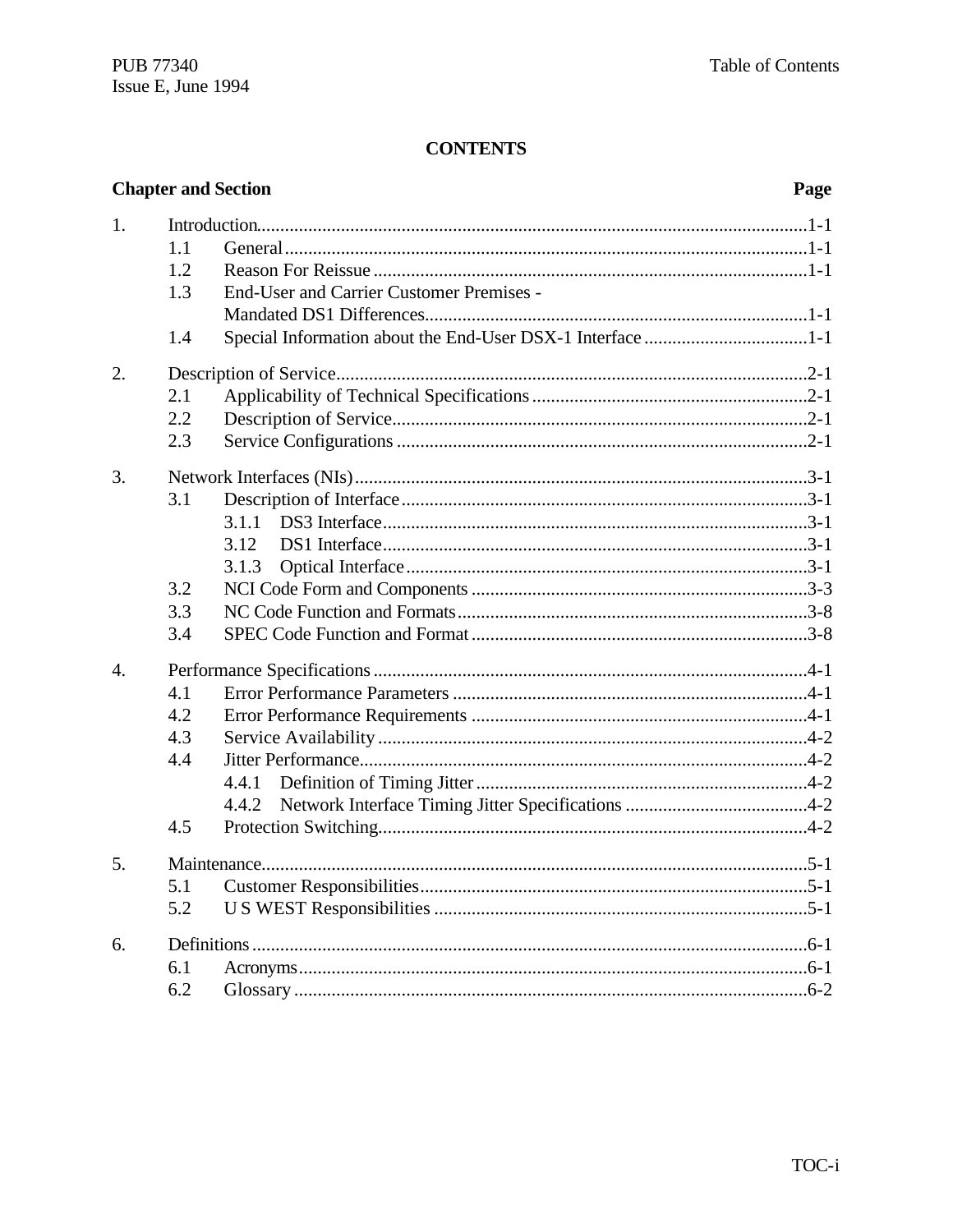# **CONTENTS** (Continued)

| <b>Chapter and Section</b> |    | Page |  |
|----------------------------|----|------|--|
|                            |    |      |  |
|                            |    |      |  |
|                            | 72 |      |  |
|                            |    |      |  |
|                            |    |      |  |

# **Figures**

# **Tables**

| 3-2 DS3 Compatible Network Channel Interface (NCI) Code Combinations 3-4 |  |
|--------------------------------------------------------------------------|--|
| 3-3 DS1 Compatible Network Channel Interface (NCI) Code Combinations 3-5 |  |
|                                                                          |  |
|                                                                          |  |
|                                                                          |  |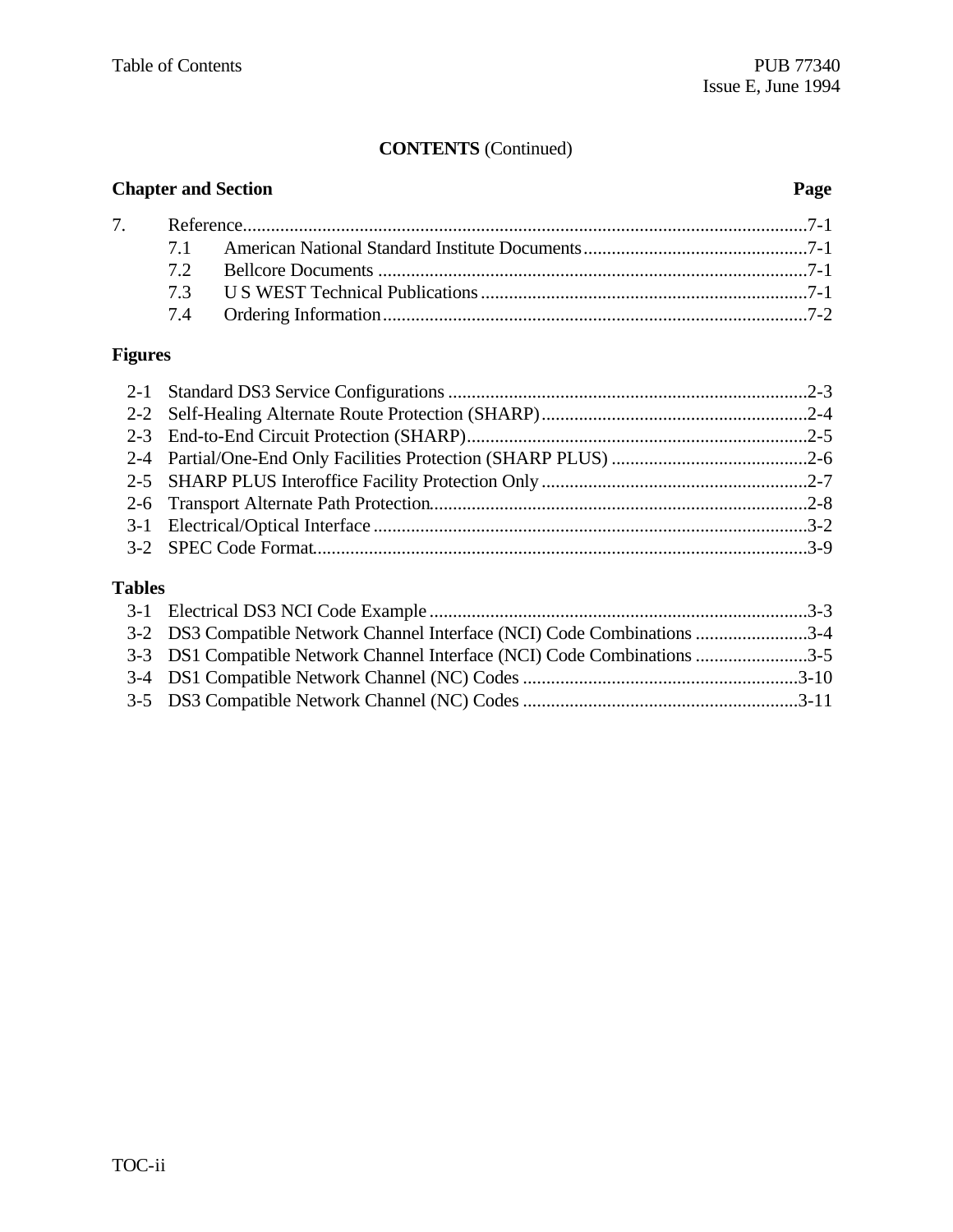# **CONTENTS**

| <b>Chapter and Section</b> |                                                 | Page |
|----------------------------|-------------------------------------------------|------|
|                            |                                                 |      |
|                            |                                                 |      |
| 12                         |                                                 |      |
| 13                         | <b>End-User and Carrier Customer Premises -</b> |      |
|                            |                                                 |      |
| 1.4                        |                                                 |      |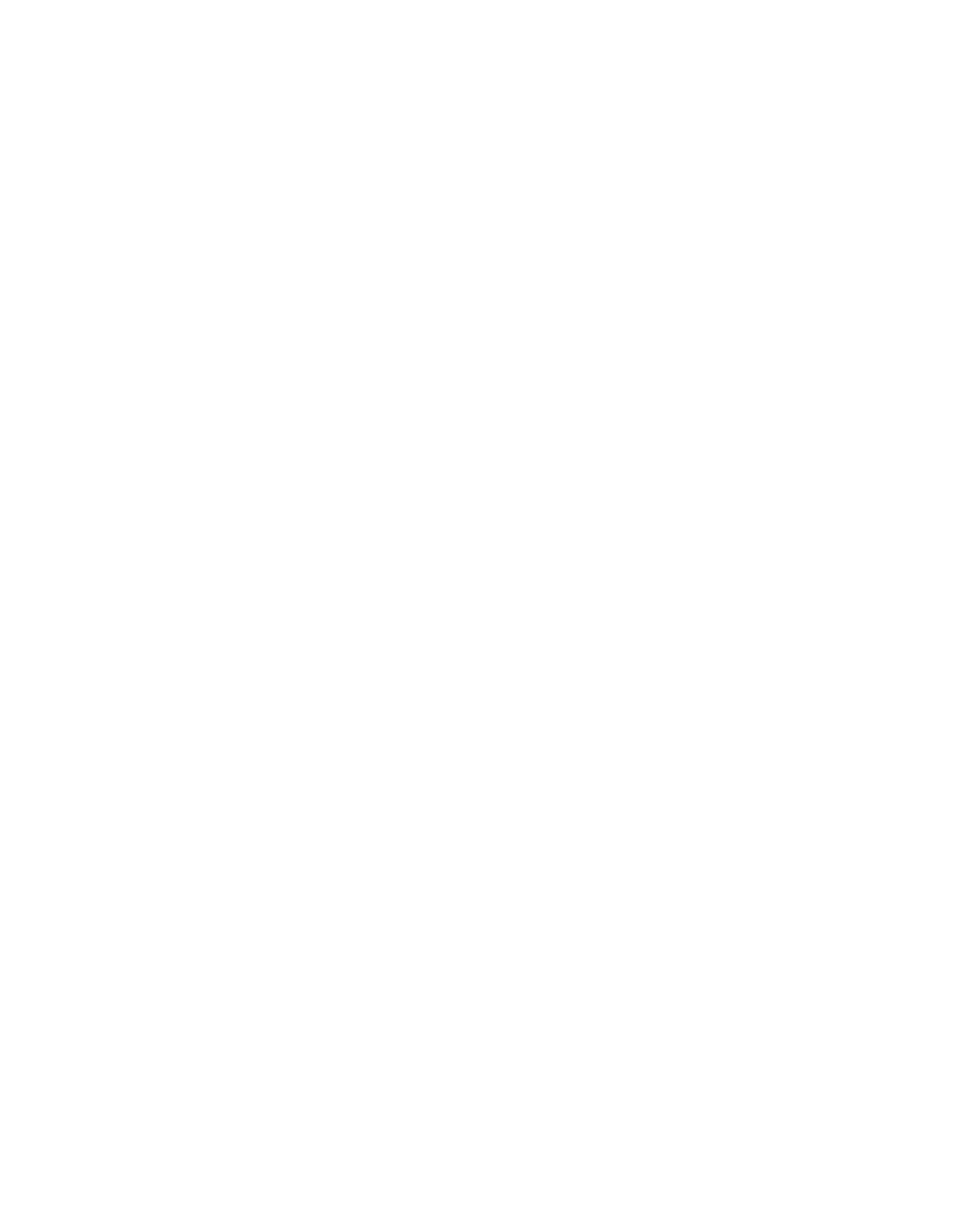# **1. Introduction**

## **1.1 General**

This document describes U S WEST Self-Healing Alternate Route Protection Service offered by U S WEST Communications, Inc. It covers distinguishing service features, technical specifications, and defines valid interfaces.

The purpose of this document is to describe U S WEST Self-Healing Alternate Route Protection Service appropriate for the majority of applications. Sufficient technical detail is furnished to allow a customer, such as an Interexchange Carrier (IC) or End-User (EU), to select a service that may be incorporated into an end-to-end communications channel. It is not the intent of this document to provide specific ordering information, but to describe the technical features of this service offering.

## **1.2 Reason For Reissue**

This document is being reissued at this time to:

1) add Network Interface (NI) information on additional DS3 Interoffice only alternate path protection options (SHARP PLUS Interoffice Protection Only, and Transport Alternate Path Protection);

2) add NI information on additional DS1 interface options;

3) add NI information on asynchronous fiber transport and SONET transport;

4) reformat document to the new U S WEST publication format.

## **1.3 End-User and Carrier Customer Premises - Mandated DS1 Differences**

Both End-Users and Carriers may purchase 1.544 Mbit/s (DS1) channels with a number of optional enhancements.

Federal Regulations mandate certain technical differences between interfaces provided at End-User premises and at Carrier premises, and these differences are explained in Technical Publication 77375, Issue B, August 1993. The differences have no qualitative affect on the service being provided.

When a Carrier orders services, not for resale but for their own internal use, the appropriate End-User interface(s) should be ordered.

## **1.4 Special Information about the End-user DSX-1 Interface**

U S WEST has developed a new interface to meet DS1 customer needs at end-user customer premises where the customer location is served by fiber facilities with associated multiplexer. This new interface eliminates the requirement for a customer provided Channel Service Unit. If copper facilities are the only access into your building, fiber facilities must be requested; however, Special Construction Charges will be assessed before the fiber construction can begin.

In order to determine whether this interface is an alternative for your location, please contact your U S WEST Marketing Representative or call the U S WEST Business Office. For further technical description please refer to U S WEST Technical Publication 77375.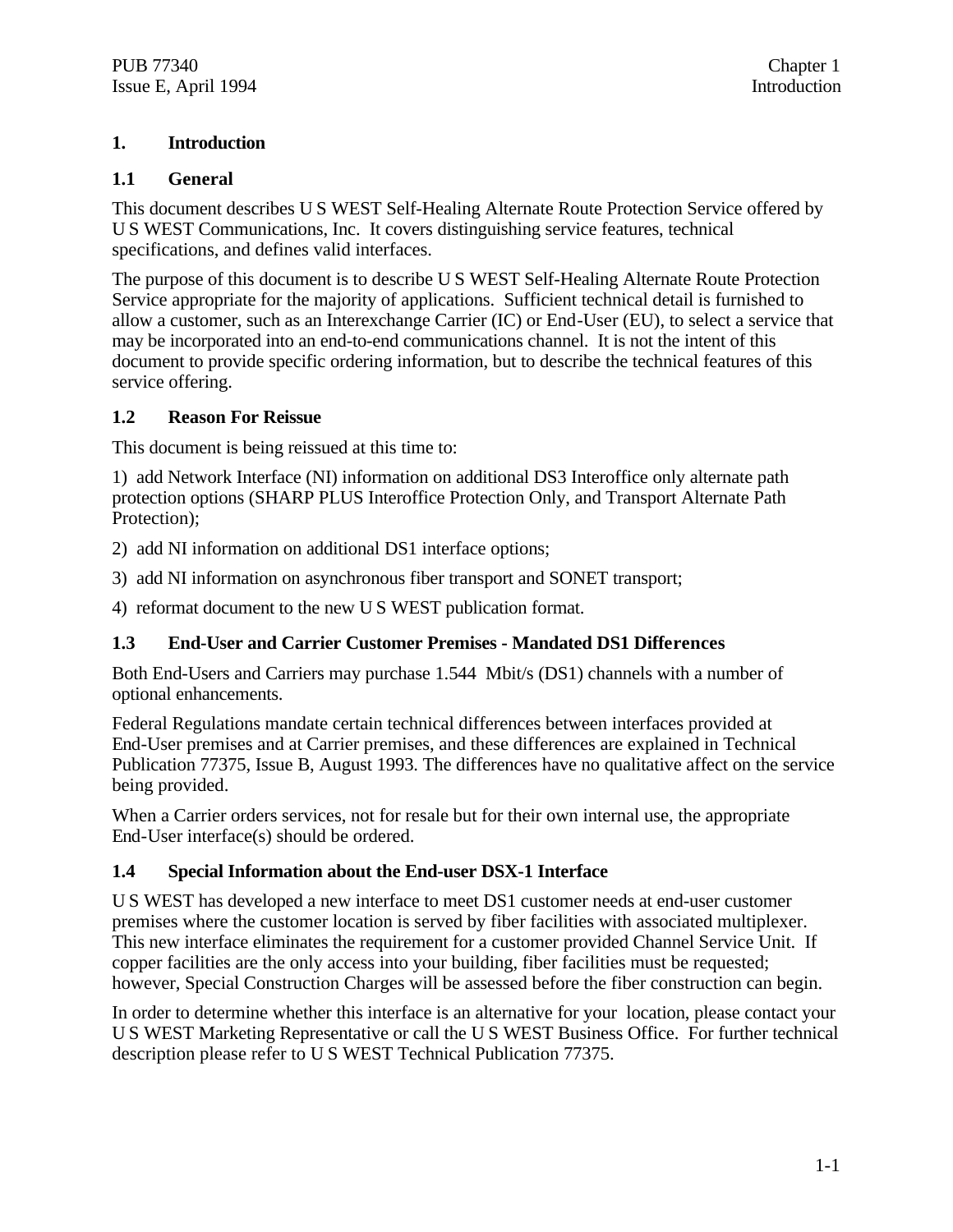# **CONTENTS**

| <b>Chapter and Section</b> |     | Page |  |
|----------------------------|-----|------|--|
| 2.                         |     |      |  |
|                            | 2.1 |      |  |
|                            | 2.2 |      |  |
|                            | 2.3 |      |  |
| <b>Figures</b>             |     |      |  |
|                            |     |      |  |
|                            |     |      |  |
|                            |     |      |  |
|                            |     |      |  |

2-5 SHARP PLUS Interoffice Facility Protection Only .........................................................2-7 2-6 Transport Alternate Path Protection.................................................................................2-8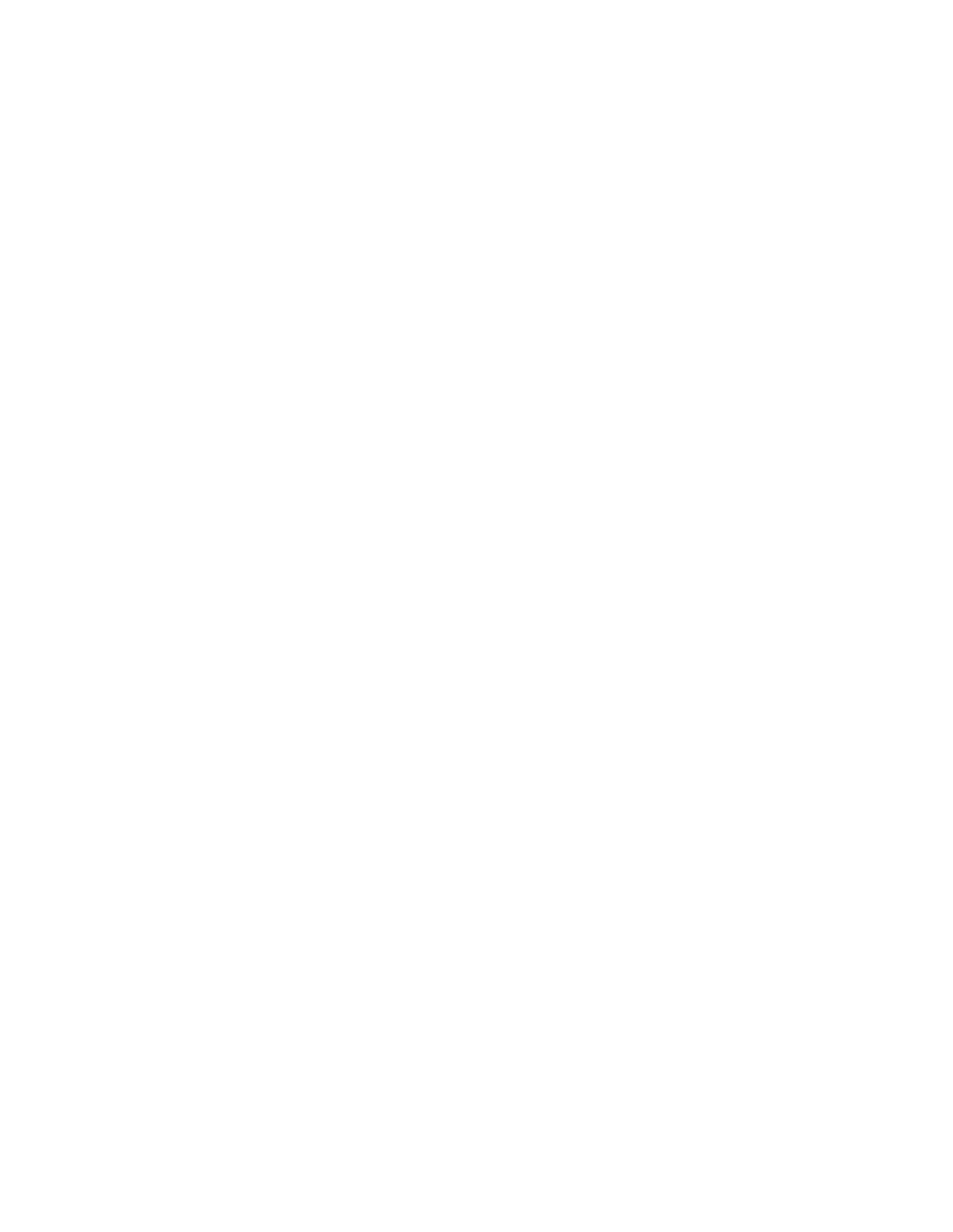# **2. Description of Service**

# **2.1 Applicability of Technical Specifications**

The technical specifications presented in this document are applicable to U S WEST Self-Healing Alternate Route Protection (SHARP) Service only . It does not attempt to describe the various types of transmission equipment used to provide this service.

# **2.2 Description of Service**

Self-Healing Alternate Route Protection (SHARP) is an optional service that improves the reliability of DS1 or DS3 services that are transported over fiber optic facilities. This feature provides a separate facility path for the protection system between the Serving Wire Center (SWC) and the U S WEST Point of Termination (POT) located in the same building as the customer designated premises.

This added protection is provided by ensuring that backup electronics and two physically separate facility paths are used in the provisioning of the service. One primary (or working) service path is established between the SWC and the customer designated premises. In addition, a protect path is provisioned between the customer designated premises and the SWC via a U S WEST designated Alternate Wire Center (AWC) where available.

SHARP Interoffice Facility Protection, SHARP Plus, extends the local loop protection provided by the basic SHARP option to include protection of Transport Channel (interoffice) facilities between SWCs. This option, coupled with the SHARP option on each end of the circuit, will provide end-to-end service protection for DS1 and DS3 services.

SHARP PLUS Interoffice Facility Protection Only will provide an alternate path, in addition to a primary DS3 private line, on an "Interoffice Only" basis. SHARP PLUS Interoffice Facility Protection Only is available on DS3 services only. The primary and the alternate paths will be provided on fiber optic facilities and will require a minimum separation (25 feet) between the primary and alternate paths of transmission.

Transport Alternate Path Protection is also available on DS3 services only. Transport Alternte Path Protection will provide an alternate path for the DS3 circuit, in addition to the primary DS3 fiber optic private line, on an interoffice basis only. The alternate path will be provided on microwave radio facilities.

## **2.3 Service Configurations**

The U S WEST Self-Healing Alternate Route Protection Service may utilize both interoffice and local loop facilities. It will interface at an electrical DS3 or DS1 level. An optical interface will also be offered on fiber optic systems dedicated to single customers. In the event that an optical interface is selected, the standard service interval offered for this service may not apply due to the incompatibility between the customer's equipment and equipment pre-provisioned by U S WEST at the SWC.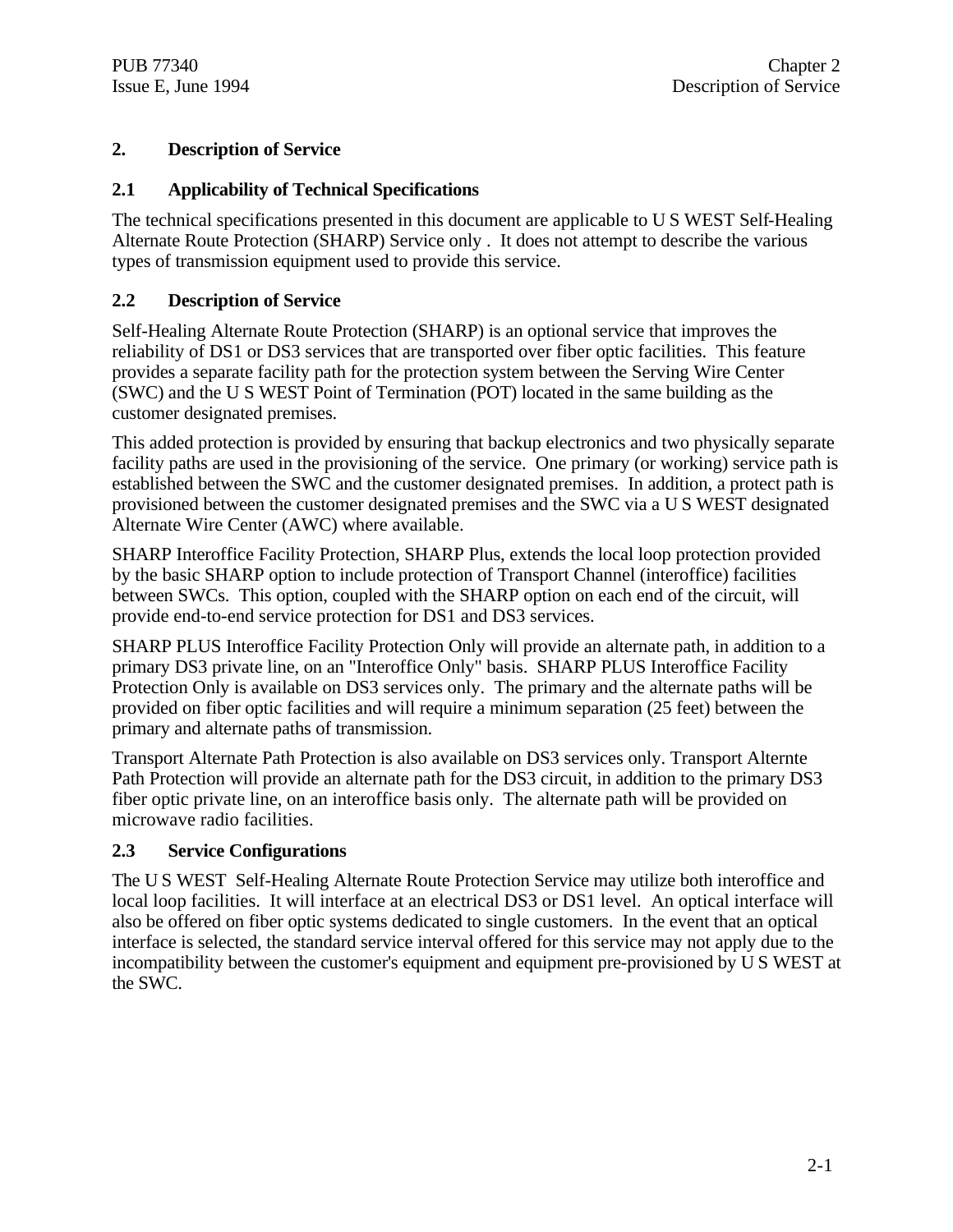When DS3 or DS1 Service is normally provided over fiber optic facilities, the working and protection systems are in the same cable as shown in Figure 2-1.

Customers electing SHARP will have their DS3 or DS1 Service routed to a protection system that takes a completely separate route back to the SWC. This configuration provides protection for the local loop or channel termination and is shown in Figure 2-2.

Equipment located on the customer's premises will have a single cable entrance unless the building owner elects to provide two physically separated cable entrances to the building.

SHARP Interoffice Facility Protection will consist of SHARP protection for the local loop portion of the circuit, SWC protection and protection of the Transport Channel Facilities used to connect each SWC. This option may be ordered to provide end-to-end circuit protection (SHARP Plus) as shown in Figure 2-3. Partial, or one-end facilities protection, terminating in a U S WEST Serving Wire Center may also be ordered and is shown in Figure 2-4.

SHARP Interoffice Facility Protection Only will consist of SHARP protection for the DS3 Transport Channel Facilities used to connect each SWC. This option is shown in Figure 2-5.

Transport Alternate Path Protection will consist of SHARP protection for the DS3 Transport Channel Facilities used to connect each Wire Center (WC) with the protection channel provided on radio facilities. This option is shown in Figure 2-6.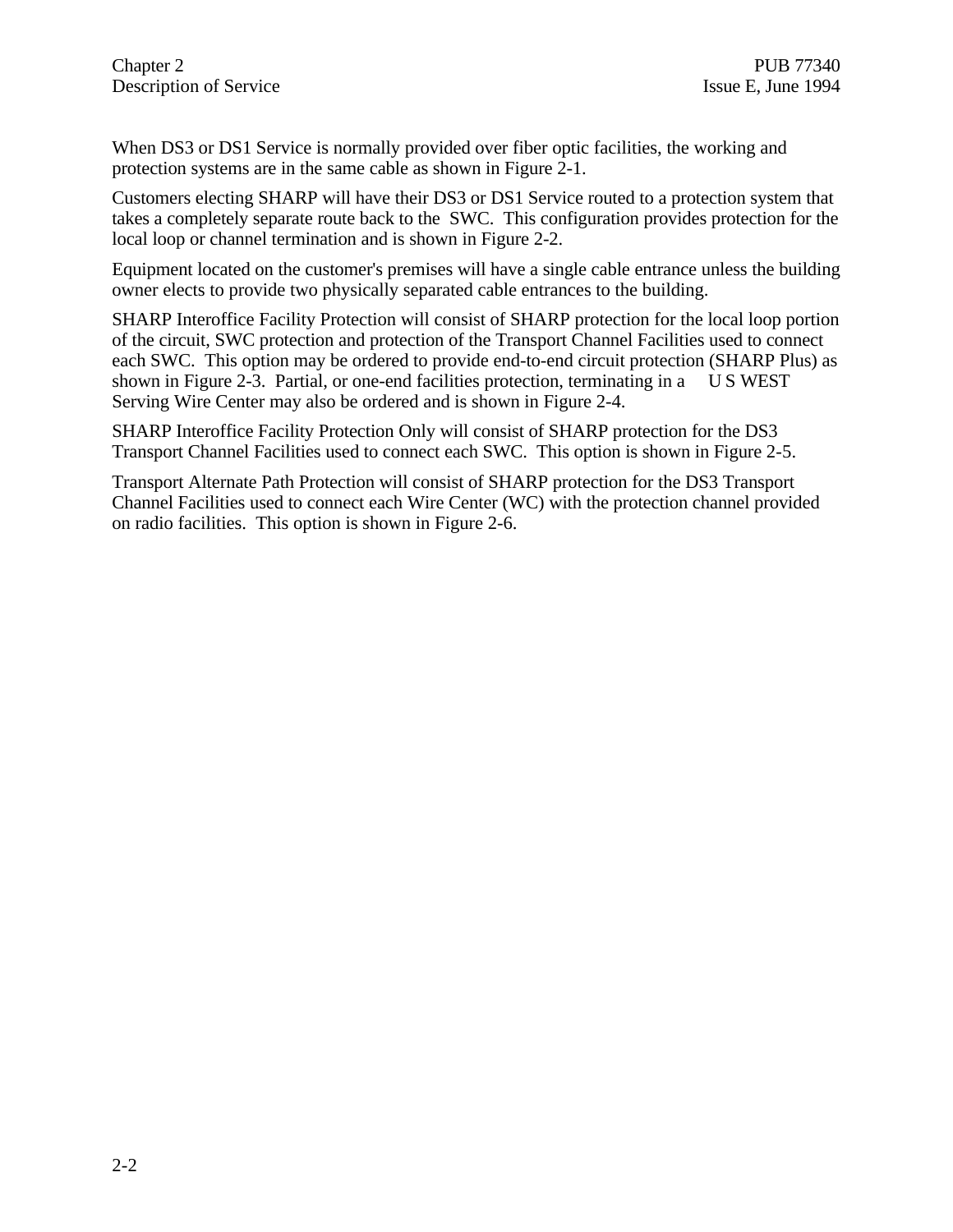

**Figure 2-1** Standard DS3 Service Configuration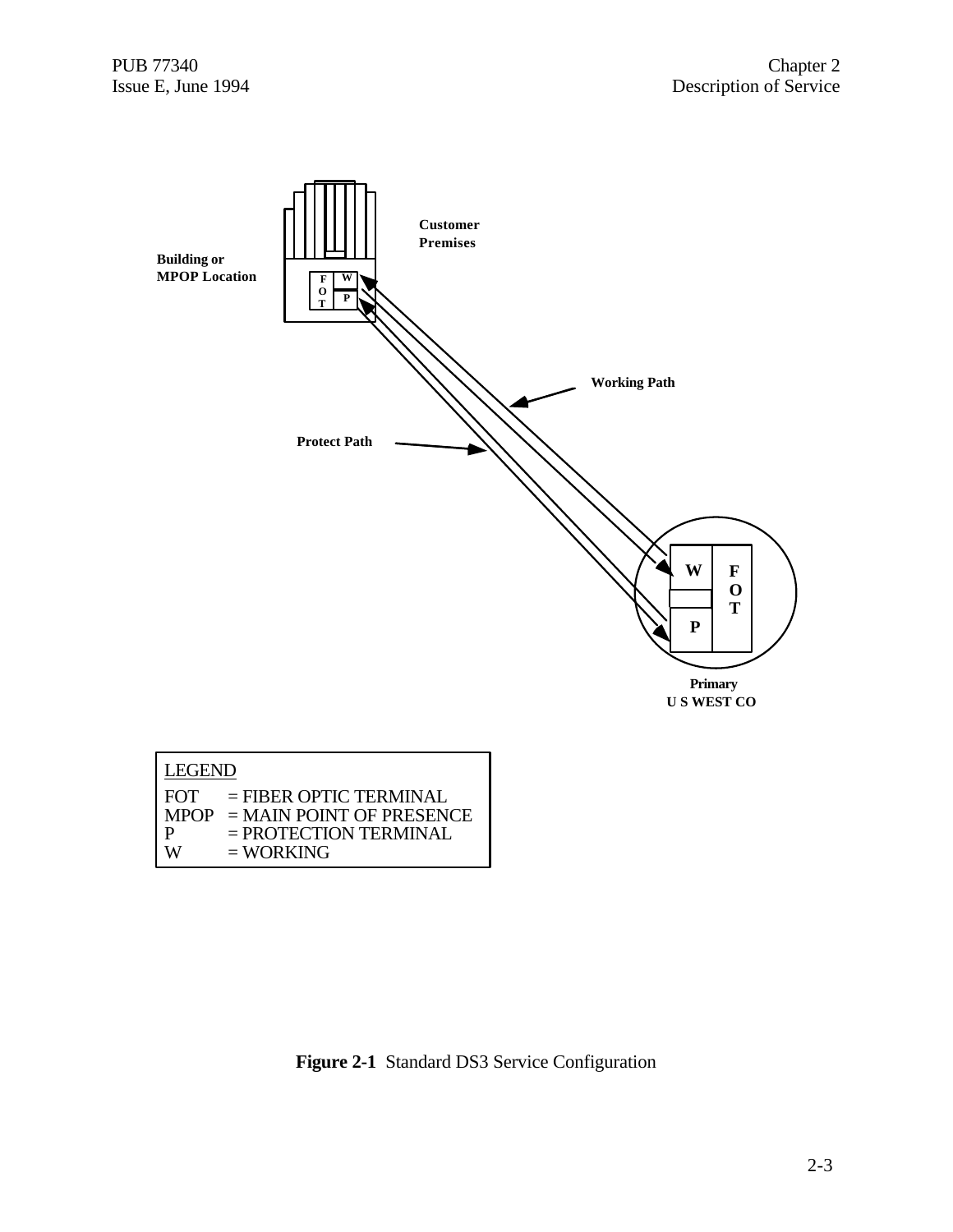

| <b>FIJF</b> | $-1$ identified the fight is $1.1$ |
|-------------|------------------------------------|
| <b>FOT</b>  | $=$ FIBER OPTIC TERMINAL           |
|             | $MPOP = MAIN POINT OF PRESENCE$    |
| W           | $=$ WORKING TERMINAL               |
| P           | $=$ PROTECTION                     |
|             |                                    |

**Figure 2-2** Self-Healing Alternate Route Protection (SHARP)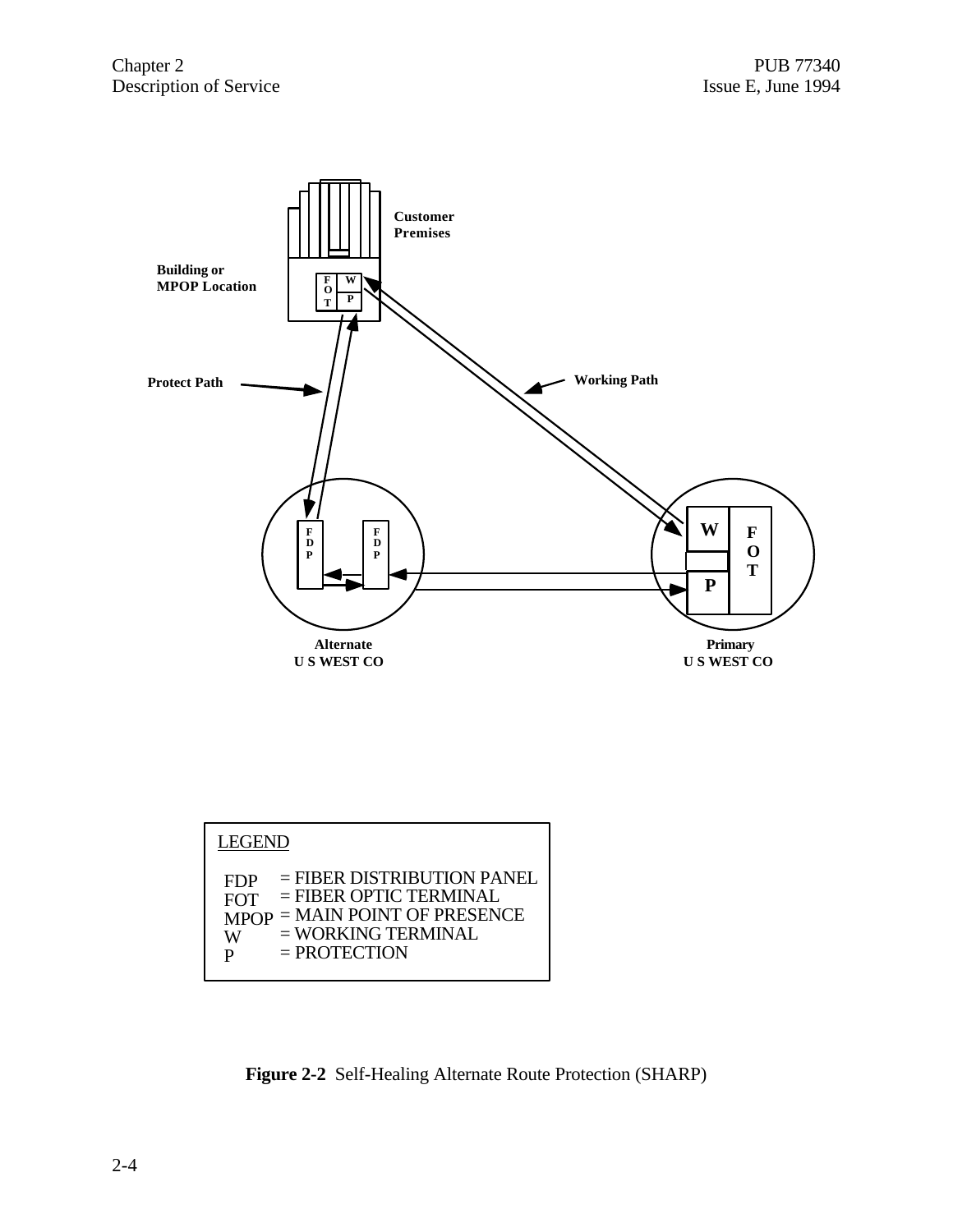

**Figure 2-3** End-To-End Circuit Protection (SHARP PLUS)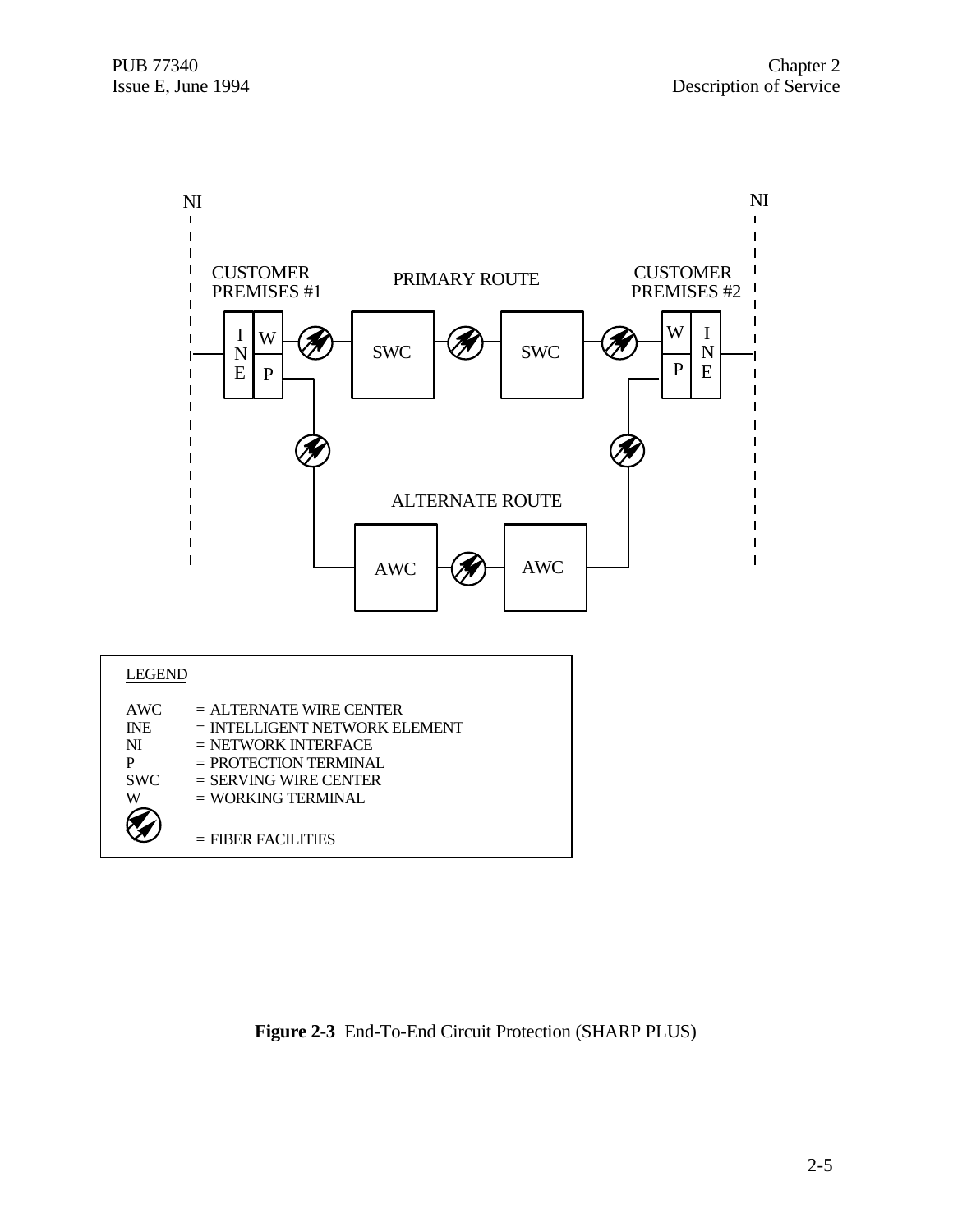

| AWC.       | $=$ ALTERNATE WIRE CENTER        |
|------------|----------------------------------|
| <b>DSX</b> | $=$ DIGITAL SIGNAL CROSS-CONNECT |
| <b>INE</b> | $=$ INTELLIGENT NETWORK ELEMENT  |
| NI         | $=$ NETWORK INTERFACE            |
| P          | $=$ PROTECTION TERMINAL.         |
| <b>SWC</b> | $=$ SERVING WIRE CENTER          |
| W          | $=$ WORKING TERMINAL             |
|            |                                  |
|            | $=$ FIBER FACILITIES             |
|            |                                  |

**Figure 2-4** Partial/One-End Only Facilities Protection (SHARP PLUS)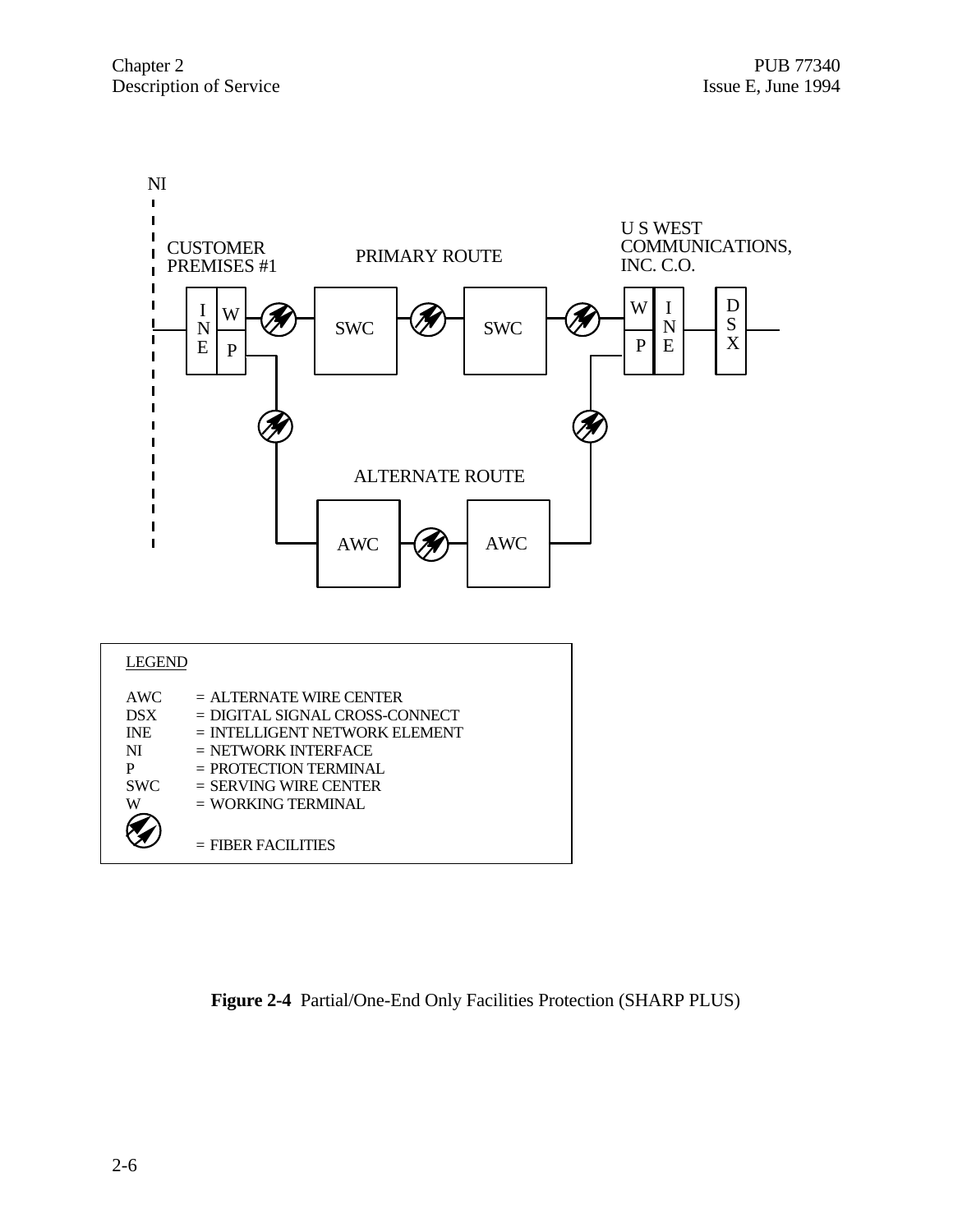

**Figure 2-5** SHARP PLUS Interoffice Facility Protection Only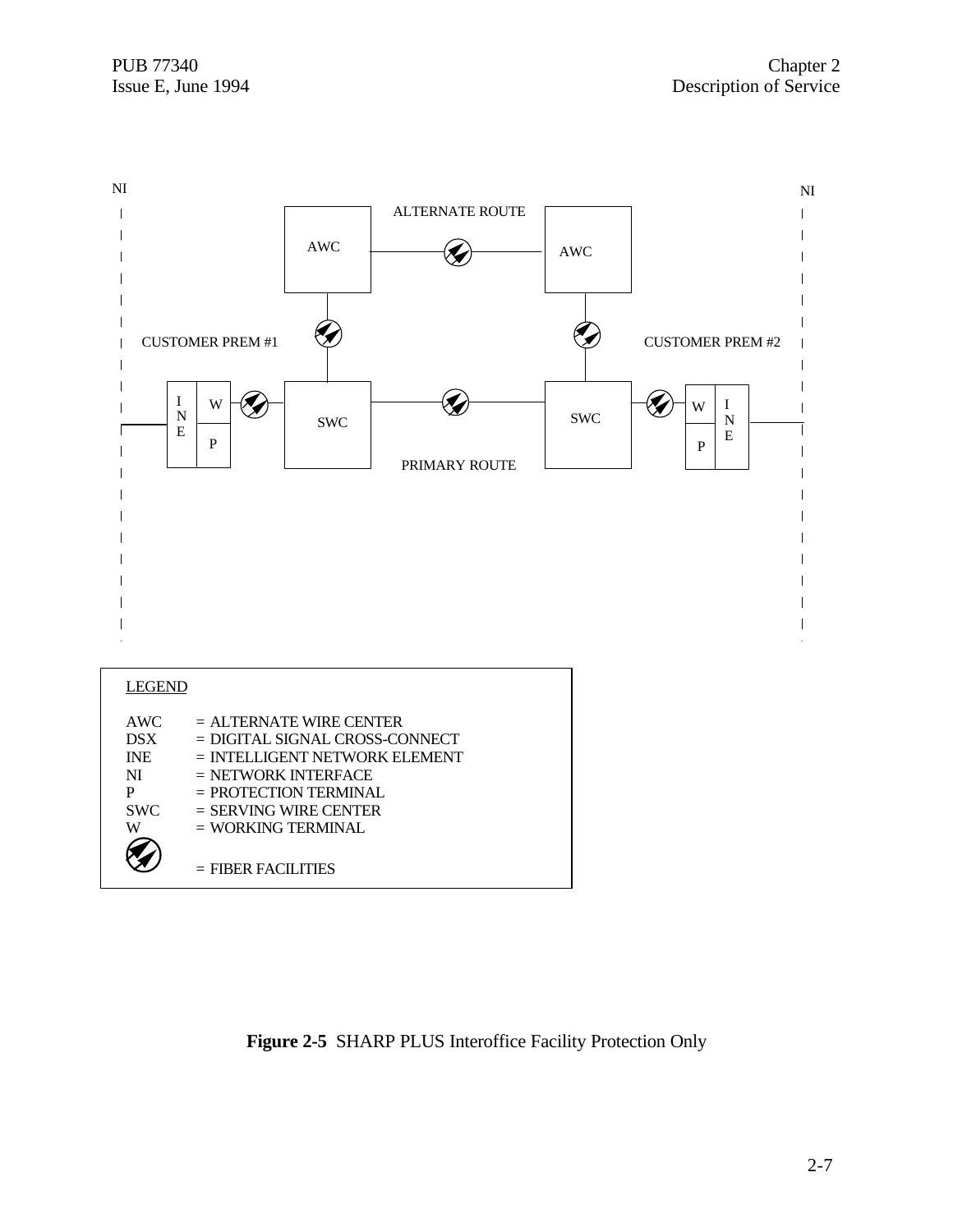

**Figure 2-6** Transport Alternate Path Protection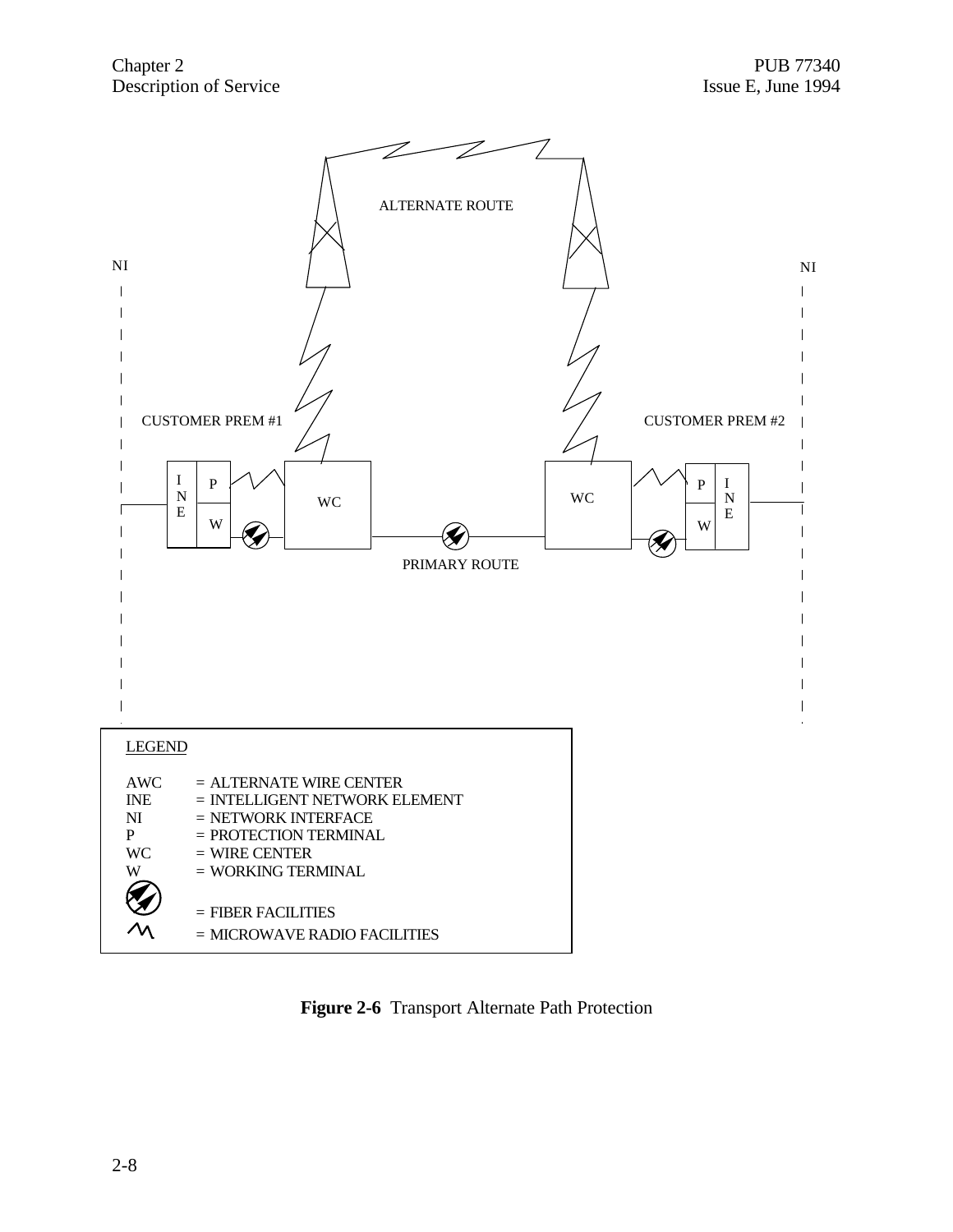# **CONTENTS**

| <b>Chapter and Section</b> |     | Page |  |
|----------------------------|-----|------|--|
| 3.                         |     |      |  |
|                            |     |      |  |
|                            |     |      |  |
|                            |     |      |  |
|                            |     |      |  |
|                            | 3.2 |      |  |
|                            | 3.4 |      |  |
|                            | 3.5 |      |  |

# **Figure**

# **Tables**

| 3-2 DS3 Compatible Network Channel Interface (NCI) Code Combinations 3-4 |  |
|--------------------------------------------------------------------------|--|
| 3-3 DS1 Compatible Network Channel Interface (NCI) Code Combinations 3-5 |  |
|                                                                          |  |
|                                                                          |  |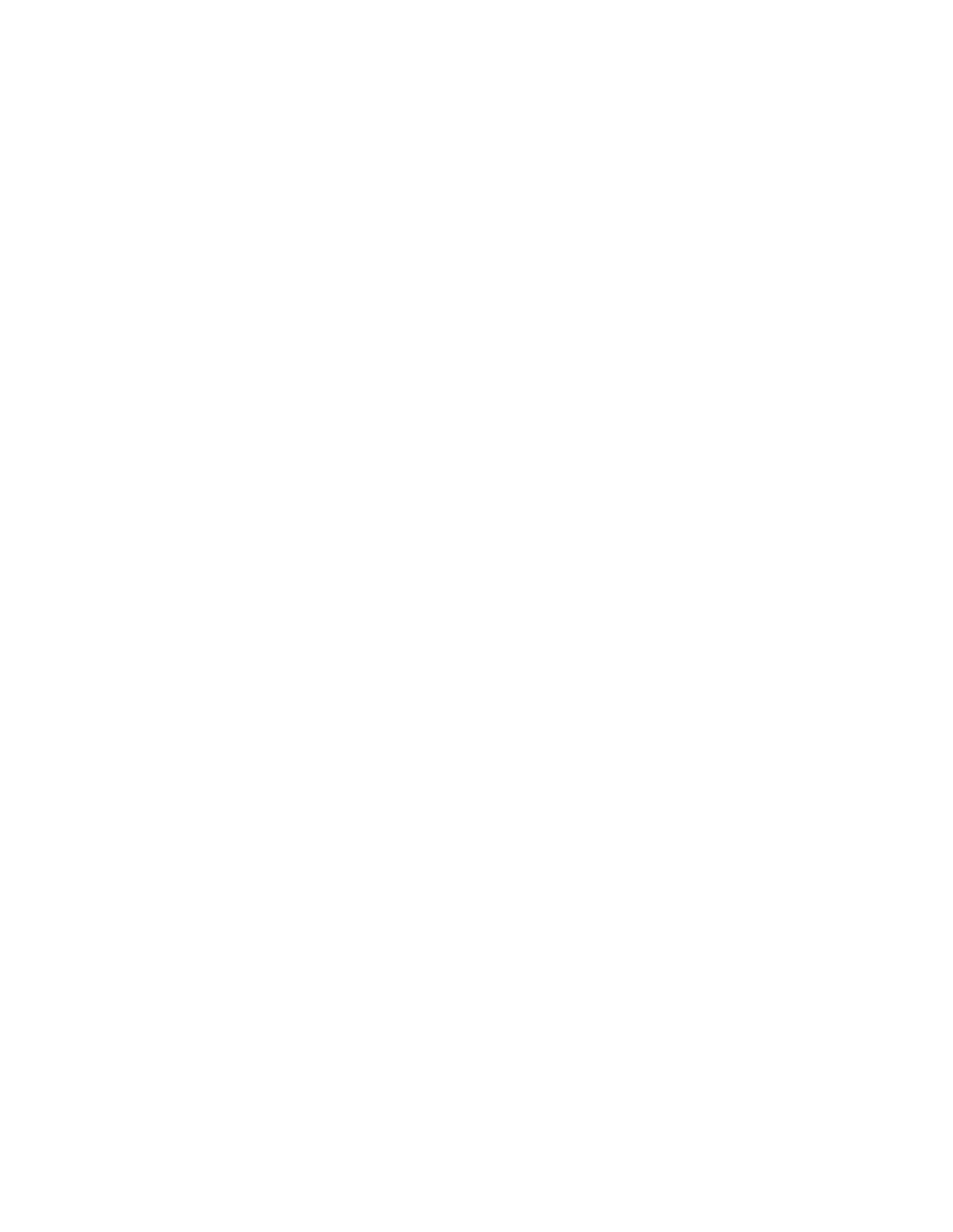#### **3. Network Interfaces (NIs)**

#### **3.1 Description of Interface**

The allowable interface for U S WEST Self-Healing Alternate Route Protection Service will be at the electrical DS3 level or DS1 level. An optical interface at the system level will also be available for customers with dedicated lightwave systems.

## **3.1.1 DS3 Interface**

DS3 channels are provided to Carriers and to End-Users (EUs) premises.

The NI to a Carrier customer will be at the end of a DSX-3 jumper with signal characteristics described in U S WEST Technical Publication 77324, issue C. The NI to an EU customer will be SJA44 connectors with signal characteristics described in U S WEST Technical Publication 77324, issue C.

Permissible frame formats for Carriers and EUs are described in ANSI T1.107-1988 "Telecommunication - Digital Hierarchy - Format Specifications." and ANSI T1.404-1989 (see Reference Section) for the DS3 rate.

# **3.1.2 DS1 Interface**

DS1 channels are provided to Carriers and to End-Users (EUs) premises.

The Network Interface (NI) at a Carrier premises will be at the end of a DSX-1 jumper wire or cable with signal characteristics described in U S WEST Technical Publication 77324. U S WEST Technical Publication 77324, issue C, provides additional information pertaining to the DS3 NI configuration. U S WEST Technical Publication 77324, issue C, provides additional information pertaining to the DS3 NI configuration.

The NI at an EU customer premises may be either a Conventional Interface or a DSX-1 interface. Signal characteristics, limitations, and the physical means of connection at the NI for each interface are described in U S WEST Technical Publication 77375, issue B, which should be studied before a selection is made. The Conventional Interface uses one of the Registration Jacks described by the three Universal Service Ordering Codes (USOC) RJ48C, RJ48M and RJ48H . The selection of one of these jacks is a customer option or that of their Vendor.

Permissible frame formats for Carriers and EUs are described in ANSI T1.107-1988 "Telecommunication - Digital Hierarchy - Format Specifications." and in ANSI T1.107-1988 and ANSI T1.403-1989 (see Reference Section) for the DS1 rate.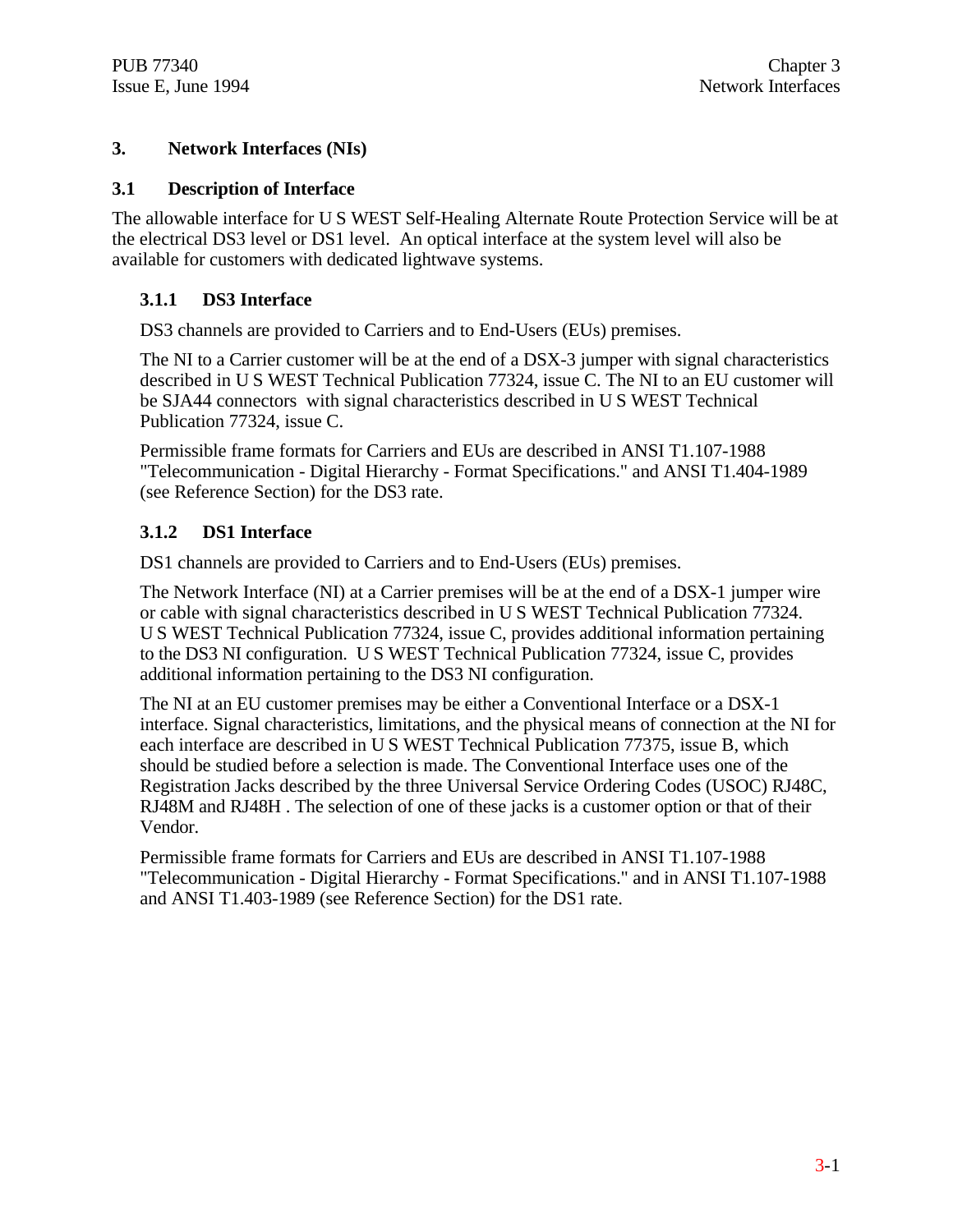# **3.1.3 Optical Interface**

The NI for this option will be at a U S WEST provided Fiber Distribution Panel (FDP) at the customer's location. The fiber optic cable will be terminated in fiber optic connectors by U S WEST The type of connectors to be used will be jointly agreed upon by the customer's and U S WEST Transmission Engineers. The customer will provide the fiber optic patch cords to connect their equipment to the NI. The customer's equipment will be cross-connected at the U S WEST provided FDP as shown in Figure 3-1.

Currently, there are no standard optical signals deployed in asynchronous lightwave transport equipment. Each manufacturer of fiber optic transmission equipment uses their own specific format. This dictates the use of the same manufacturer's equipment at both ends of the system. U S WEST will identify the equipment types available and the customer will select and provide compatible equipment at their location.

U S WEST may choose to use Synchronous Optical Network (SONET) compliant equipment in some geographical areas to provision this service. As the SONET standards are still evolving, consultation between U S WEST Transmission Engineers and the Customer's Transmission Engineer will be required to ensure compatible equipment at both ends of the system. The transmission standard employed will be the SONET as defined in the ANSI T1.105.1991 which defines the North American version of the Synchronous Digital Hierarchy (SDH). This interface is also in accordance with ANSI T1.106-1988, the American National Standard for Optical Interface Specifications. This technology allows U S WEST to transport, provision and deliver the DS1 and DS3 interfaces over SONET transport.



**Figure 3-1** Electrical/Optical Network Interface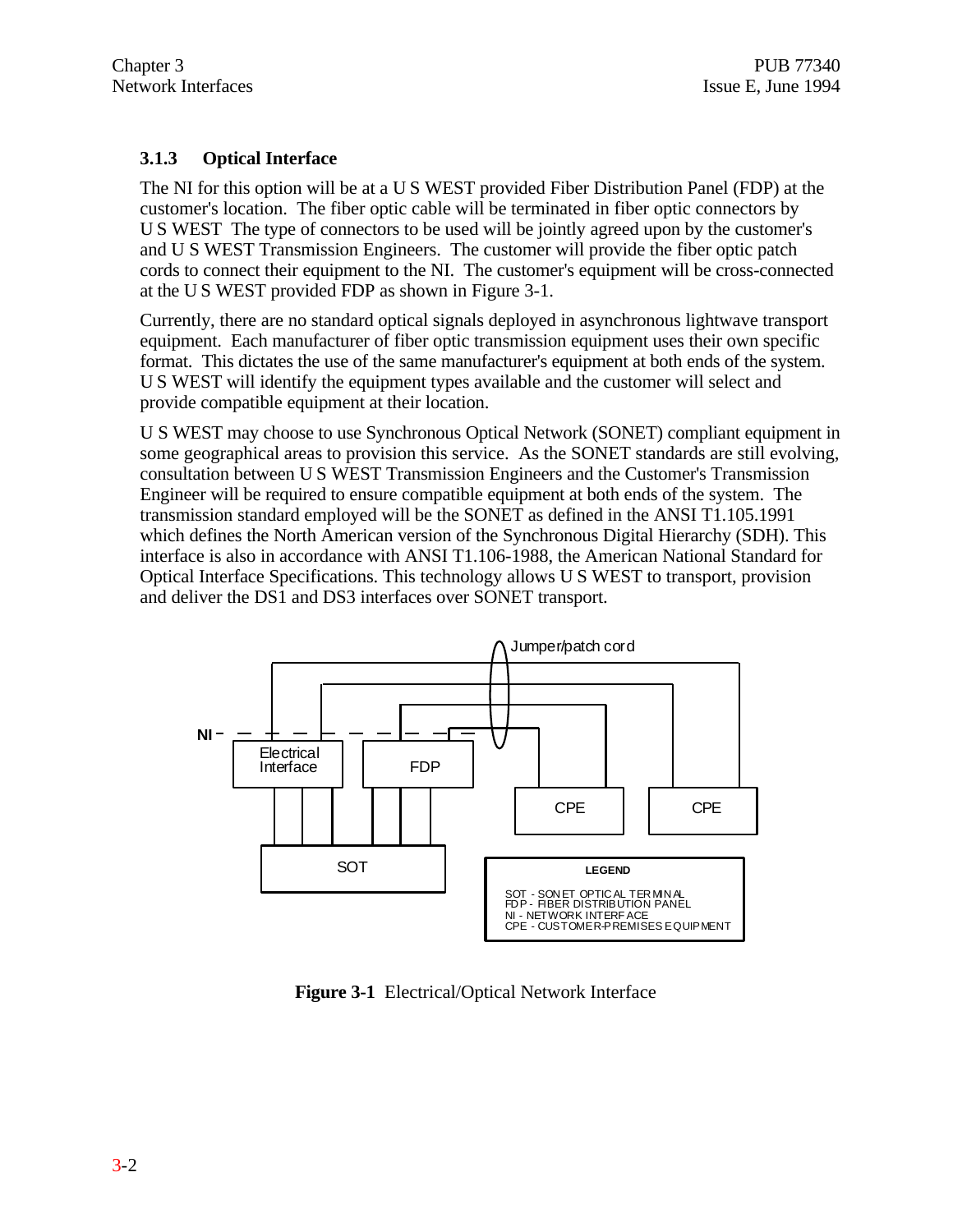## **3.2 NCI Code Form and Components**

The full NCI code format has fields not used for digital services. Only those fields relevant to digital interfaces are discussed here.

An NCI code has the form 04DS6.44. The period between the numbers is a delimiter, which is used for improved clarity. It causes the Protocol Option Code, discussed later, to stand out. An NCI code has no dashes (-).

Digital NCI Codes have four components. Table 3-1 provides an example of an electrical DS3 interface NCI code. For complete information on DS1, refer to Technical Publication 77375, 1.544 Mbit/s (DS1) Channels. For complete DS3 information, refer to Technical Publication 77324, Technical Specifications for 44.736 Mbit/s (DS3) Electrical, Optical and Radio Interfaces.

The following example, 04DS6.44 , is the DS3 M23 multiplex application without C-Bit Parity

| <b>DS3</b> Electrical Interface:                                                                                                                                                                                                                     |
|------------------------------------------------------------------------------------------------------------------------------------------------------------------------------------------------------------------------------------------------------|
| $04 = 4$ Conductors - Number of wires at the interface. For DS3,<br>the code is always 04 denoting a 4-wire interface.                                                                                                                               |
| $DS =$ Digital Hierarchy Interface - Protocol Code. This code is<br>always DS for electrical DS3 interfaces.                                                                                                                                         |
| $6 = 75$ Ohm Impedance - Impedance. For DS3 interfaces, the<br>code is always 6 denoting 75 Ohms. The period following<br>the 6 is a delimiter for clarity.                                                                                          |
| $44 = 44.736$ Mbit/s (DS3) Format per ANSI T1.102-1987 -<br>Protocol Option Code. This code is a variable. 44 denotes<br>the DS3 rate of 44.736 Mbit/s, and it denotes the<br>application. A suffix may denote an application option or<br>Capacity. |

## **Table 3-1** Electrical DS3 NCI Code Example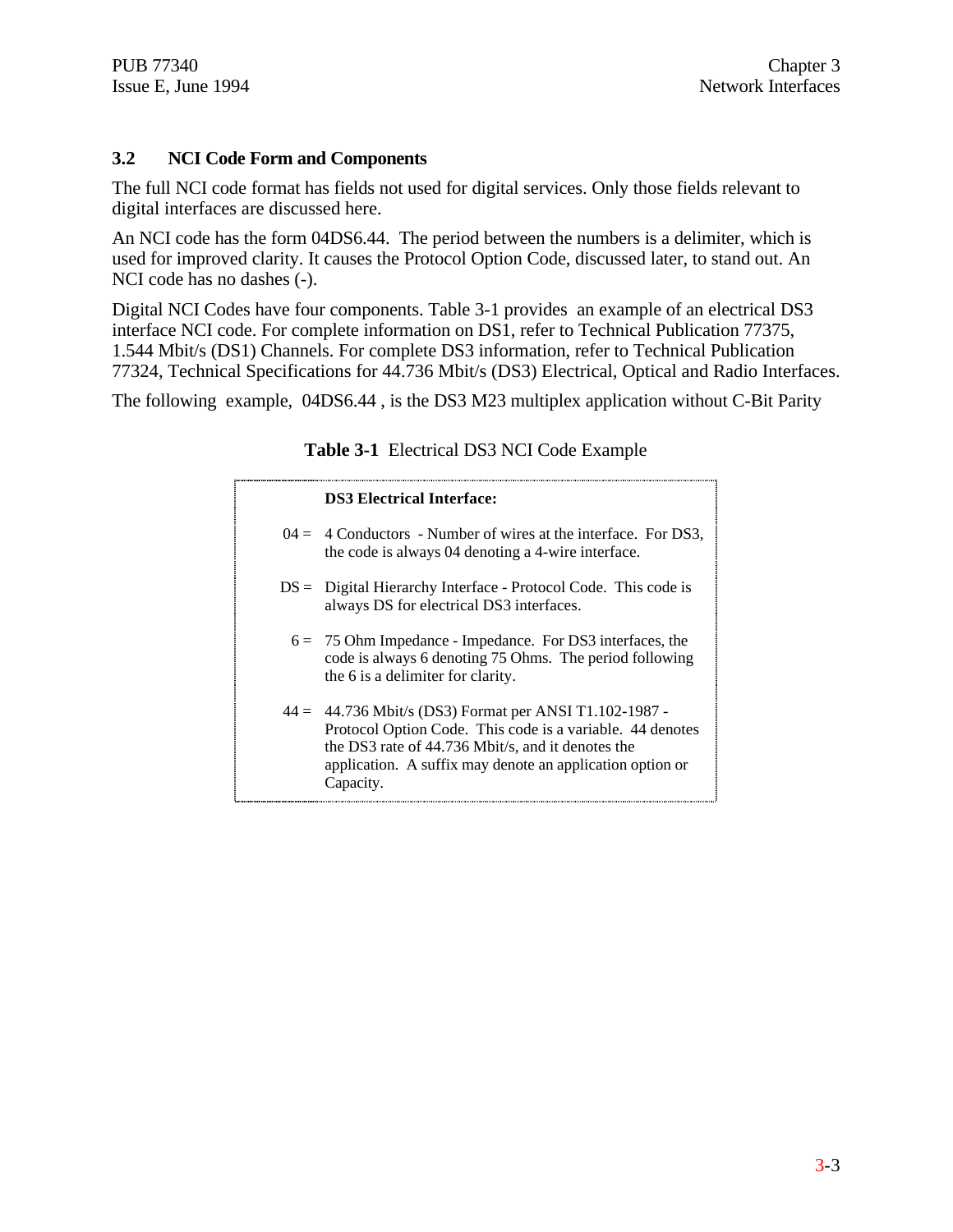The compatible DS3 Network Channel Interface (NCI) codes for U S WEST Self-Healing Alternate Route Protection Service are listed in Table 3-2. This is a partial list consisting of what is viewed as the interface most likely to be used with this service. Refer to U S WEST Technical Publication 77324 - DS3 Electrical Interface for additional information.

| <b>Electrical Interface</b>                                                                    |                           |                                                                                                                         |  |  |
|------------------------------------------------------------------------------------------------|---------------------------|-------------------------------------------------------------------------------------------------------------------------|--|--|
| <b>NCI</b><br>04DS6.44                                                                         | <b>SECNCI</b><br>04DS6.44 |                                                                                                                         |  |  |
| <b>Asynchronous Optical Interface</b>                                                          |                           |                                                                                                                         |  |  |
| <b>NCI</b><br>02FCF.90<br>02FCF.27<br>02FCF.40<br>02FCF.54<br>02FCF.81<br>02FCF.12<br>02FCF.16 |                           | <b>CAPACITY</b><br>(2DS3)<br>(3DS3)<br>(6DS3)<br>(9DS3)<br>$(12\,\text{DS}3)$<br>$(18$ DS3)<br>$(24$ DS3)<br>$(36$ DS3) |  |  |

**Table 3-2** DS3 Compatible Network Channel Interface (NCI) Code Combinations

| <b>SONET Optical Interface</b> |                                         |  |  |
|--------------------------------|-----------------------------------------|--|--|
| NCI                            | <b>CAPACITY</b>                         |  |  |
| 02FCF.B<br>02FCF.F<br>02FCF.H  | (3DS3)<br>(12DS3)<br>(24DS3)<br>(48DS3) |  |  |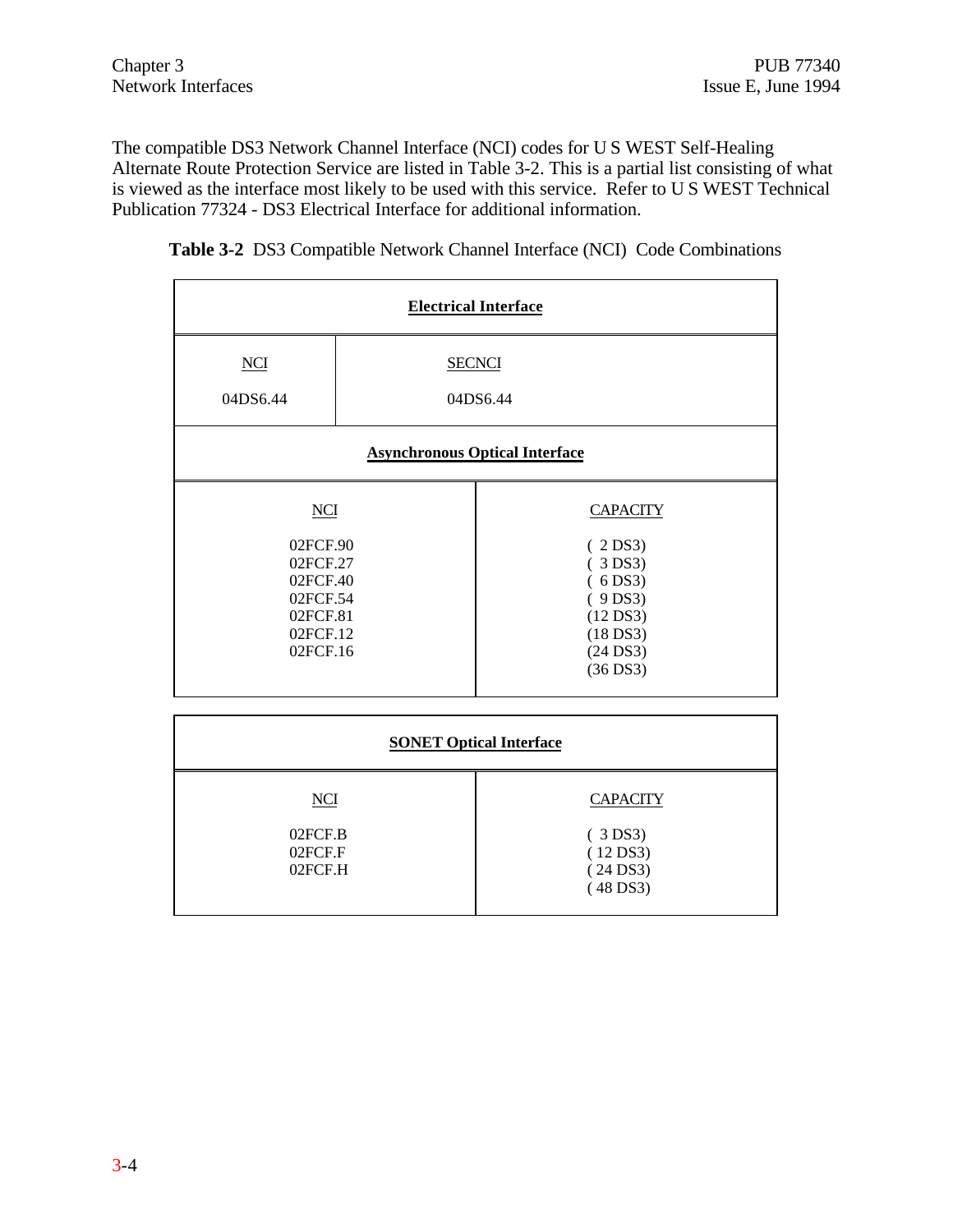The compatible DS1 NCI codes for U S WEST Self-Healing Alternate Route Protection Service are listed in Table 3-2. This is a partial list consisting of what is viewed as the interfaces most likely to be used with this service. Refer to U S WEST Service Publication 77200 for additional information on the DS1 interface.

(Partial List - See Publication 77200, U S WEST DS1 Service, for complete DS1 Electrical Interface Information)

**Table 3-3** DS1 Compatible Network Channel Interface (NCI) Code Combinations

| <b>Carrier To Carrier</b>            |               |                                                                              |  |  |
|--------------------------------------|---------------|------------------------------------------------------------------------------|--|--|
| NCI                                  | <b>SECNCI</b> |                                                                              |  |  |
| 04DS9.15                             | 04DS9.15      | <b>DS1</b> Access (Carrier Premises)<br>Interface, AMI/SF                    |  |  |
| 04DS9.15K                            | 04DS9.15K     | <b>DS1</b> Access (Carrier Premises)<br>Interface, AMI/Non-ANSI ESF          |  |  |
| 04DS9.15S                            | 04DS9.15S     | <b>DS1</b> Access (Carrier Premises)<br>$**$<br>Interface, B8ZS/Non-ANSI ESF |  |  |
| 04DS9.15Z                            | 04DS9.15Z     | <b>DS1</b> Access (Carrier Premises)<br>$***$<br>Interface, ZBTSI/ESF        |  |  |
| ** Provides Clear Channel Capability |               |                                                                              |  |  |

Table 3-3 continues to next page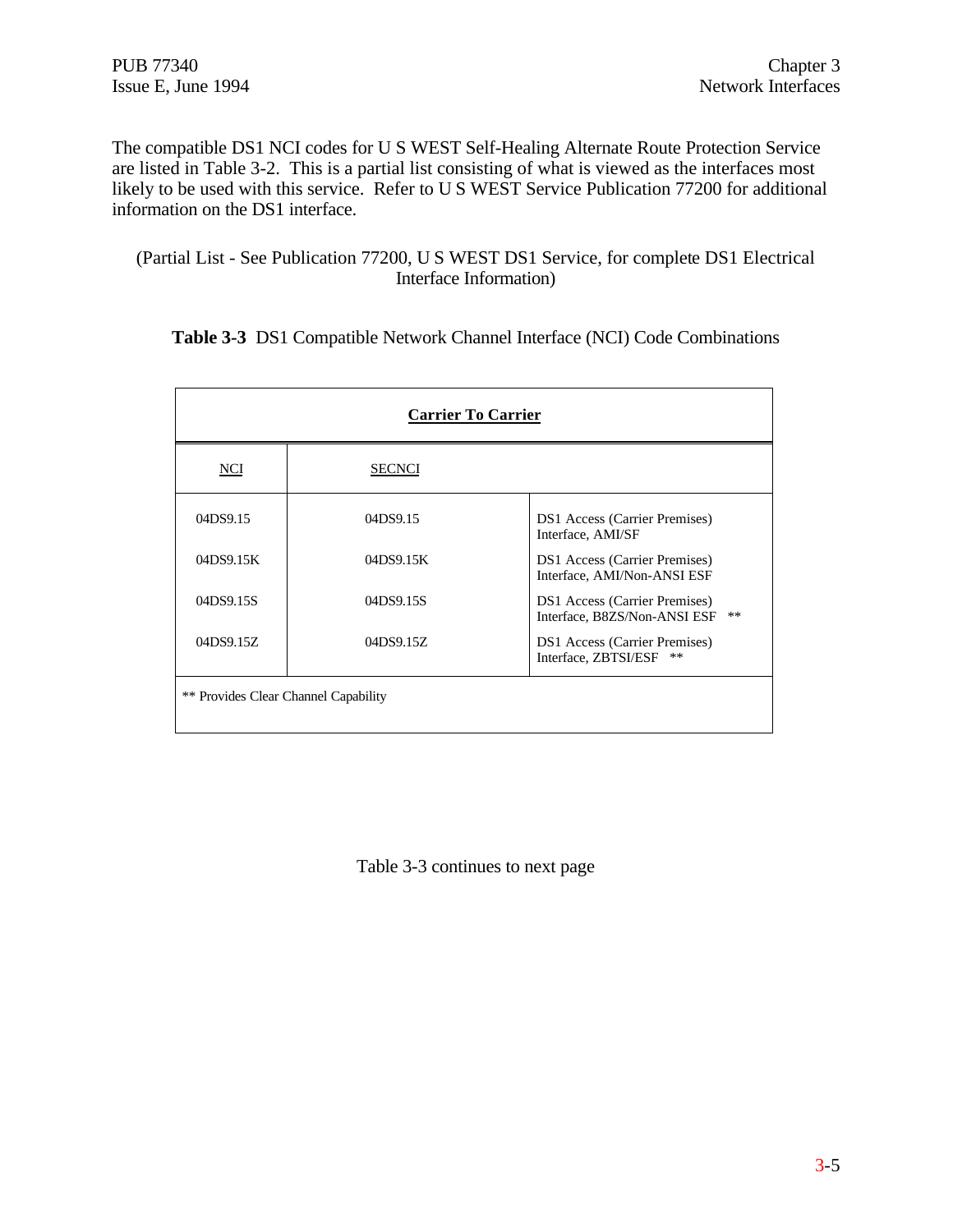| <b>Carrier To End-User</b>           |                 |                                                                                            |  |  |
|--------------------------------------|-----------------|--------------------------------------------------------------------------------------------|--|--|
| <b>NCI</b>                           | <b>SECNCI</b>   |                                                                                            |  |  |
| 04DS9.15                             | 04DU9.B         | DS1 Access (End-User Premises) Interface, SF/AMI,<br>with Line Power                       |  |  |
|                                      | 04DU9.BN        | DS1 Access (End-User Premises) Interface, SF/AMI,<br>without Line Power                    |  |  |
|                                      | 04DU9.BX        | DS1 Access (End-User Premises) Interface;<br>SF/AMI/DSX-1 Interface                        |  |  |
| 04DS9.15K                            | 04DU9.C         | DS1 Access (End-User Premises) Interface, non-<br>ANSI ESF/AMI, with Line Power            |  |  |
|                                      | 04DU9.CN        | DS1 Access (End-User Premises) Interface, non-<br>ANSI ESF/AMI, without Line Power         |  |  |
|                                      | $04D$ U $9$ .CX | DS1 Access (End-Use Premises) Interface; non-ANSI<br>ESF/AMI/DSX-1 Interface               |  |  |
| 04DS9.15S                            | 04DU9.S         | DS1 Access (End-User Premises) Interface,<br>B8ZS/Non-ANSI ESF, with Line Power            |  |  |
|                                      | 04DU9.SN        | DS1 Access (End-User Premises) Interface,<br>B8ZS/Non-ANSI ESF, without Line Power<br>$**$ |  |  |
|                                      | 04DU9.SX        | DS1 Access (End-User Premises) Interface,<br>B8ZS/Non-ANSI ESF/DSX-1 Interface             |  |  |
| 04DS9.15Z                            | 04DU9.Z         | DS1 Access (End-User Premises) Interface,<br>ZBTSI/ESF, with Line Power<br>**              |  |  |
|                                      | 04DU9.ZN        | DS1 Access (End-User Premises) Interface,<br>ZBTSI/ESF, without Line Power                 |  |  |
|                                      | 04DU9.ZX        | DS1 Access (End-User Premises) Interface,<br>ZBTSI/ESF/DSX-1 Interface.<br>$**$            |  |  |
| ** Provides Clear Channel Capability |                 |                                                                                            |  |  |

# **Table 3-3** DS1 Compatible Network Channel Interface (NCI) Code Combinations

Table 3-3 continues to next page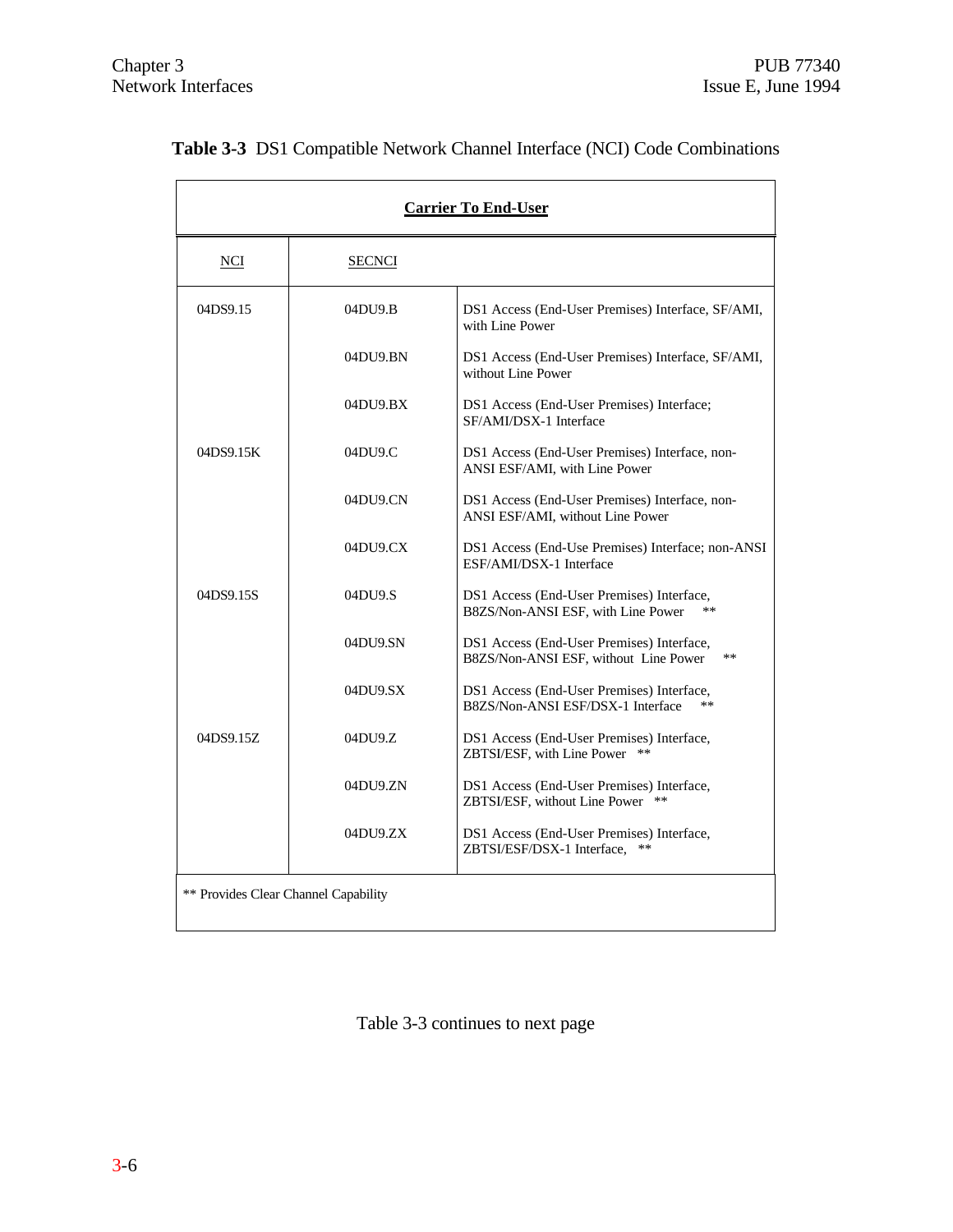| <b>End-User To End-User</b>          |               |                                                                                             |  |  |
|--------------------------------------|---------------|---------------------------------------------------------------------------------------------|--|--|
| NCI                                  | <b>SECNCI</b> |                                                                                             |  |  |
| 04DU9.B                              | 04DU9.B       | DS1 Access (End-User Premises)<br>Interface, SF/AMI, with Line Power                        |  |  |
| 04DU9.BN                             | 04DU9.BN      | DS1 Access (End-User Premises)<br>Interface, SF/AMI, without Line Power                     |  |  |
| 04DU9.BX                             | 04DU9.BX      | DS1 Access (End-User Premises)<br>Interface; SF/AMI/DSX-1 Interface                         |  |  |
| 04DU9.C                              | 04DU9.C       | DS1 Access (End-User Premises)<br>Interface, non-ANSI ESF/AMI, with Line<br>Power           |  |  |
| $04$ DU9.CN                          | 04DU9.CN      | DS1 Access (End-User Premises)<br>Interface, non-ANSI ESF/AMI, without<br>Line Power        |  |  |
| 04DU9.CX                             | 04DU9.CX      | DS1 Access (End-Use Premises)<br>Interface; non-ANSI ESF/AMI/DSX-1<br>Interface             |  |  |
| 04DU9.S                              | 04DU9.S       | DS1 Access (End-User Premises)<br>Interface, B8ZS/Non-ANSI ESF, with<br>Line Power<br>$**$  |  |  |
| 04DU9.SN                             | 04DU9.SN      | DS1 Access (End-User Premises)<br>Interface, ANSI ESF/B8ZS without Line<br>Power            |  |  |
| 04DU9.SX                             | 04DU9.SX      | DS1 Access (End-User Premises)<br>Interface, ANSI ESF/B8ZS/DSX-1<br>Interface               |  |  |
| 04DU9.Z                              | 04DU9.Z       | DS1 Access (End-User Premises)<br>Interface, ZBTSI/ESF, with Line Power<br>$**$             |  |  |
| 04DU9.ZN                             | 04DU9.ZN      | DS1 Access (End-Use Premises)<br>Interface; non-ANSI ESF/ZBTSI/AMI<br>without Line Power ** |  |  |
| 04DU9.ZX                             | 04DU9.ZX      | DS1 Access (End-Use Premises)<br>Interface; non-ANSI ESF/ZBTSI/AM<br>I/DSX-1 Interface **   |  |  |
| ** Provides Clear Channel Capability |               |                                                                                             |  |  |

# **Table 3-3** DS1 Compatible Network Channel Interface (NCI) Code Combinations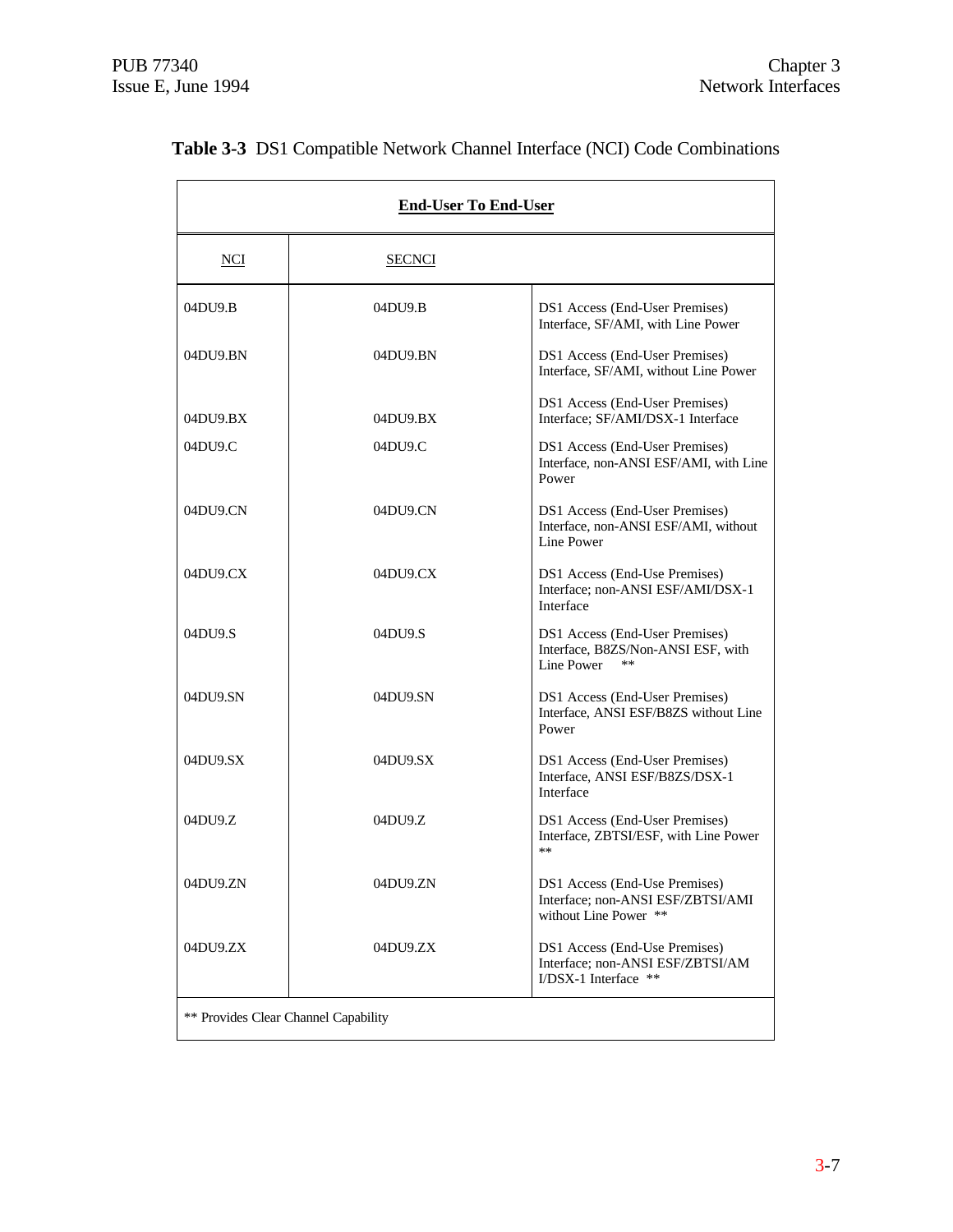Definitions of NCI Code Components

- $02 = 2$  Conductors
- $04 = 4$  Conductors
- DS = Digital Hierarchy Interface
- $DU =$  Digital Access Interface
- FC = Fiber Optic Interface
- $F =$ Fiber
- $6 = 75$  Ohm Impedance
- 9 = 100 Ohm Impedance
- 15 = 1.544 Mbit/s (DS1) Superframe (SF) Format per Technical Reference TR-INS-000342 \*
- $44 = 44.736$  Mbit/s (DS3) Format per ANSI T1.102-1987

# **3.3 NC Code Function and Format**

Primarily, service considerations are encoded into Network Channel (NC) codes. The NC code is an encoded representation used to identify both switched and non-switched channel services. Included in this code set are customer options associated with individual channel services, or feature groups and other switched services. The NC code is specified by the customer to advise U S WEST of the required service connection of the channel.

An NC code consists of four alpha/numeric characters, which may include a dash (-). There are neither spaces nor delimiters between the characters.

- For electrical channel DS1 interfaces, the first two characters are HC. For additional information, see Technical Publication 77200.
- •. For electrical channel DS3 interfaces, the first two characters are HF. For additional information, see Technical Publication 77324.

The third and fourth characters are variable to denote additional protocols and service features as described in the following sections.

The NC codes for the service desired must be specified by the customer when ordering High Capacity Digital Special Access services. This section describes the NC codes which apply specifically to SHARP.

## **3.4 SPEC Code Function and Format**

Service and Product Enhancement Codes (SPEC) will be used in conjunction with NC and NCI codes to order Transport Alternate Protection Path service. The SPEC code will be used to indicate a mixed technology situation. SPEC codes will be used to identify product features and options other than those identifiable by the NC and NCI codes. Figure 3-2 depicts the basic SPEC Format.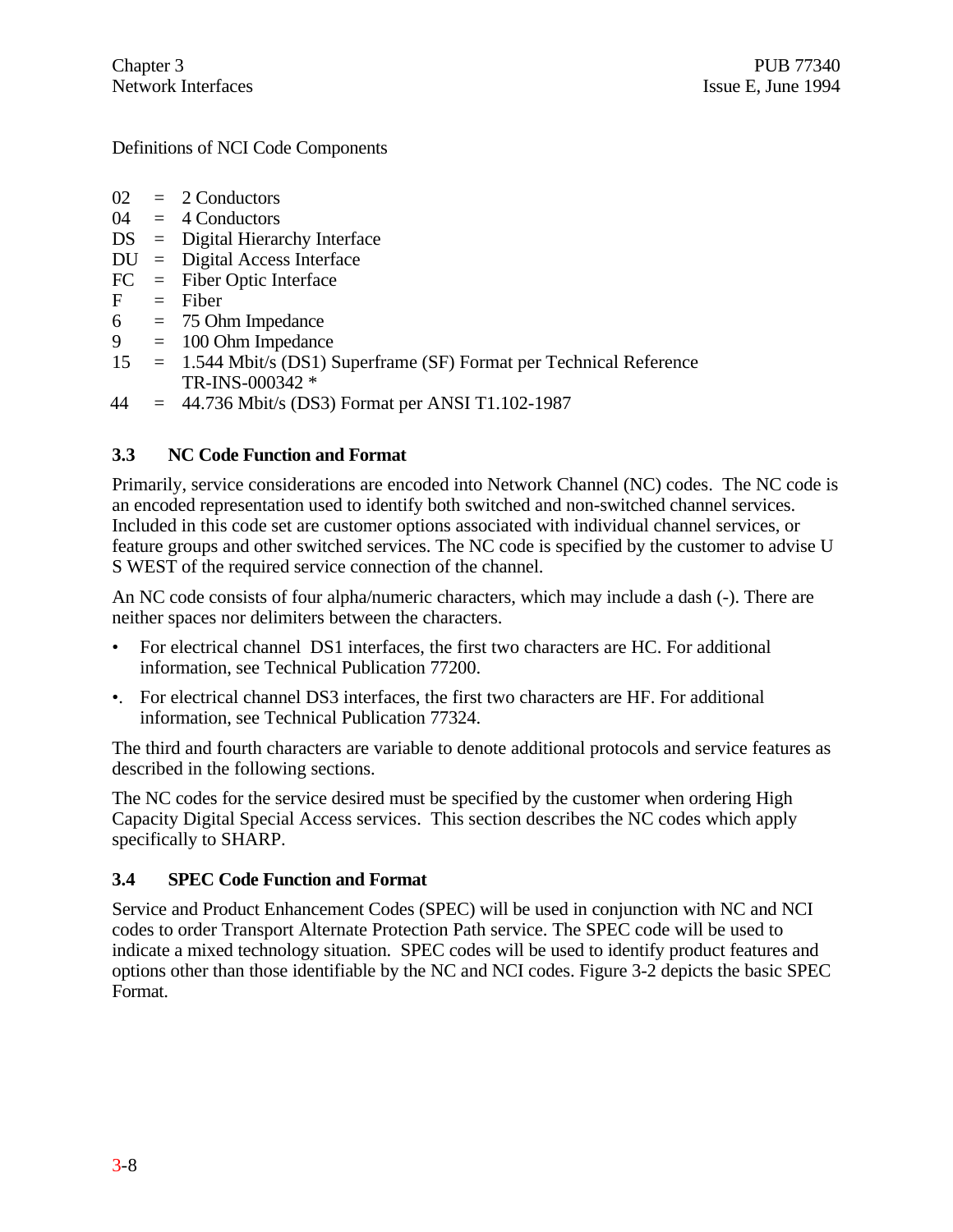| <b>CHARACTER</b><br><b>POSITION</b> |                     | $\mathfrak{D}$ | 3   | 4               | 5   | 6   |     |
|-------------------------------------|---------------------|----------------|-----|-----------------|-----|-----|-----|
| CODE                                | A/N                 | A/N            | A/N | A/N             | A/N | A/N | A/N |
| <b>DATA</b><br><b>ELEMENT</b>       | <b>BASE PRODUCT</b> |                |     | PRODUCT OPTIONS |     |     |     |



- The format of the SPEC consists of five, six, or seven alpha and/or numeric characters. To eliminate confusion, the letter 'O" is used, but the number '0' is not. The number '1' is used, but the letter 'l' is not.
- The first through third characters (positions 1-3) identify the base product. The fourth through seventh characters (positions 4-7) identify the features, options and/or rating elements of the base product.
- Character positions 1-5 are always populated. When positions 6 and/or 7 are not used, these positions should be left blank.
- The following SPEC code shall be used with the ordering of Transport Alternate Path Protection in conjunction with the applicable NC Code:

## **SRAMRG**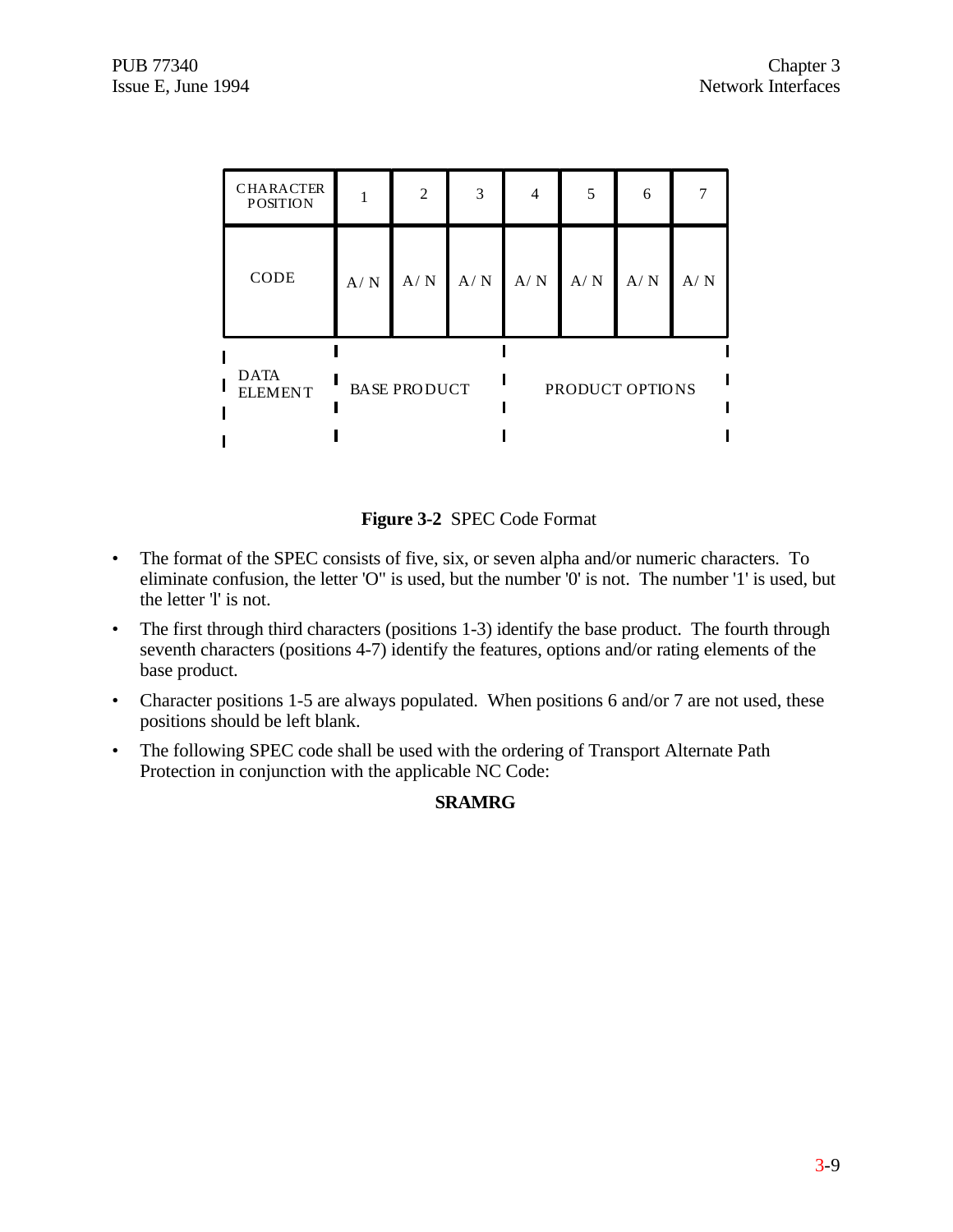The compatible DS1 Network Channel (NC) codes for U S WEST Self-Healing Alternate Route Protections Service are listed in Table 3-4

#### **HC-1 SERVICES**

| NC<br><b>CODE</b> | <b>OPTION</b><br>BR 795-403-100, Iss. 5, August 1993                                                                                              | <b>OPTION</b><br><b>US WEST</b>                                                                                                                     |
|-------------------|---------------------------------------------------------------------------------------------------------------------------------------------------|-----------------------------------------------------------------------------------------------------------------------------------------------------|
| <b>HCHA</b>       | Self-Healing and Disaster Recovery--Loop<br>Protection--One End Only                                                                              | Self-Healing Protection (One End Only)                                                                                                              |
| <b>HCHE</b>       | Self-Healing and Disaster Recovery--Loop<br>and Facility Protection with DS1-DS0/<br>Subrate Mux (e.g. D4 Format)                                 | DS1-DS0 or Subrate Multiplexing and Self-<br>Healing Protection and Disaster Recovery<br>(SHARP) (One End Only)                                     |
| <b>HCHC</b>       | Self-Healing and Disaster Recovery--<br>Route Protection--DS1-DS0/Subrate Mux<br>$(e.g. D4$ Format)                                               | DS1-Voice to Digital Data Multiplexing and Self-<br>Healing Protection and Disaster Recovery<br>(SHARP) (One End Only)                              |
| <b>HCHS</b>       | Self-Healing and Disaster Recovery--Loop<br>and Facilities Protection (i.e. SWC<br>Protection) with DS1 Voice Mux                                 | DS1-Voice Multiplexing and Self-Healing<br>Protection and Disaster Recovery (SHARP) (One<br>End Only), Including Interoffice Protection             |
| <b>HCHD</b>       | Self-Healing and Disaster Recovery--Loop<br>(One End) and Facilities Protection (i.e.<br><b>SWC Protection</b> )                                  | Self-Healing Protection and Disaster Recovery<br>(SHARP) (One End Only) Including Interoffice<br>Protection                                         |
| <b>HCHI</b>       | Self-Healing and Disaster Recovery--Loop<br>Facilities Protection, i.e. SWC Protection<br>with $DS1-DS0$ Mux (e.g. T1DM e/w<br>Secondary Channel) | DS1-DS0 or Subrate Multiplexing and<br>Self-Healing Protection and Disaster Recovery<br>(SHARP) (One End Only), Including Interoffice<br>Protection |
| HCH-              | Self-Healing and Disaster Recovery--Loop<br>Protection Both Ends of Circuit (w/o<br><b>Switch Protection</b> )                                    | Self-Healing Protection and Disaster Recovery<br>(SHARP) (Both Ends)                                                                                |
| <b>HCHK</b>       | Self-Healing and Disaster Recovery--Loop<br>and Facilities Protection, i.e. SWC<br>Protection                                                     | Self-Healing Protection and Disaster Recovery<br>(SHARP) (Both Ends), Including Interoffice<br>Protection                                           |
| нсні              |                                                                                                                                                   | Self Healing and Disaster Recovery Loop Self Healing Protection and Disaster Recovery                                                               |

#### **Table 3-4** DS1 Compatible Network Channel (NC) Codes

HCHL Self-Healing and Disaster Recovery--Loop Protection Thru Connect Circuit (i.e. CO DSX-1 Term Self-Healing Protection and Disaster Recovery (SHARP) (One End Only) and CO Cross-connect at the DS1 Rate HCHN Self-Healing and Disaster Recovery--Loop and Facilities Protection (i.e. SWC Protection) for Thru Connect Circuit (i.e. DSX-1 term.) Self-Healing Protection and Disaster Recovery (SHARP) (One End Only) and CO Cross-connect at the DS1 Rate Including Interoffice Protection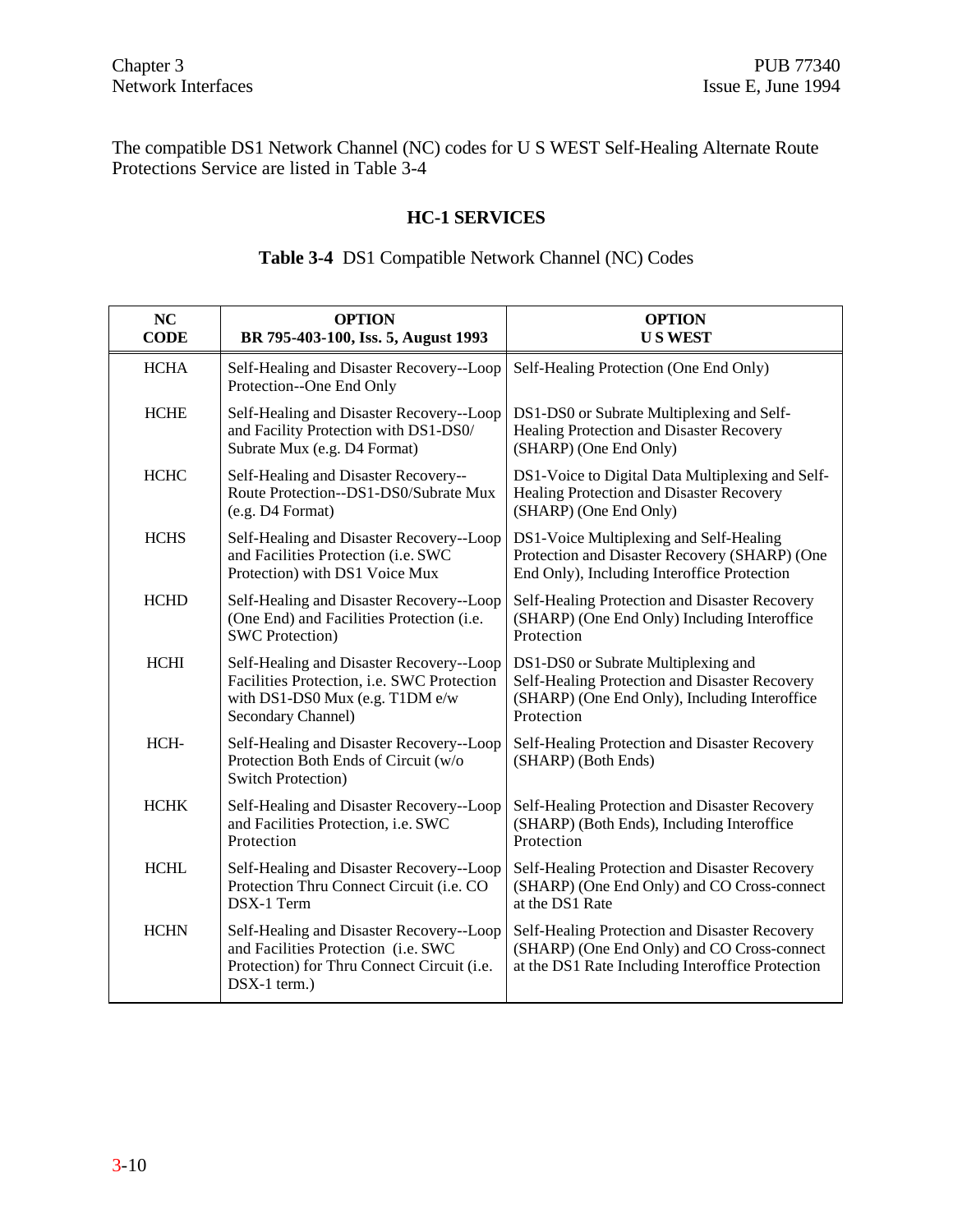The compatible DS3 NC codes for U S WEST Self-Healing Alternate Route Protections Service are listed in Table 3.5.

| <b>NC</b><br><b>CODE</b> | <b>OPTION</b><br>BR 795-403-100, Iss. 5, August 1993                                                                                                 | <b>OPTION</b><br><b>US WEST</b>                                                                                                                      |
|--------------------------|------------------------------------------------------------------------------------------------------------------------------------------------------|------------------------------------------------------------------------------------------------------------------------------------------------------|
| <b>HFHA</b>              | Self-Healing Disaster Recovery--Loop<br>Protection--One End Only                                                                                     | Self-Healing Protection and Disaster Recover<br>(SHARP) (One End Only)                                                                               |
| <b>HFHB</b>              | Self-Healing Disaster Recovery--Loop<br>Protection and B8ZS Compatible CO<br>Mux                                                                     | B8ZS Compatible CO Multiplexing and<br>Self-Healing Protection and Disaster Recovery<br>(SHARP) (One End Only)                                       |
| <b>HFHM</b>              | Self-Healing Disaster Recovery--Loop<br>Protection and CO Mux                                                                                        | Central Office Multiplexing and Self-Healing<br>Protection and Disaster Recovery (SHARP) (One<br>End Only)                                           |
| HFH-                     | Self-Healing Disaster Recovery--Loop<br>and Facility Protection, i.e. SWC<br>Protection                                                              | Self-Healing Protection and Disaster Recovery<br>(SHARP) (One End Only), Including Interoffice<br>Protection                                         |
| <b>HFHI</b>              | Self-Healing Disaster Recovery--Loop<br>and Facility Protection (i.e. SWC<br>Protection) with B8ZS Compatible CO<br>Mux                              | Self-Healing Protection and Disaster Recovery<br>(SHARP) (One End Only), Including Interoffice<br>Protection, CO Multiplexing and B8ZS<br>Compatible |
| <b>HFHJ</b>              | Self-Healing Disaster Recovery-- Loop<br>and Facility Protection (i.e. SWC<br>Protection) with CO Mux                                                | Self-Healing Protection and Disaster Recovery<br>(SHARP) (One End Only), Including Interoffice<br>Protection and CO Multiplexing                     |
| <b>HFHL</b>              | Self-Healing Disaster Recovery--Facility<br>Protection (w/o Loop Protection) Thru<br>Connect Circuit (i.e. CO DSX-3 Term)<br>and Auto Hub Protection | Self-Healing Protection and Disaster Recovery<br>(SHARP) (One End Only) and CO Cross-connect<br>at the DS3 Rate                                      |
| <b>HFHC</b>              | Self-Healing Disaster Recovery--Loop<br>and Facilities Protection (i.e. SWC<br>Protection) for Thru Connect Circuit (i.e.<br>$DSX-1)$                | Self-Healing Protection and Disaster Recovery<br>(SHARP) (One End Only) and CO Cross-connect<br>at the DS3 Rate Including Interoffice Protection     |
| <b>HFHD</b>              | Self-Healing Disaster Recovery--Loop<br>Protection Both Ends of Circuit w/o SWC<br>Protection                                                        | Self-Healing Protection and Disaster Recovery<br>(SHARP) (Both Ends)                                                                                 |
| <b>HFHE</b>              | Self-Healing Disaster Recovery--Loop<br>(Both Ends) and Facilities Protection<br>(i.e.SWC)                                                           | Self-Healing Protection and Disaster Recovery<br>(SHARP) (Both Ends), Including Interoffice<br>Protection                                            |

|  |  |  |  |  | Table 3-5 DS3 Compatible Network Channel (NC) Codes HC-3 Services |
|--|--|--|--|--|-------------------------------------------------------------------|
|--|--|--|--|--|-------------------------------------------------------------------|

Table 3-5 continues on the following page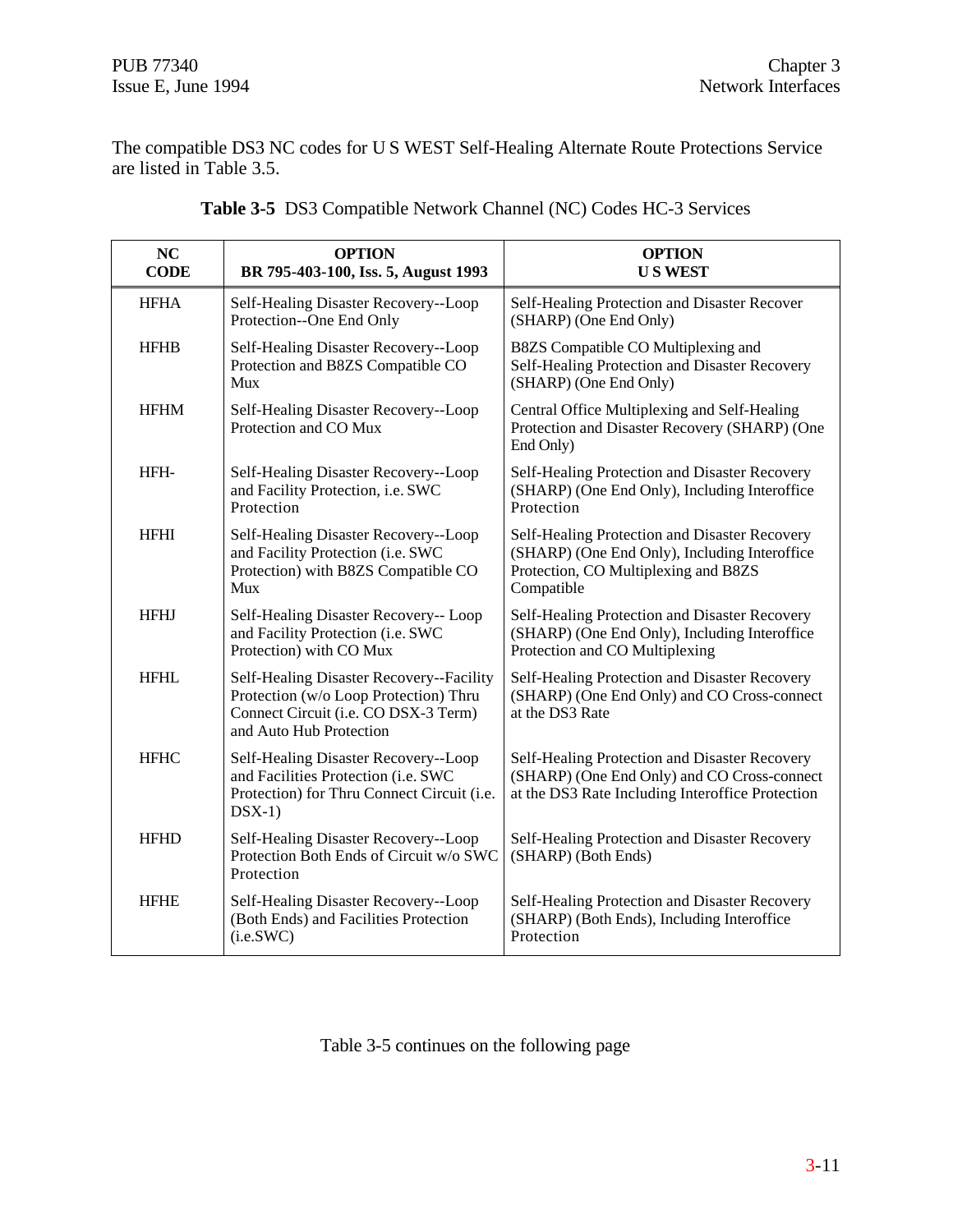#### **Table 3-5** DS3 Compatible Network Channel (NC) Codes HC-3 Services (continued)

| NC<br><b>CODE</b>                                                                  | <b>OPTION</b><br>BR 795-403-100, Iss. 5, August 1993                               | <b>OPTION</b><br><b>US WEST</b>                                                                                                                                                      |  |                                                                                                                                               |
|------------------------------------------------------------------------------------|------------------------------------------------------------------------------------|--------------------------------------------------------------------------------------------------------------------------------------------------------------------------------------|--|-----------------------------------------------------------------------------------------------------------------------------------------------|
| <b>HFHK</b>                                                                        | Self-Healing Disaster Recovery--<br>CO to CO Mux Both Ends                         | Self-Healing Protection and Disaster Recovery<br>(SHARP) Interoffice Protection Only, Central<br><b>Office Multiplexing Both Ends</b>                                                |  |                                                                                                                                               |
| <b>HFHN</b><br>Self-Healing Disaster Recovery--<br>CO to CO Mux Both Ends and B8ZS |                                                                                    | Ends                                                                                                                                                                                 |  | Self-Healing Protection and Disaster Recovery<br>(SHARP) Interoffice Protection Only, Central<br>Office Multiplexing and B8ZS Compatible Both |
| <b>HFHT</b>                                                                        | Self-Healing Disaster Recovery--Facility<br>Protection                             | Self-Healing Protection and Disaster Recovery<br>(SHARP) Interoffice Protection Only                                                                                                 |  |                                                                                                                                               |
| <b>HFHV</b>                                                                        | Self-Healing Disaster Recovery--Facility<br>Protection and B8ZS Compatible         | Self-Healing Protection and Disaster Recovery<br>(SHARP) Interoffice Protection Only, B8ZS<br><b>Compatible Both Ends</b>                                                            |  |                                                                                                                                               |
| <b>HFHW</b>                                                                        | Self-Healing Disaster Recovery--B8ZS<br>Compatible CO Mux                          | Self-Healing Protection and Disaster Recovery<br>(SHARP) Interoffice Protection Only, Central<br>Office Multiplexing and B8ZS Compatible One<br>End                                  |  |                                                                                                                                               |
| <b>HFHX</b>                                                                        | Self-Healing Disaster Recovery--Cross<br>Connect                                   | Self-Healing Protection and Disaster Recovery<br>(SHARP) Interoffice Protection Only, Central<br><b>Office Cross Connect</b>                                                         |  |                                                                                                                                               |
| <b>HFHY</b>                                                                        | Self-Healing Disaster Recovery--<br>$W + X - B8ZS$ Compatible and Cross<br>Connect | Self-Healing Protection and Disaster Recovery<br>(SHARP) Interoffice Protection Only, Central<br>Office Multiplexing and B8ZS Compatible One<br>End and Central Office Cross Connect |  |                                                                                                                                               |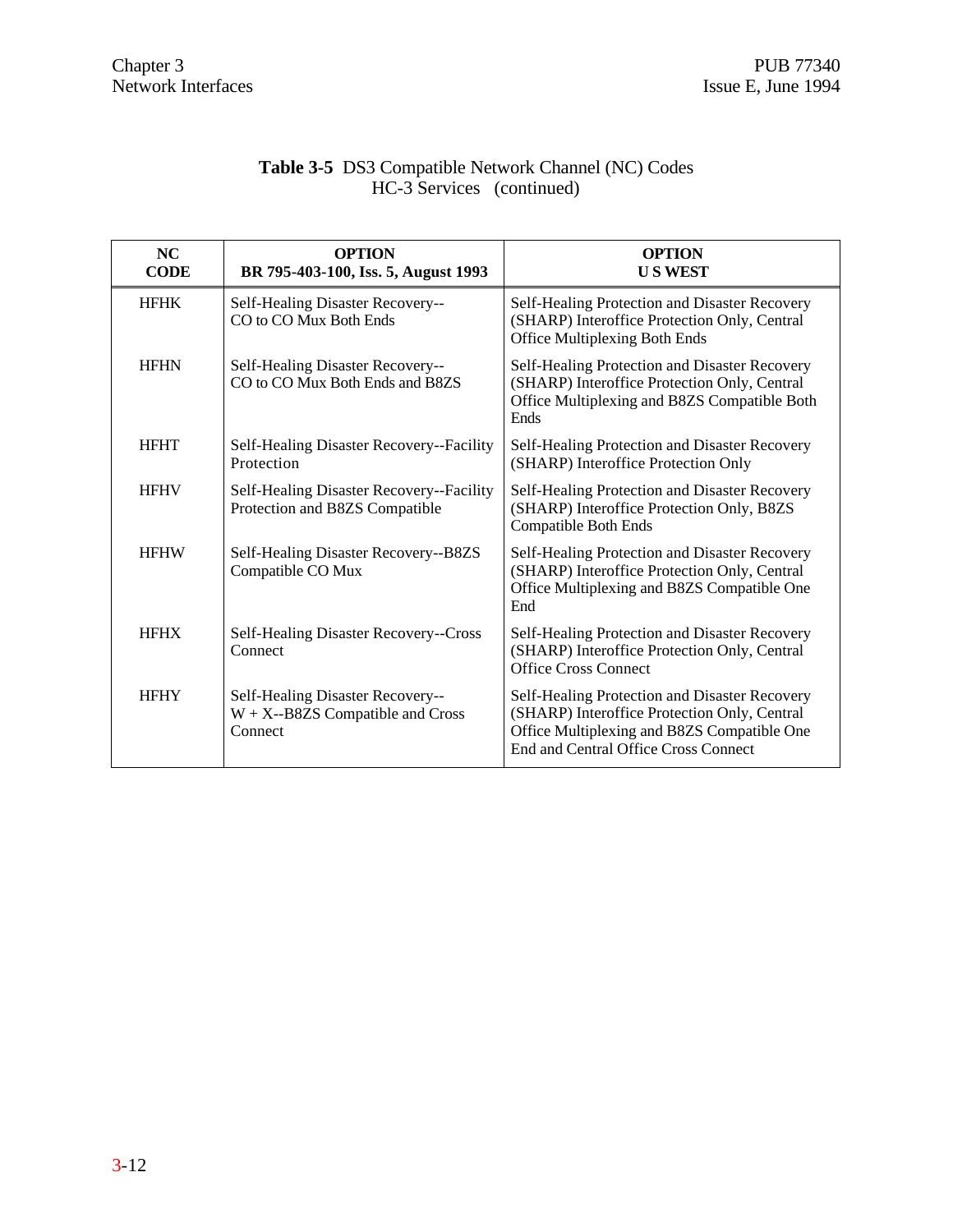# **CONTENTS**

| <b>Chapter and Section</b> |     | Page |  |
|----------------------------|-----|------|--|
| $\overline{4}$             |     |      |  |
|                            | 4.1 |      |  |
|                            | 4.2 |      |  |
|                            | 4.3 |      |  |
|                            | 4.4 |      |  |
|                            |     |      |  |
|                            |     |      |  |
|                            | 4.5 |      |  |
|                            |     |      |  |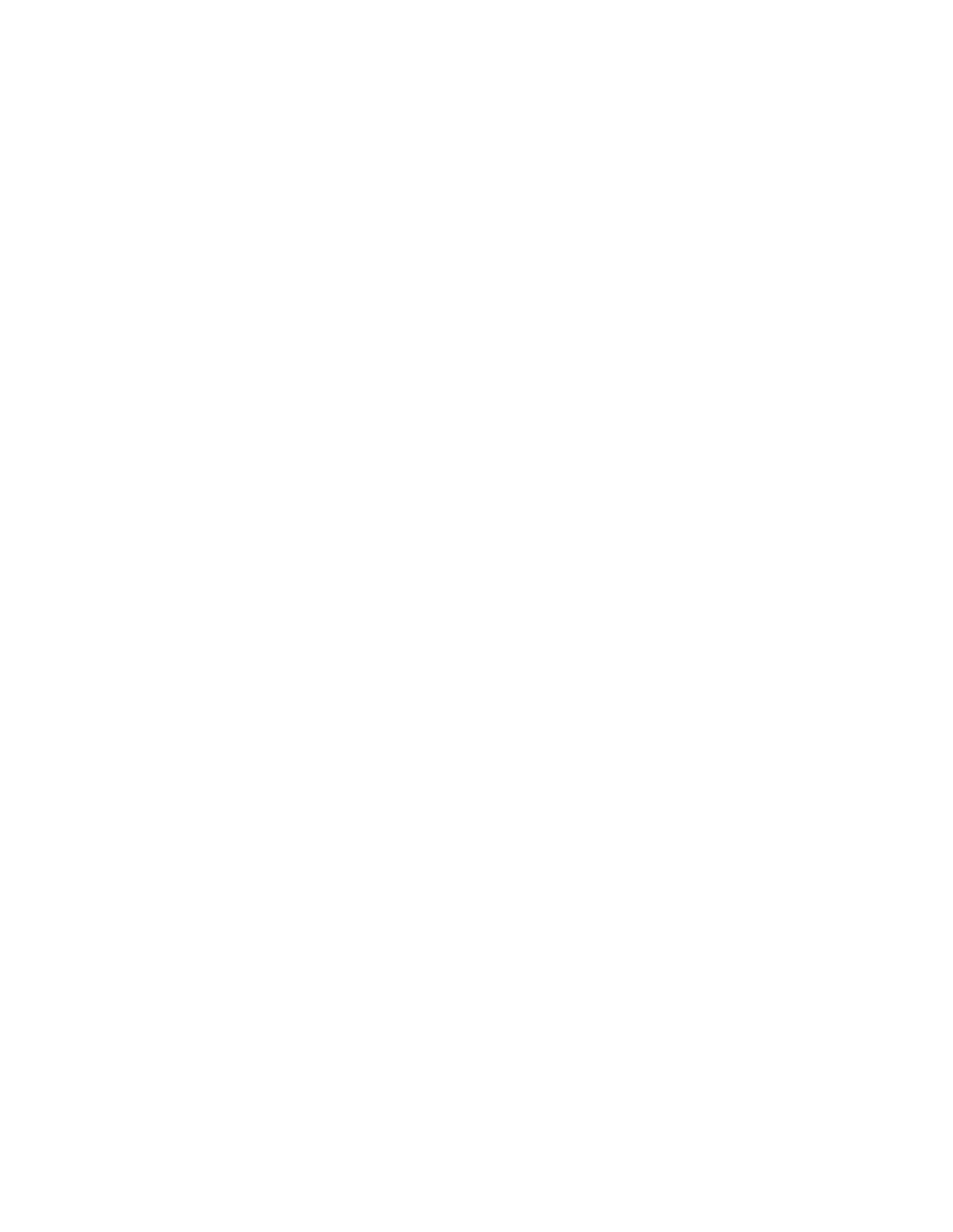#### **4. Performance Specifications**

#### **4.1 Error Performance Parameters**

The parameters for which performance is specified are as follows:

- Bit Error Rate (BER) The BER is the ratio of the number of bits in error to the total number of bits transmitted during a measurement period.
- Errored Seconds An Errored Second is any one second interval containing at least one error.
- Burst Errored Seconds A Burst Errored Second is any Errored Second containing at least 100 errors.

#### **4.2 Error Performance Requirements**

The requirements given in this section are for all one-way system options and apply at the maximum short-haul design length of 250 miles. For shorter systems, the numerical values are to be reduced in direct proportion to route mileage. A measurement period consists of a series of one-second intervals.

The BER at the DS1 and DS3 interface levels will be  $\langle 1X10^{-9}$  excluding all Burst Errored Seconds in the measurement period. During a Burst Errored Second, neither the number of bit errors nor the number of bits is counted. This requirement applies in a normal operating environment, and should be met by every channel in each protection switching section.

The frequency of Burst Errored Seconds, other than those caused by protection switching induced by hard equipment failures, should average no more than 4 per day at the interface levels of DS1 and DS3. This requirement applies in a normal operating environment, and should be met by every channel in each protection switching section.

For systems interfacing at the DS3 level, the long-term percentage of Errored Seconds should not exceed 1.0%. This is equivalent to 99.0% Error Free Seconds (EFS). This requirement applies in a normal operating environment, and it is also an acceptance criterion. It equates to no more than 72 Errored Seconds during a two-hour one-way (loopback) test.

For systems interfacing at the DS1 level, the long-term percentage of Errored Seconds should not exceed 0.14%. This is equivalent to 99.86% EFS. This requirement applies in a normal operating environment, and it is also an acceptance criterion. It equates to no more than 10 Errored Seconds during a two-hour one-way (loopback) test.

Loopback acceptance tests should be made using the one-way limits because one direction is likely to be controlling. If these fail, then appropriate one-way tests should be made.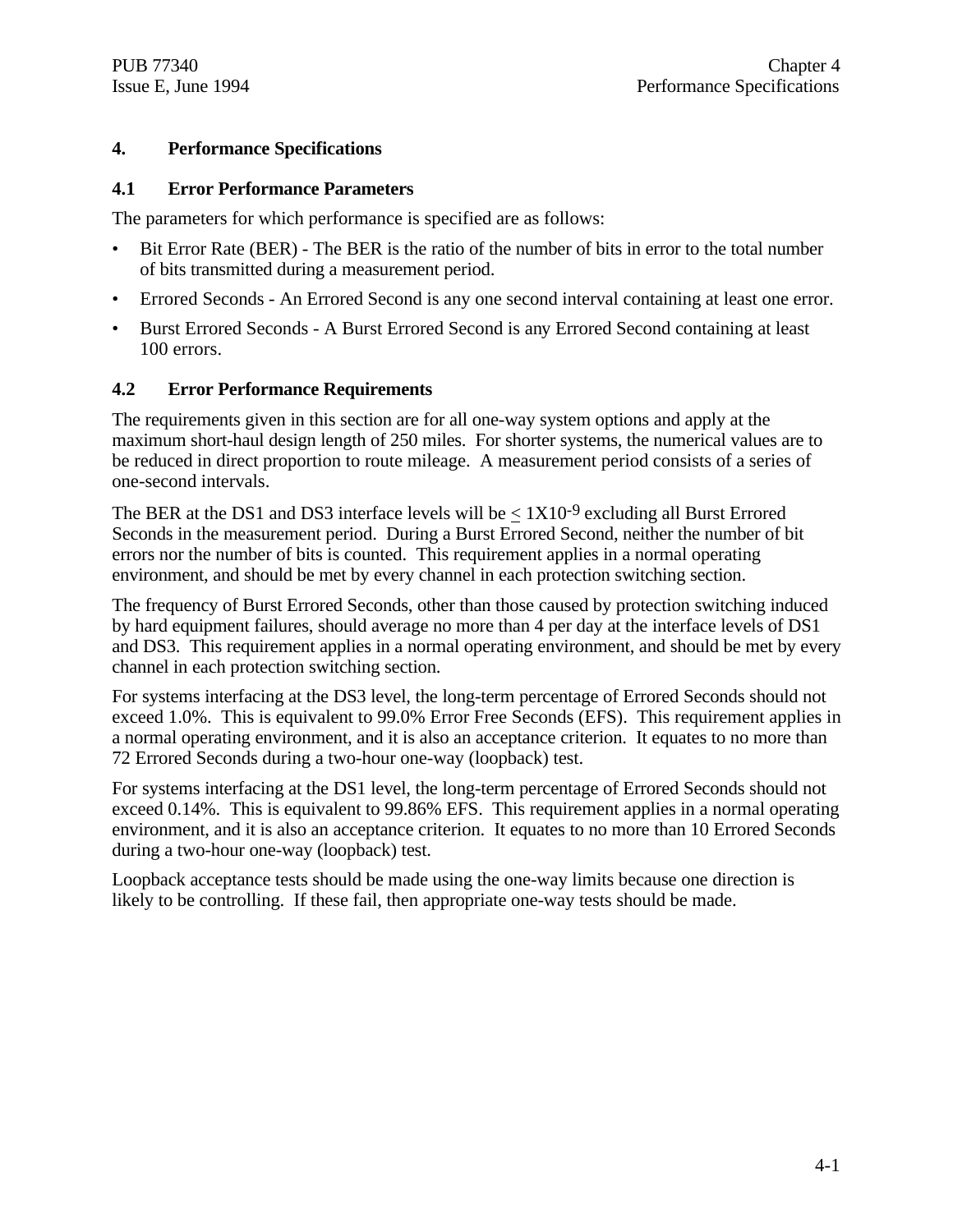# **4.3 Service Availability**

The availability requirement for U S WEST Self-Healing Alternate Route Protection Service (SHARP and SHARP Plus) is 99.99 percent. Unavailability is defined as any one second interval with a line BER worse than  $1X10^{-3}$ . The corresponding outage equates to 52 minutes per year.

The availability requirement of 99.99% only applies to the portion of a circuit protected by U S WEST Self-Healing Alternate Route Protection Service. The standard availability requirement will apply for any portion of the circuit transported over non-SHARP circuits.

# **4.4 Jitter Performance**

# **4.4.1 Definition Of Timing Jitter**

Timing jitter is defined as the short term variations of the significant instances of a digital signal from their ideal positions in time, where short term implies phase oscillations of frequency greater than or equal to 10 Hertz.

# **4.4.2 Network Interface Timing Jitter Specifications**

The limits given in Bellcore Technical Reference TR-TSY-000499, "Transport Systems Generic Requirements (TSGR): Common Requirements (A Module of TSGR, FR-NWT-000440)" represent the maximum permissible levels of output jitter for Carrier-to-Carrier Network Interfaces. The Carrier-to-End User Network Interface jitter requirements are addressed in ANSI T1.404-1989. The purpose of these limits is to limit broadband jitter appearing anywhere in the U S WEST Communications, Inc. Network.

## **4.5 Protection Switching**

 Automatic protection switching is used to improve the availability and reliability performance of U S WEST Self-Healing Alternate Route Protection Service by substituting standby equipment or alternate channels when failure occurs.

The protection switch will operate and switch the U S WEST DS3 or DS1 channel to the protection system when the BER on the transport system reaches  $1X10^{-6}$  and operates at that BER for 10 consecutive seconds.

Once a decision is made to switch to a protection system, the additional time required to complete the switch will not exceed 50 milliseconds.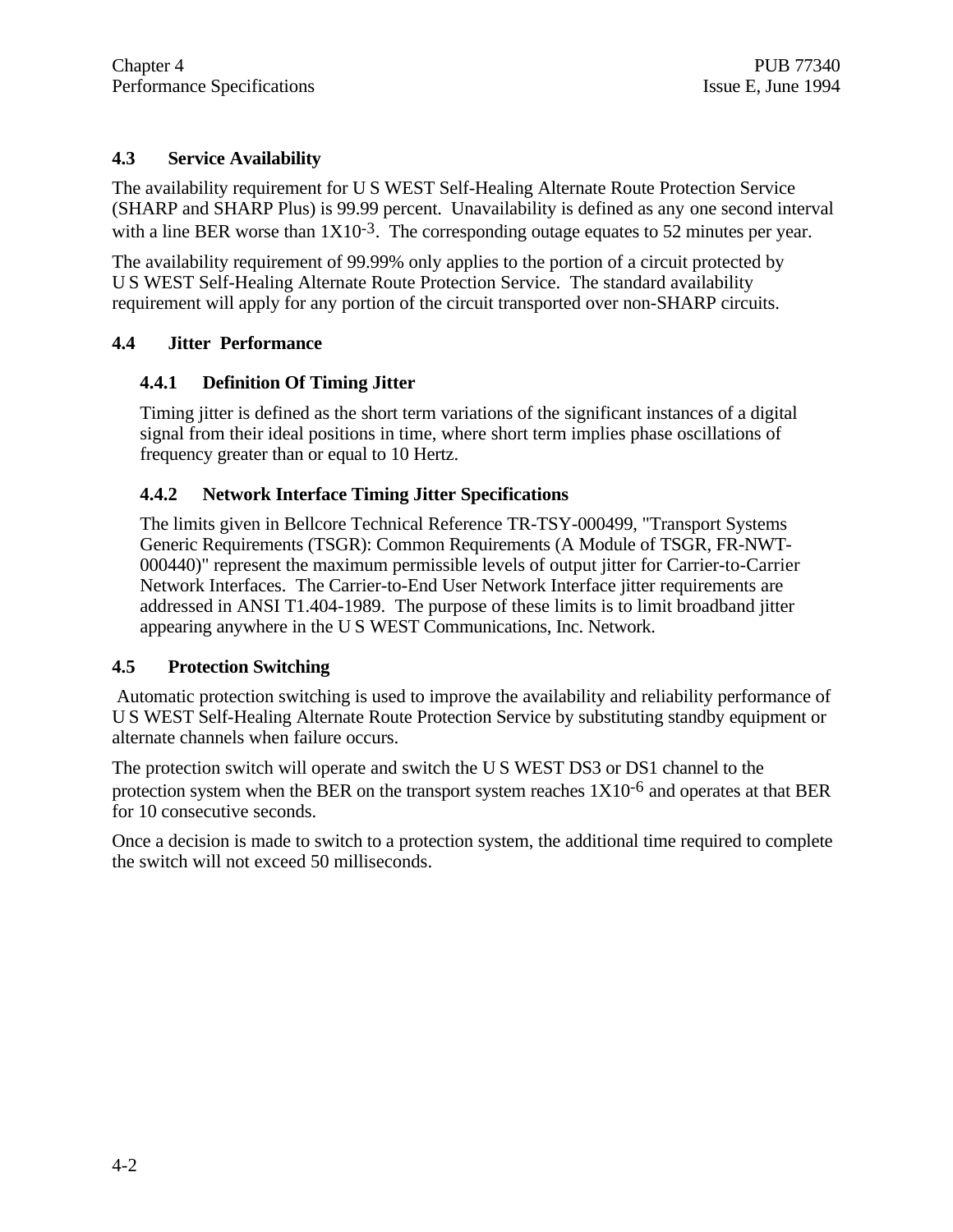# **CONTENTS**

| <b>Chapter and Section</b> |  | Page |  |
|----------------------------|--|------|--|
|                            |  |      |  |
|                            |  |      |  |
|                            |  |      |  |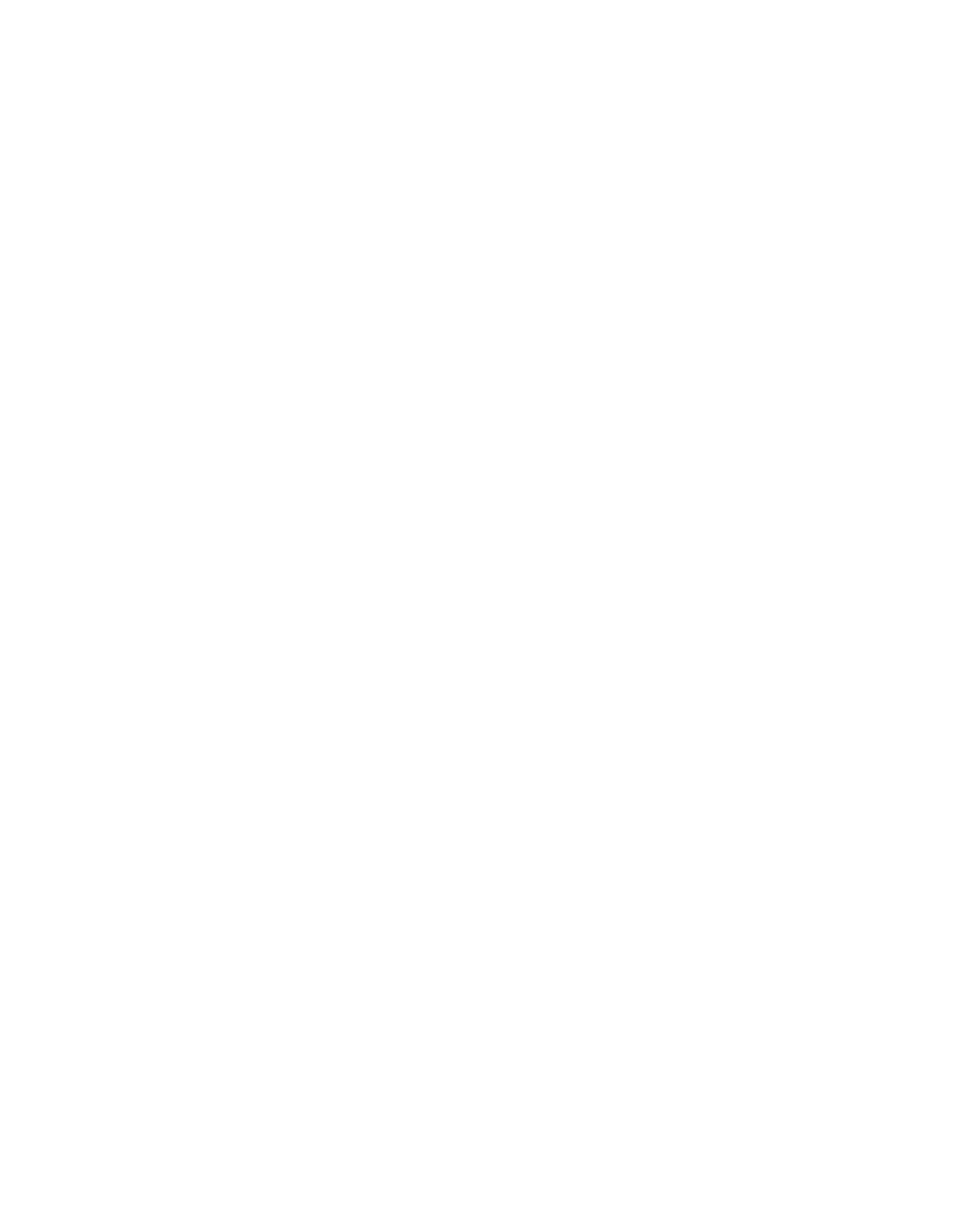#### **5. Maintenance**

#### **5.1 Customer Responsibilities**

The customer is responsible for all equipment and cable on the customer side of the NI at their location.

The customers or their responsible agent must sectionalize the trouble and verify that the trouble is not in the customer owned equipment or cable before calling the U S WEST Customer Service Center (CSC).

If the trouble is isolated to the customer owned equipment or cable, the customer is responsible for clearing the trouble and restoring the service to normal.

Joint testing between the customer location and a U S WEST may sometimes be necessary to isolate the trouble.

#### **5.2 U S WEST Responsibilities**

U S WEST is responsible for all equipment and cable on the U S WEST side of the NI at the customer's location.

U S WEST is responsible for maintaining the transmission facility between customer locations and between the Central Office Hub and the customer location.

U S WEST will furnish the customer a trouble reporting telephone number.

Upon receipt of a trouble report, U S WEST Communications, Inc. will initiate action within twenty minutes to clear the trouble.

U S WEST is committed to 30 minute restoral in the event of a service interruption on Self-Healing Alternate Route Protection (SHARP) Services with the following two exceptions:

- Two (2) hours maximum restoral time in the event that the working or protection path fails as a result of an electronics failure.
- Eight (8) hours maximum restoral time if the path failure is a result of a cable failure.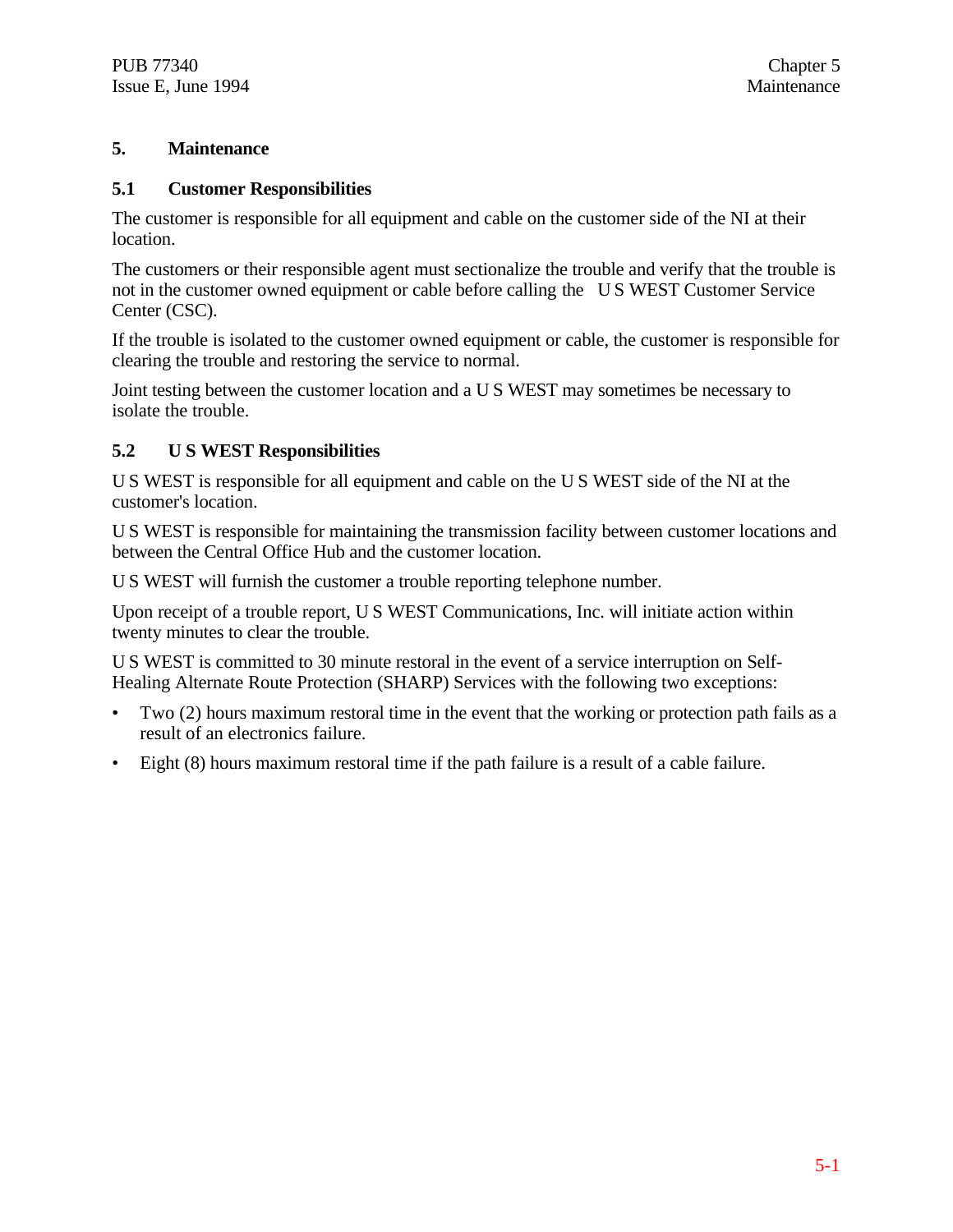# **CONTENTS**

# **Chapter and Section**

# Page

| 6. Definitions |  |  |
|----------------|--|--|
|                |  |  |
|                |  |  |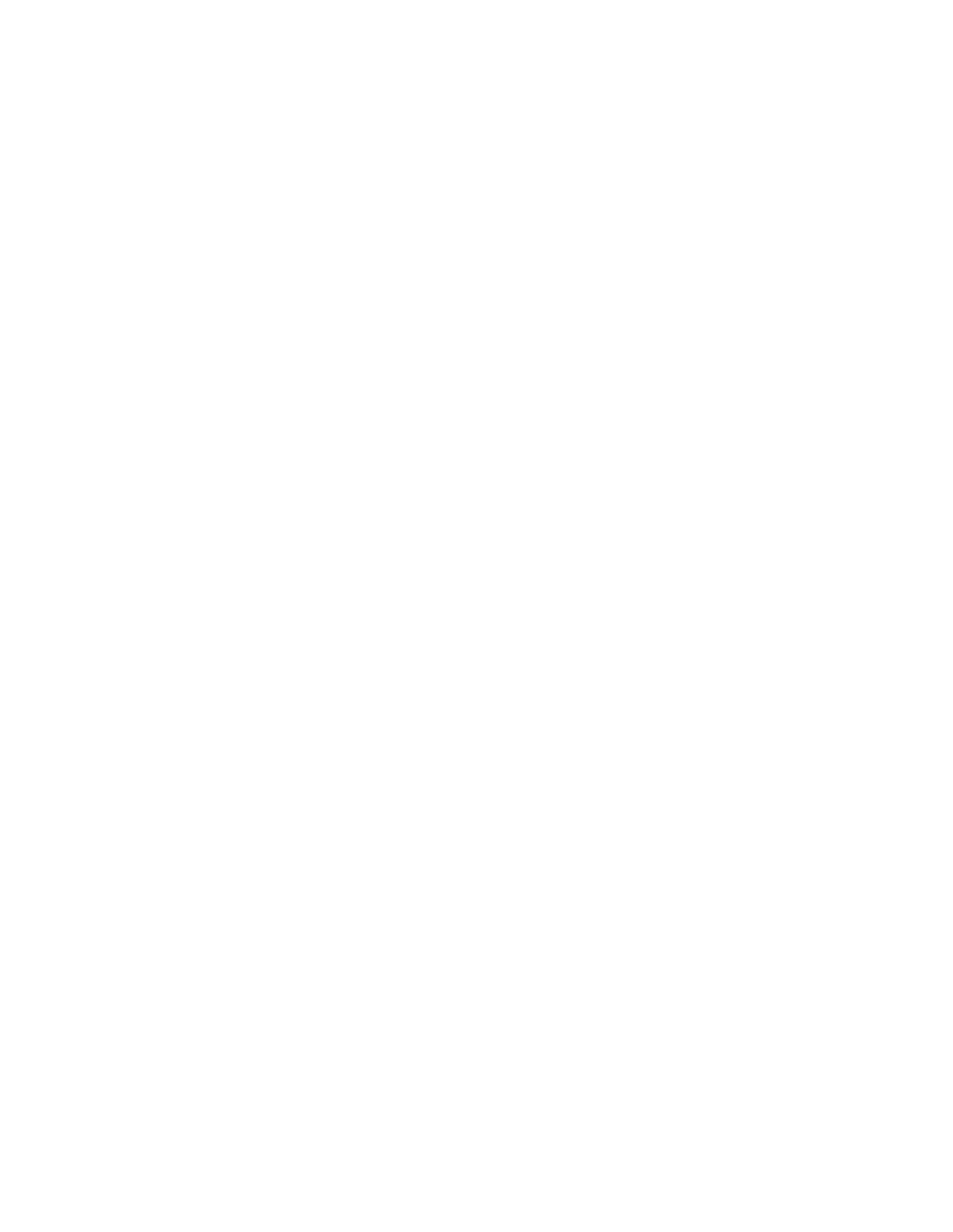PUB 77340 Chapter 6 Issue E, June 1994 Definitions

# **6. Definitions**

# **6.1 Acronyms**

| <b>AWC</b>                    | <b>Alternate Wire Center</b>                                                   |
|-------------------------------|--------------------------------------------------------------------------------|
| B <sub>8</sub> Z <sub>S</sub> | Bipolar with 8 Zero Substitution                                               |
| <b>BER</b>                    | 1) Basic Encoding Rules for ASN.1<br>2) Bit Errored Ratio<br>3) Bit Error Rate |
| <b>CPE</b>                    | <b>Customer Provided Equipment</b>                                             |
| CO                            | <b>Central Office</b>                                                          |
| <b>CSC</b>                    | <b>Customer Service Center</b>                                                 |
| EU                            | <b>End User</b>                                                                |
| <b>FDP</b>                    | <b>Fiber Distribution Panel</b>                                                |
| <b>IEC</b>                    | Interexchange Carrier (or IC)<br><b>Interexchange Common Carrier</b>           |
| <b>INE</b>                    | <b>Intelligent Network Element or Equipment</b>                                |
| <b>LEC</b>                    | <b>Local Exchange Carrier</b>                                                  |
| NC                            | <b>Network Channel</b>                                                         |
| <b>NCI</b>                    | Network Channel Interface                                                      |
| N <sub>I</sub>                | <b>Network Interface</b>                                                       |
| <b>POP</b>                    | <b>Point Of Presence</b>                                                       |
| POT                           | <b>Point Of Termination</b>                                                    |
| <b>SHARP</b>                  | Self-Healing Alternate Route Protection                                        |
| <b>SHNS</b>                   | <b>Self-Healing Network Services</b>                                           |
| <b>SHS</b>                    | <b>Self-Healing Services</b>                                                   |
| <b>SONET</b>                  | <b>Synchronous Optical Network</b>                                             |
| <b>SOT</b>                    | <b>SONET Optical Terminal</b>                                                  |
| <b>SWC</b>                    | <b>Serving Wire Center</b>                                                     |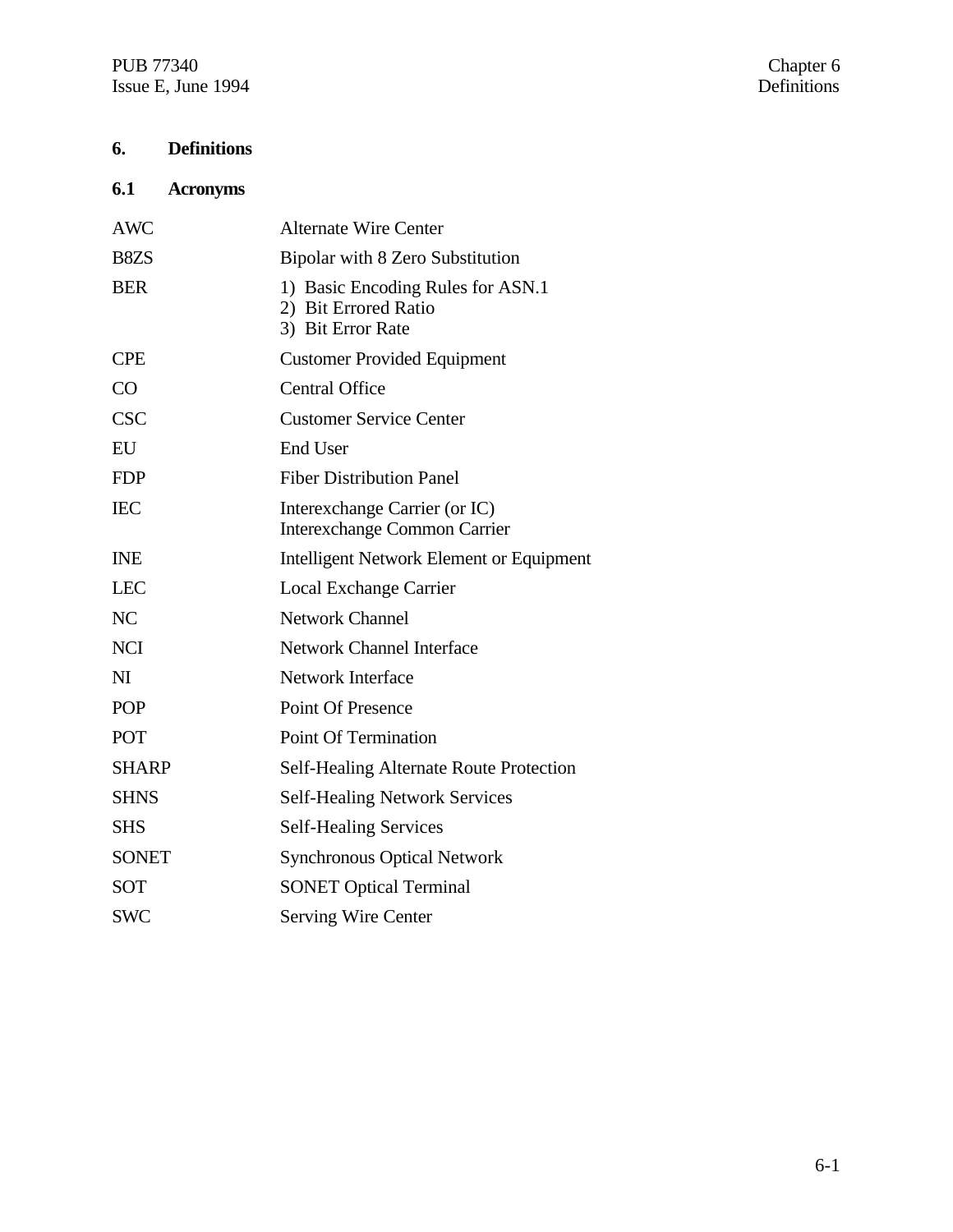## **6.2 Glossary**

#### **Alternate Mark Inversion (AMI)**

A one (mark) pulse which is the opposite polarity as its predecessor.

#### **American National Standard Institute (ANSI)**

An organization supported by the telecommunications industry to establish performance and interface standards.

#### **Asynchronous Transmission**

Not synchronous: Data transmission in which the time of occurrence of specified significant instant of a data bit (usually the leading edge) is arbitrary, and occurs without necessarily having a fixed time relationship to preceding comparable instants.

#### **Automatic Protection Switch (APS)**

A device which monitors a channel and automatically switches the channel to another facility whenever the channel fails or when specified parameters go beyond a specified threshold.

#### **Availability**

The relative amount of time that a service is "usable" by a customer, represented as a percentage over a consecutive 12 month period.

#### **Bipolar With 8 Zero Substitution (B8ZS)**

Bipolar 8 Zero Substitution is an application of BPRZ and is an exception to the Alternate Mark Inversion (AMI) line-code rule. It is one method of providing bit independence for digital transmission by providing a minimum 1s density of 1 in 8 bits.

#### **Bit (Binary Digit)**

A binary unit of information. It is represented by one of two possible conditions, such as the value 0 or 1, on or off, high potential or low potential, conducting or not conducting, magnetized or demagnetized. A Bit is the smallest unit of information, by definition.

#### **Bits/second (bit/s)**

Bits per second, e.g., 1200 bps. In data transmission, it is the number of binary zero and one bits transmitted in 1 second. Modern terminology uses "bit/s" e.g., 1200 bit/s.

## **Bit Error Rate (BER)**

The ratio of the number of bit errors to the total number of bits transmitted in a given time interval.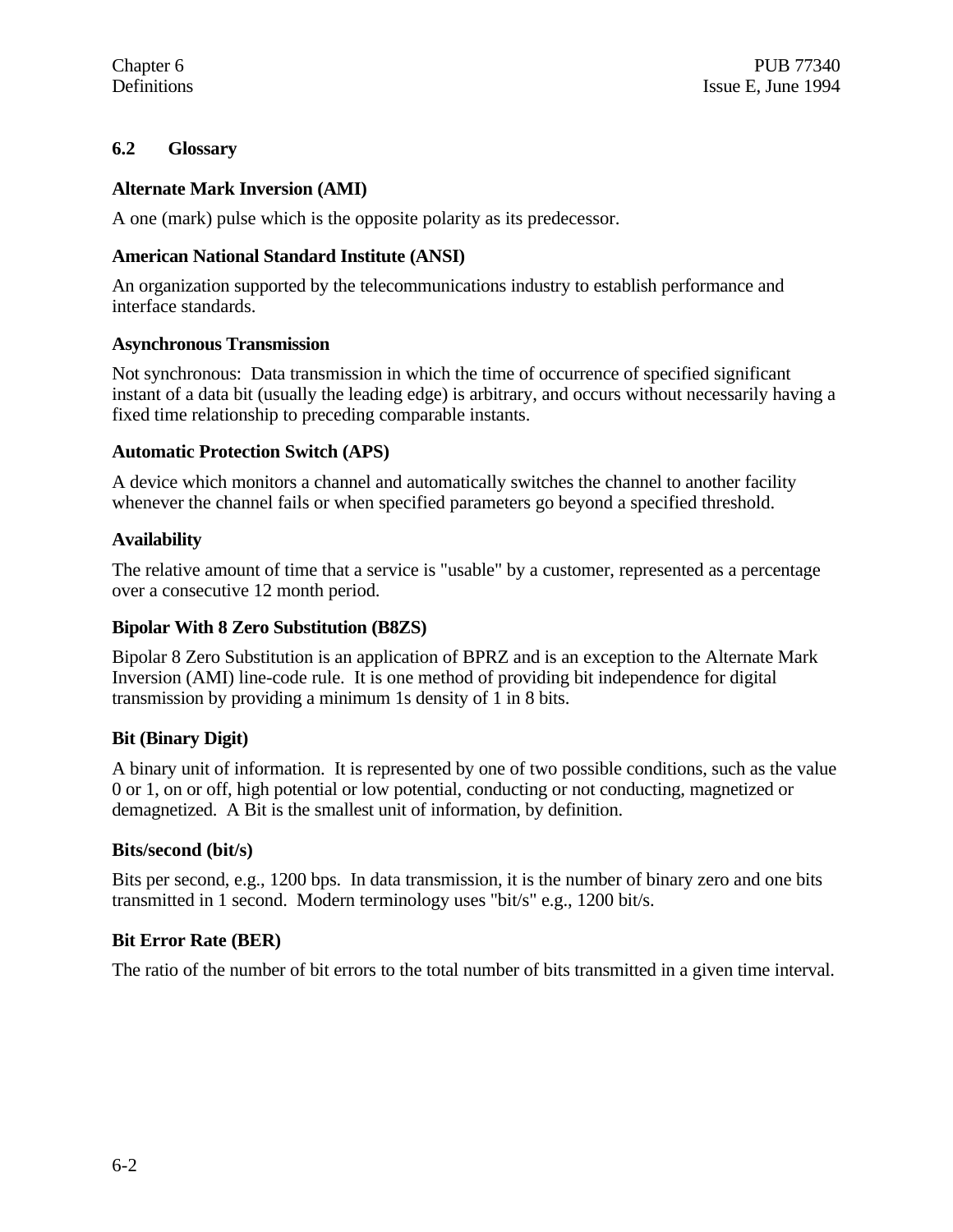# **Carrier**

An organization whose function is to provide telecommunications services. Examples are: Local Exchange Carriers, Interexchange Carriers, Cellular Carriers, etc.

# **Central Office (CO)**

A local switching system (or a portion thereof) and its associated equipment located at a wire center.

# **Channel**

An electrical or photonic, in the case of fiber optic based transmission systems, communications path between two or more points of termination.

## **Channelize**

The process of multiplexing-demultiplexing channels using analog or digital techniques.

# **Clear Channel Capability (CCC)**

A characteristic of a transmission path in which the bit positions allocated for customer data may represent any combination of zeroes and ones.

## **Customers**

Denotes any individual, partnership or corporation who subscribes to the services provided by U S WEST customers are divided into two distinct and separate categories: (1) carriers, who provide interexchange services for hire for others, and (2) end-users, who request services only for their own use.

## **Customer Installation (CI)**

Equipment and wiring at the customer's location on the customer side of the Network Interface.

## **Customer Interface**

The interface with a customer at a point of termination.

## **Customer Premises**

Denotes a building or portion(s) of a building occupied by a single customer or end-user either as a place of business or residence. Adjacent buildings and the buildings on the same continuous property occupied by the customer and not separated by a public thoroughfare, are also considered the customer's premises.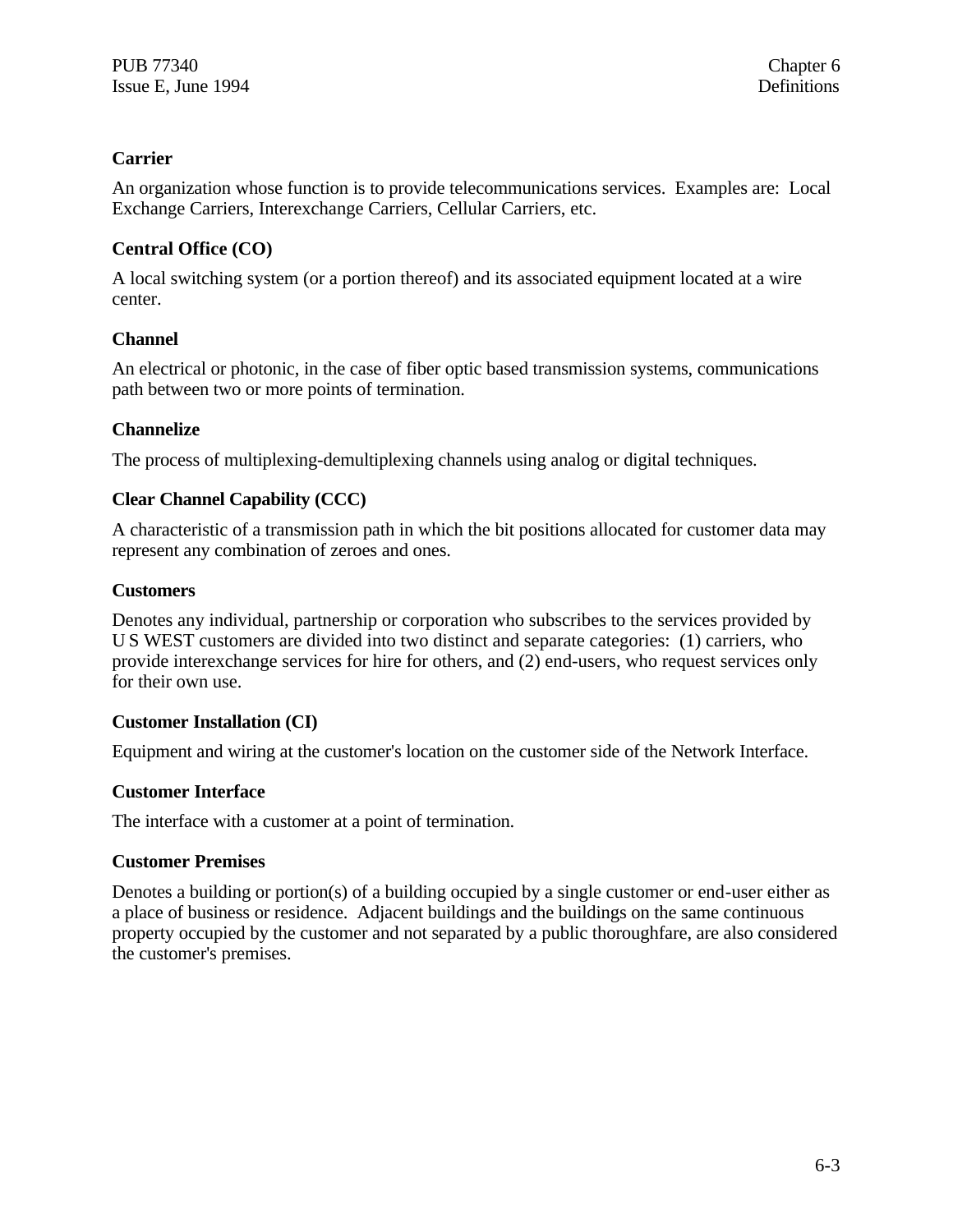# **Customer Premises Equipment (CPE)**

All telecommunication equipment located at a customers location.

# **Customer Provided Equipment (CPE)**

Equipment owned and maintained by the customer and located on their side of the End-User Point of Termination (EU-POT) network interface. In the U S WEST Digital Data Service application, CPE typically includes the DSU (CSU/DSU) and data terminal equipment which are connected to the channel.

#### **Demarcation Point**

See Network Interface

#### **Demultiplexing**

The opposite of multiplexing. That is, the multiplexer combines signals and the demultiplexer takes them apart again. Also see Multiplexing.

#### **Digital Transmission Facilities**

May include both loop and interoffice facilities which perform multiplexing, demultiplexing, and transport of digital signals between the SS Exchange Termination and the Subscriber Access Termination.

## **DS1 Clear Channel**

Denotes that 1.535 Mbit/s of a 1.544 Mbit/s DS1 facility are available for customer information. The remaining 8 kilobits, or overhead, are for error correction, framing, and network performance/status/information.

## **End Office**

A designation of a U S WEST switching system that occupies the lowest level of the public switched network hierarchy. it is the designation of a switching system that connects lines to lines, and lines to trunks (a local switching system).

## **End-User (EU)**

The term "end-user" denotes any customer of telecommunications service that is not a carrier, except that a carrier shall be deemed to be an "end-user" to the extent that such carrier uses a telecommunications service for administrative purposes without making such service available to others, directly or indirectly. The term is frequently used to denote the difference between a Carrier interface and an interface subject to unique regulatory requirements at non-Carrier customer premises (FCC Part 68, etc.)

## **Error Free Second (EFS)**

A one-second interval which does not contain any bit-errors. Usually expressed as a percent over a consecutive 24-hour period.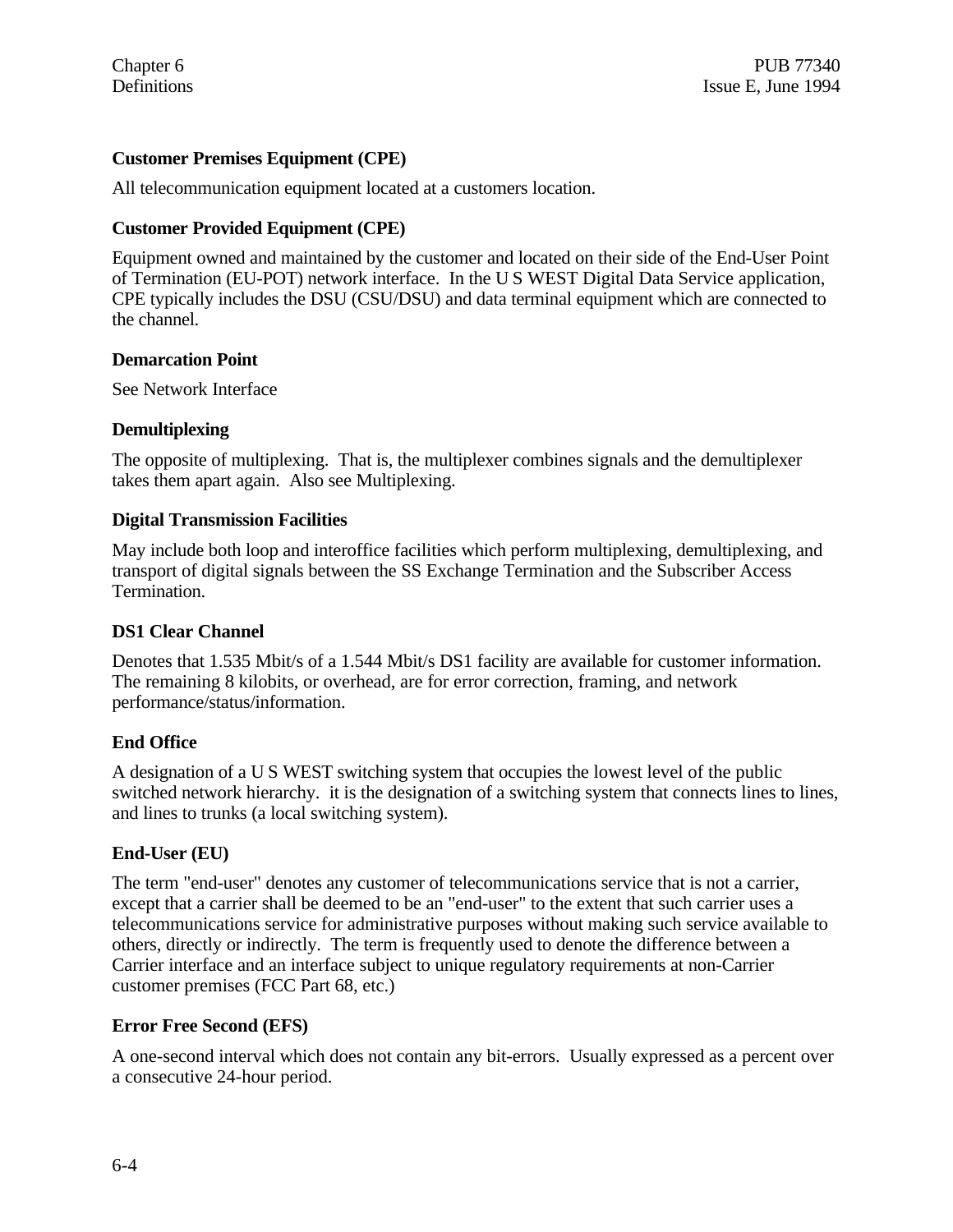# **Errored Second (ES)**

A one second interval with one or more bit errors.

Note - A period of no signal shall be considered a period of errored bits.

# **Exchange**

A unit established by U S WEST for the administration of communications service in a specified geographic area that usually embraces a city, town, or village and its environs.

# **Expected Measured Loss (EML)**

The calculated value of loss at a given reference frequency that one would expect to measure between two specified test points with the proper terminating impedance.

# **Extended Superframe (ESF) Format**

An Extended Superframe consists of twenty-four consecutive DS1 frames. Bit one of each frame (the F-bit) is time shared during the 24 frames to describe a 6 bit frame pattern, a 6 bit Cyclic Redundancy Check (CRC) remainder, and a 12 bit data link. The transfer rate of each is 2 kbit/s, 2 kbit/s, and 4 kbit/s respectively.

# **Facilities**

Facilities are the transmission paths between the demarcation points serving customer locations, a demarcation point serving a customer location and a U S WEST Central Office, or two U S WEST offices.

## **Fiber Optic Terminal (FOT)**

The terminating or originating portion of a fiber optic system that performs both an electrical to optical conversion and a multiplexing function.

## **Intelligent Network Element (INE)**

A software programmable network component.

## **Interexchange Carrier (IC)/(IEC)** or Interexchange Common Carrier

Any individual, partnership, association, joint-stock company, trust, governmental entity or corporation engaged for hire in interstate or foreign communication by wire or radio, between two LATAs.

## **Interface Code**

See Network Channel Interface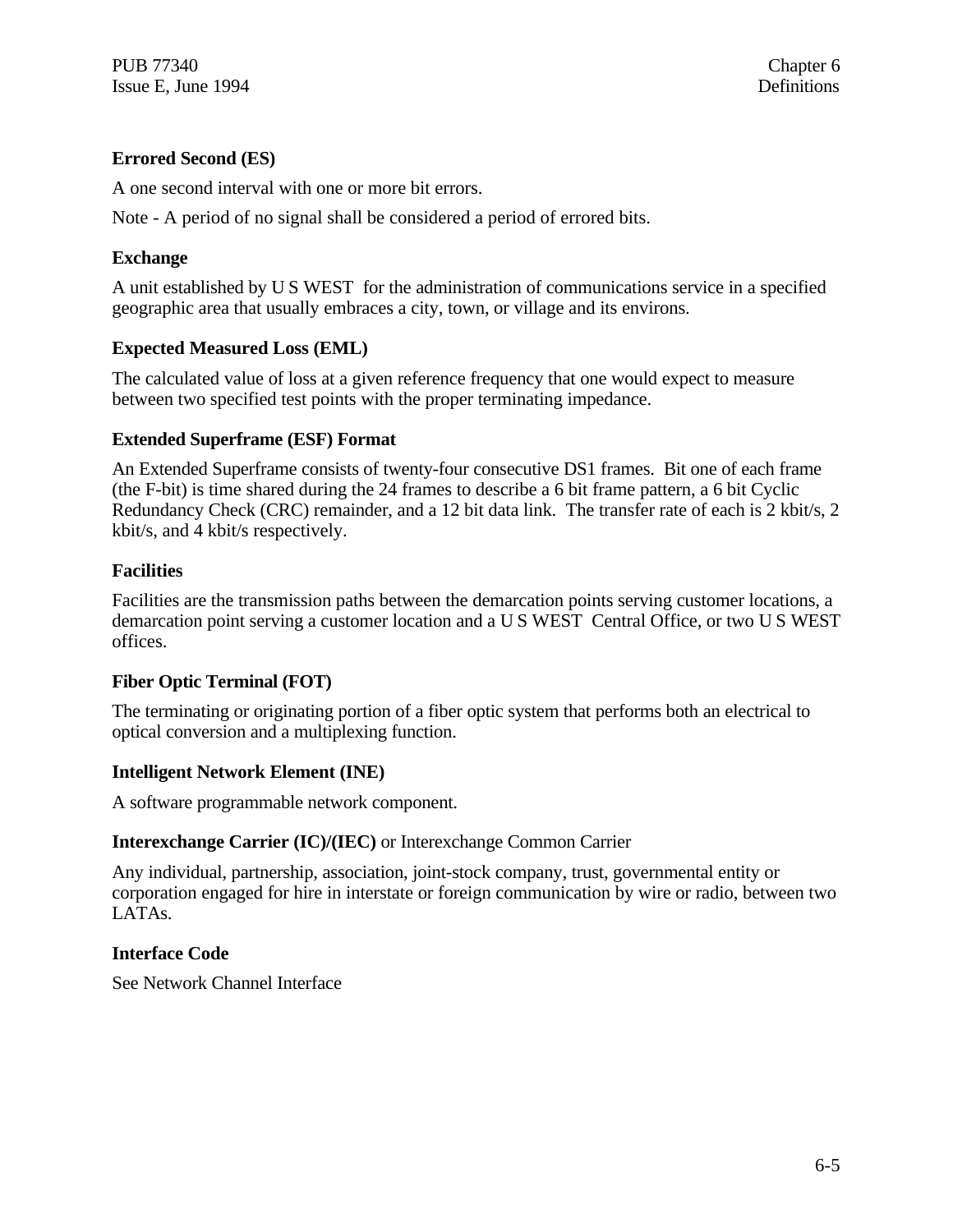#### **Isochronous Transmission**

A transmission process in which there is always an integral number of unit intervals between any two significant instants. The transmission is characterized by a constant pulse rate, a constant time interval, or multiples thereof between voltage or electromagnetic field intensity transitions, and a gating by a controlled clock.

#### **Jitter**

Random timing distortions of a digital signal, whereby the appearance of a pulse differs from where the pulse should occur relative to time.

#### **Kilobit/Second (kbit/s)**

One thousand (1000) bits/second

management functions.

#### **Line**

The transport facility (cable pair or carrier channel) between the Central Office and Network Channel Interface.

#### **Local Exchange Carrier (LEC)**

The regulated entity providing Access and Intra-LATA services.

#### **Multiplex**

See multiplexer

#### **Multiplexer (Mux)**

An equipment unit to multiplex, or do multiplexing: Multiplexing is a technique of modulating (analog) or interleaving (digital) multiple, relatively narrow bandwidth channels into a single channel having a wider bandwidth (analog) or higher bit-rate (digital). the term Multiplexer implies the demultiplexing function is present to reverse the process so it is not usually stated.

#### **Network Channel (NC) Code**

The Network Channel (NC) code is an encoded representation used to identify both switched and non-switched channel services. Included in this code set are customer options associated with individual channel services, or feature groups and other switched services.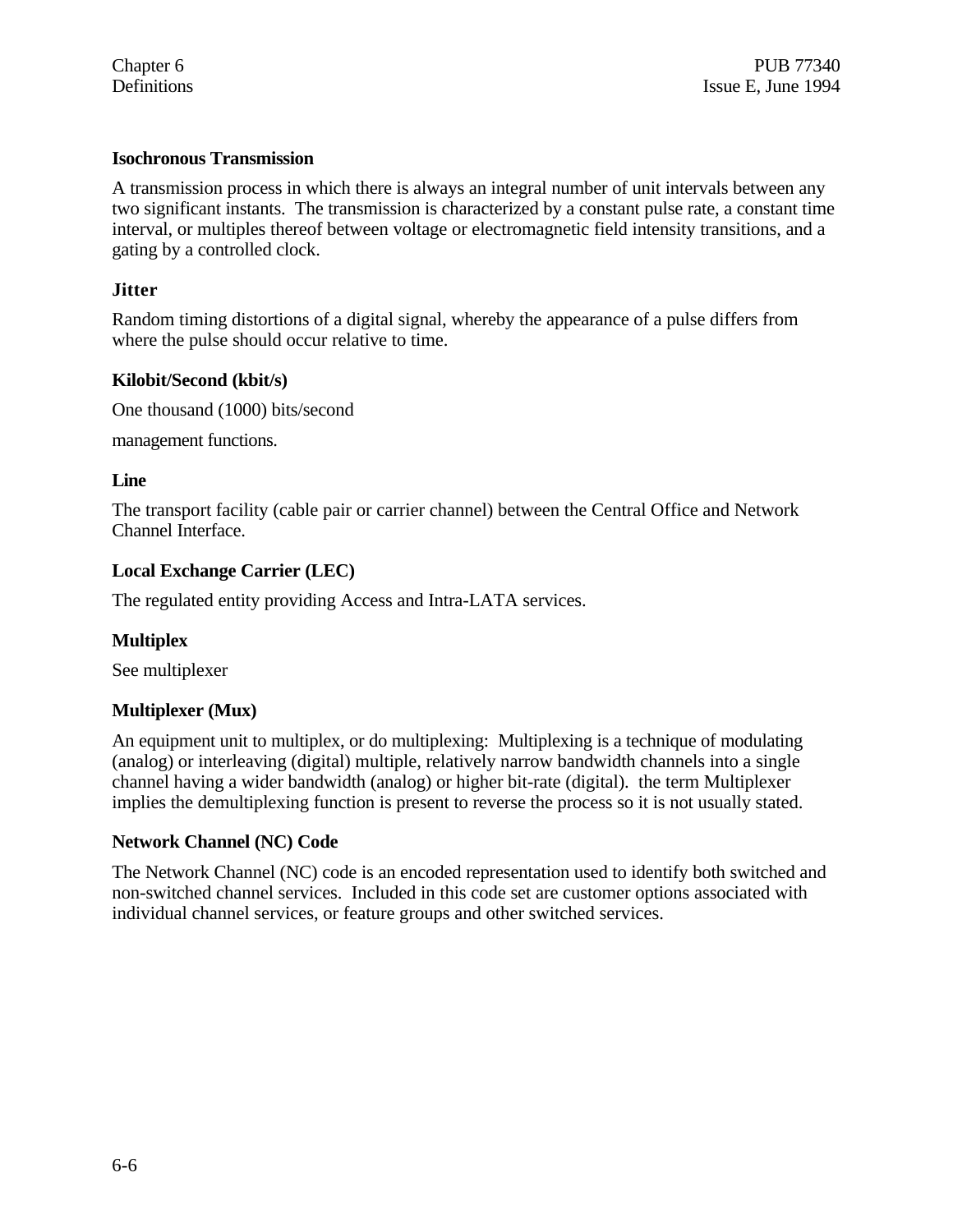#### **Network Channel Interface (NCI) Code**

The Network Channel Interface (NCI) code is an encoded representation used to identify five (5) interface elements located at a Point of Termination (POT) at a central office or at the Network Interface at a customer location. The Interface code elements are: Total Conductors, Protocol, Impedances, Protocol Options, and Transmission Level Points (TLP). (At a digital interface, the TLP element of the NCI code is not used.)

#### **Network Interface (NI)**

The point of demarcation on the customer's premises at which U S WEST's responsibility for the provision of service ends.

#### **Optical Carrier (OC)**

Optical carrier, the nomenclature for the line rate of the optical transmission signal described in this document.

#### **Optical Interface (OI)**

The OI is the transmit point wherein light waves move away from the interface toward an optical receiver.

#### **Phase Jitter**

Intermittent, random displacements in time of digital bits, from their ideal placement in time.

#### **Point of Presence (POP)**

A physical location within a LATA at which an Interexchange Carrier (IC) establishes itself for the purpose of obtaining LATA access and to which U S WEST provides access service.

#### **Point of Termination (PO**T)

The physical telecommunications interface that establishes the technical interface, the test point(s), and the point(s) of operational responsibility. (See Network Interface).

#### **Premises**

Denotes a building or portion(s) of a building occupied by a single customer or end-user either as a place of business or residence.

#### **Protocol**

The rules for communication system operation which must be followed if communication is to be effected; the complete interaction of all possible series of messages across an interface. Protocols may govern portions of a network, types of service, or administrative procedures.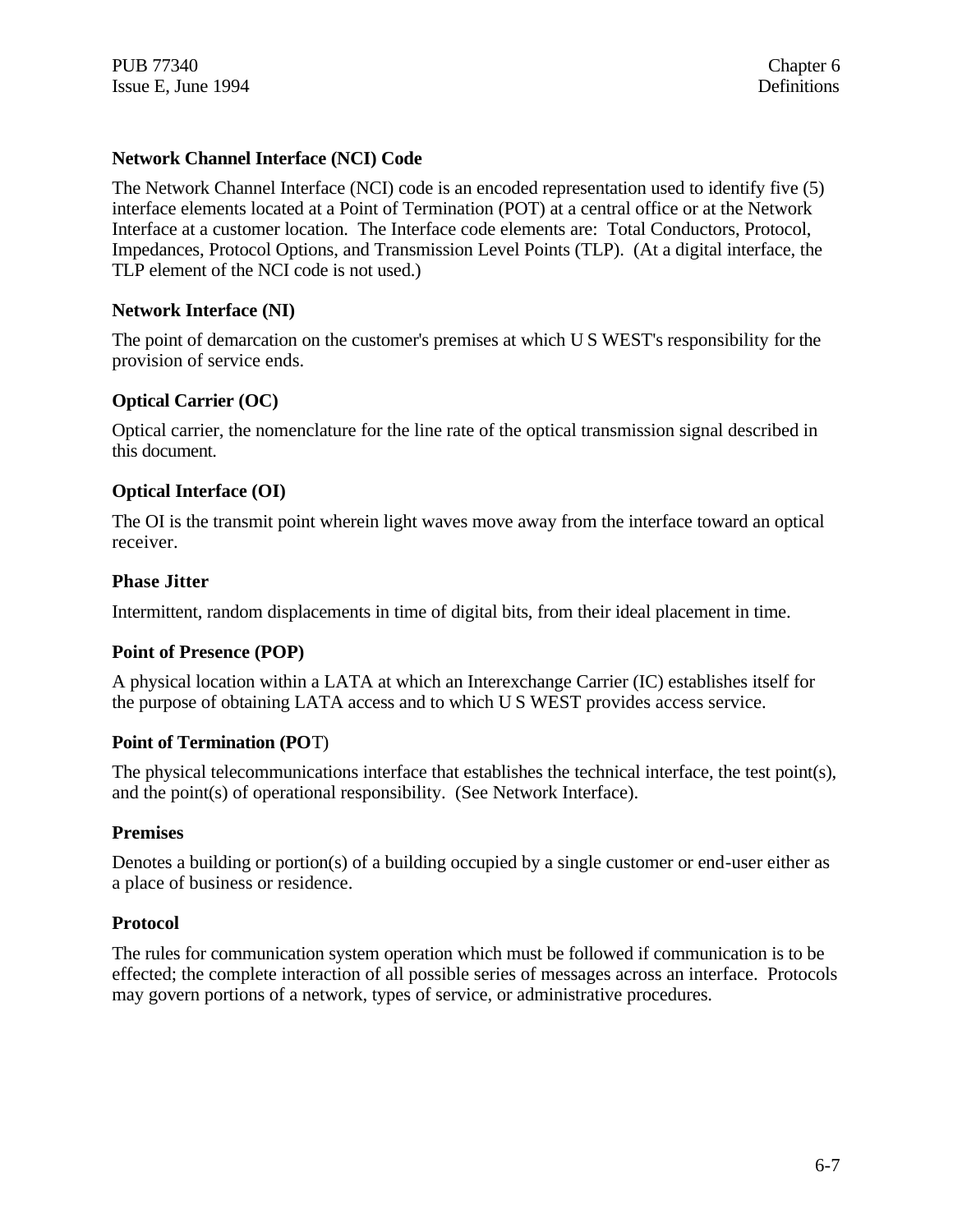# **Protocol Code**

The Protocol (character positions 3 and 4 or the Network Channel Interface [NCI] Code) is a twocharacter alpha code that defines requirements for the interface regarding signaling and transmission.

# **Serving Wire Center**

The term "Serving Wire Center" denotes a U S WEST Central Office from which dial tone for the local Exchange Service would normally be provided to the demarcation point on the property at which the customer is served.

# **Severely Errored Second (SES)**

A one second interval having a Bit Error Ratio of  $10^{-3}$  or worse

# **SONET**

Synchronous Optical Network (SONET): A standard providing electrical and optical specifications for the physical and higher layers, the first stage of which is at 51.84 Mbit/s, the Optical Channel 1 (OC1) level. Other rates, defined as OCn where n=3 through a number not yet firm, are possible.

## **SONET Optical Terminal (SOT)**

A terminal which uses SONET multiplexing to interleave the lower rate payloads, thereby creating a high rate synchronous signal.

## **Superframe Format (SF)**

A superframe consists of 12 consecutive DS1 frames. Bit one of each frame (the F-bit) is used to describe a 12-bit framing pattern during the 12 frames.

## **Synchronous Optical Network (SONET)**

A standard providing electrical and optical specifications for the physical and higher layers, the first stage of which is at 51.84 Mbit/s, the Optical Channel 1 (OC-1) level. Other rates, defined as OC-n where n=3 through a number not yet firm, are possible.

## **Synchronous Test Line**

An arrangement in a central office that performs marginal operational tests of supervisory and ring-tripping functions.

## **Synchronous Transmission**

A transmission process such that between any two significant instants in the overall bit-stream there is always an integral number of unit intervals.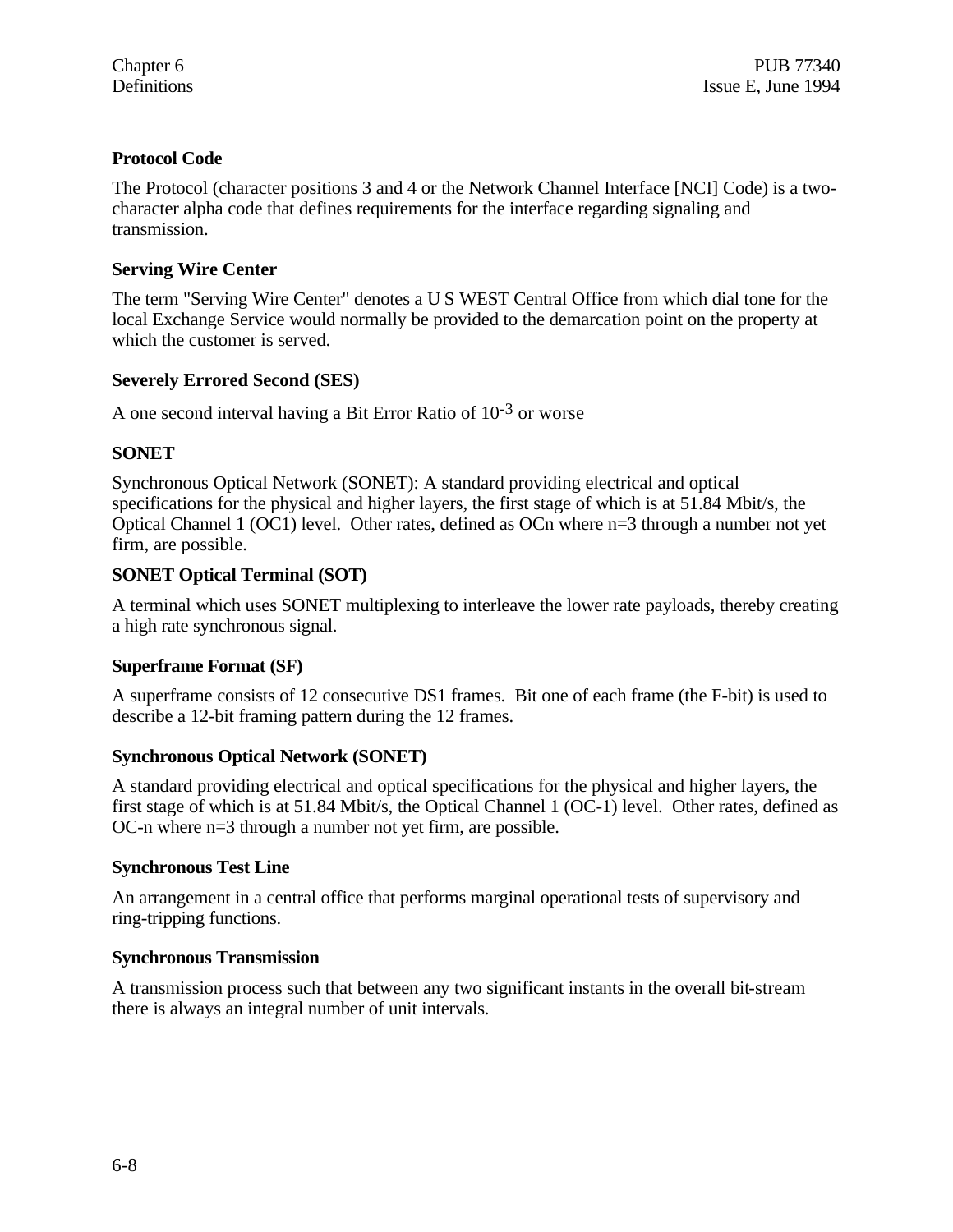#### **Transmission Path**

Denotes a path capable of transporting signals within the range of the service offering. A transmission path is comprised of physical or derived facilities consisting of any form or configuration of plant typically used in the telecommunications industry.

#### **Transmission Service Channel**

A one-way transmission path between two designated points.

#### **Trunk**

A communications path connecting two switching systems in a network, used in the establishment of an end-to-end connection.

#### **Wire Center**

A building in which one or more central offices, used for the provision of local exchange services, are located.

#### **ZBTSI**

A method of providing DS1 Clear Channel Capability using the Extended Superframe (ESF) format and Alternate Mark Inversion (AMI) line code. See ANSI T1.107-1988.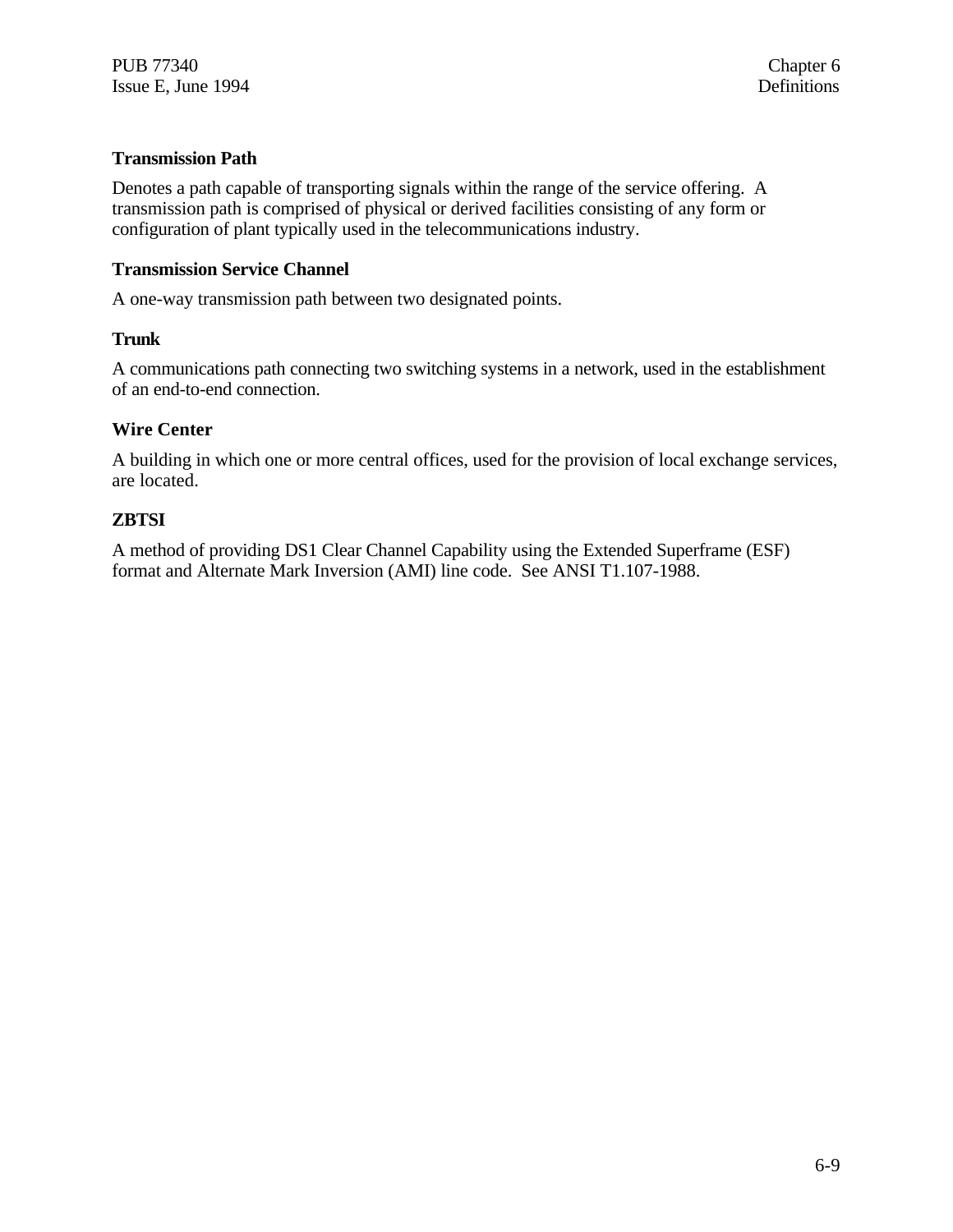# **CONTENTS**

| <b>Chapter and Section</b> |    |  | Page |
|----------------------------|----|--|------|
|                            |    |  |      |
|                            |    |  |      |
|                            | 72 |  |      |
|                            |    |  |      |
|                            |    |  |      |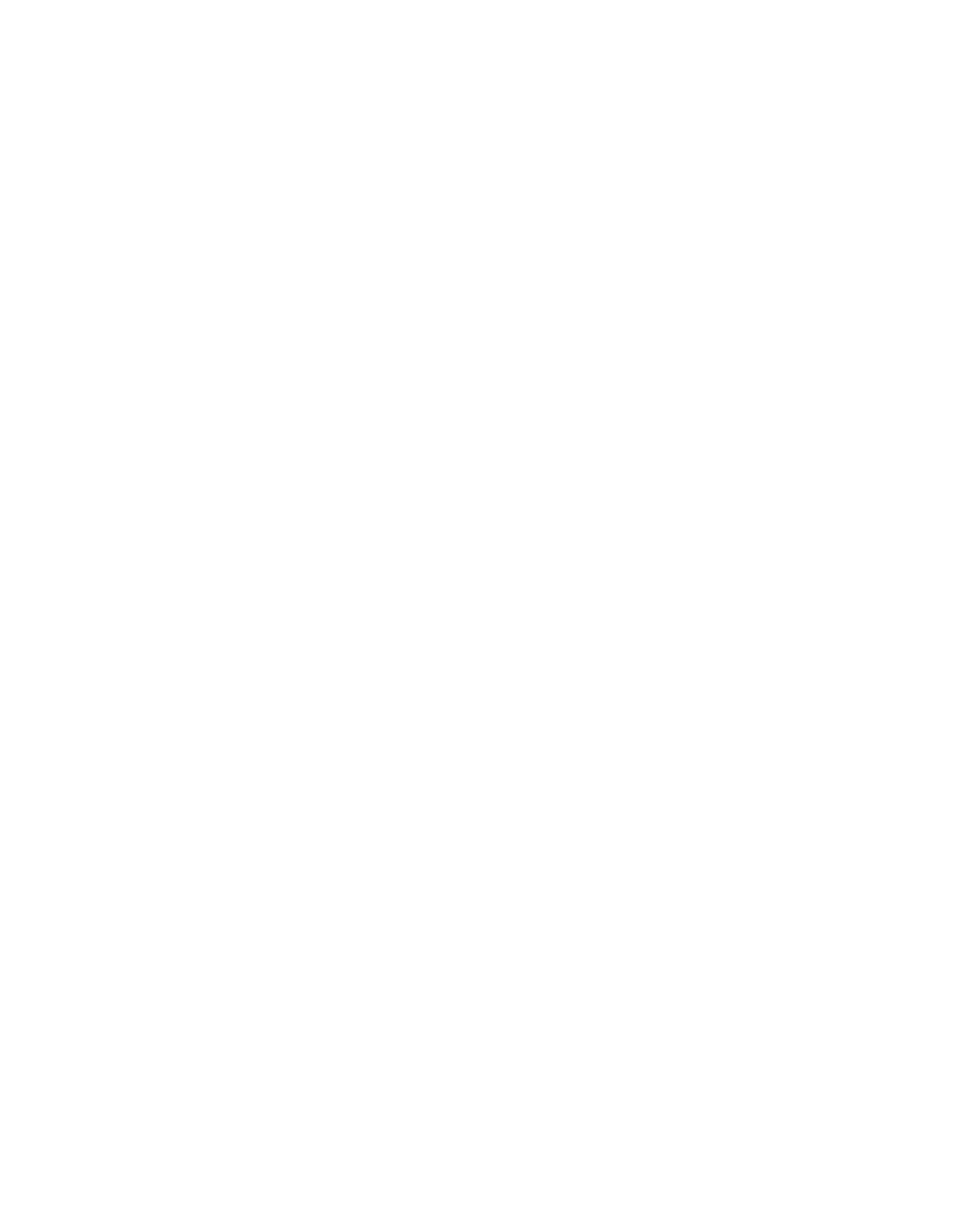#### **7. References**

#### **7.1 American National Standards Institute Documents**

- ANSI T1.102-1987 *Telecommunications Digital Hierarchy Electrical Interfaces*
- ANSI T1.105-1991 *Telecommunications Digital Hierarchy Optical Interface Rates and Formats Specifications (SONET)*
- ANSI T1.106-1988 *Telecommunications Digital Hierarchy Optical Interface Specifications (Single Mode)*
- ANSI T1.107-1988 *Telecommunications Digital Hierarchy Formats Specification*
- ANSI T1.223-1991 *Information Interchange Structure and Representation of Network Channel (NC) and Network Channel Interface (NCI) Codes for the North American Telecommunications System*
- ANSI T1.403-1989 *Telecommunications Carrier to Customer Installation DS1 Metallic Interface.*
- ANSI T1.404-1989 *Telecommunications Carrier-to-Customer Installation DS3 Metallic Interface Specification*

#### **7.2 Bellcore Documents**

- TR-INS-000342 Bellcore, *High-Capacity Digital Special Access Service-Transmission Parameter Limits and Interface Combinations*. Issue 1, February 1991
- TR-TSY-000499 Bellcore, *Transport Systems Generic Requirements (TSGR): Common Requirements*, Issue 3, December 1989

#### **7.3 U S WEST Technical Publications**

| <b>PUB 77200</b> | U S WEST Service Publication, U S WEST DS1 Service,<br>Issue C, October 1993                                              |
|------------------|---------------------------------------------------------------------------------------------------------------------------|
| <b>PUB 77324</b> | U S WEST Technical Specifications for 44.736 Mbits (DS3)<br>Electrical, Optical and Radio Interfaces, Issue C, April 1993 |
| PUB 77346        | U S WEST Synchronous OpticalTransport Line Interface,<br>Issue A, July 1993                                               |
| <b>PUB 77375</b> | U S WEST 1.544 Mbits Channels Interfaces,<br>Issue B, August 1993                                                         |